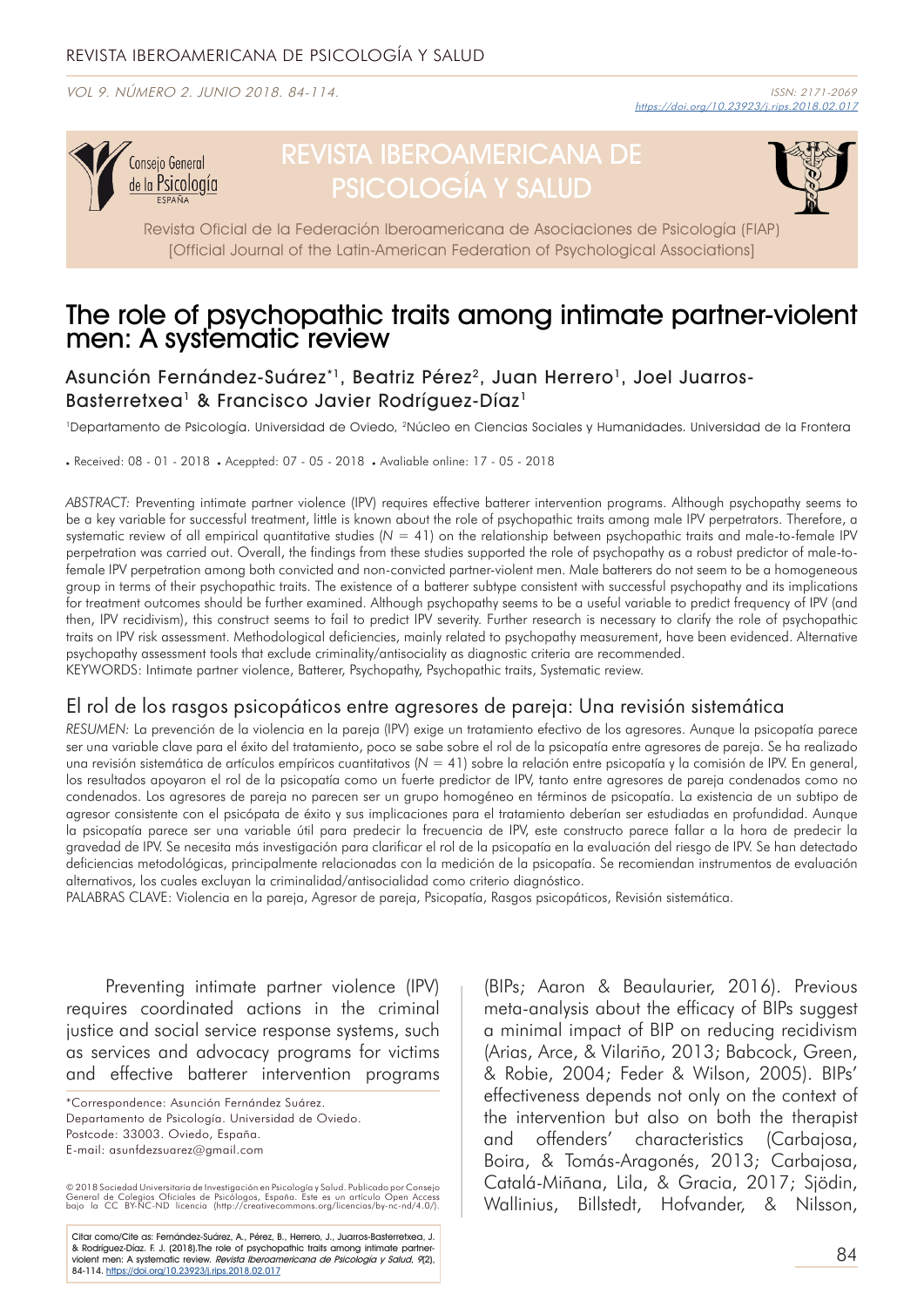2017). The literature suggests that the offenders' characteristics as psychopathic traits are a key variable for successful treatment (Richards et al., 2016). Psychopathic individuals show less motivation to change and are likely to deceive and manipulate the therapist, to have problems during treatment and to drop out of treatment (Richards et al., 2016; Salekin, Worley, & Grimes, 2010). These negative treatment outcomes lead to therapeutic pessimism; however, the belief that the psychopath is untreatable seems to have little scientific support (Salekin, 2002). It is likely that conventional intervention strategies are ineffective to treat psychopaths because they learn better techniques to manipulate others (Moreira, Almeida, Pinto, & Fávero, 2014). Instead, some authors suspect that specific interventions that take psychopathic traits into consideration might have a positive impact on treatment outcomes (Felthous, 2015; Reidy, Kearns, & DeGue, 2013); recent studies implementing alternative and specific intervention programs targeted at psychopathic individuals have obtained encouraging results (Burt, Olver, & Wong, 2016; Dargis, Mattern, & Newman, 2017). Thus, research targeted at the identification of psychopathic batterers is imperative to design effective, specific BIPs for psychopathic batterers.

Psychopathy remains a controversial construct (Scott, 2014): there is still disagreement today over the essential or "core" psychopathic traits (Miller, Lamkin, Maples-Keller, & Lynam, 2016). This construct has been commonly defined as a personality disorder characterized by a cluster of interpersonal, affective, and lifestyle traits. However, while some authors consider that antisociality/criminality is a fundamental component of the psychopathy construct (Hare, 2016), other contemporary researchers (Skeem & Cooke, 2010) note that antisocial traits are a mere correlate or consequence of psychopathy and thus should not be included as diagnostic criteria to assess psychopathy.

The conceptual confusion surrounding psychopathy has raised a debate about whether antisocial traits are necessary diagnostic criteria in psychopathy assessment. The Psychopathy Checklist—Revised (PCL-R; Hare, 2003), the international psychopathy assessment tool most commonly used in both adult forensic and clinical samples (Hare, 2016), includes the measurement of antisocial features. Based on

PCL-R, other scales such as the Psychopathy Checklist: Screening Version (PCL-SV; Hart, Cox, & Hare, 1995) or the Self-Report of Psychopathy (SRP; Paulhus, Neumann, & Hare, 2016) have been developed. PCL-R and PCL-SV application requires the combination of information from semi-structured interviews and file records (Hare, 2003; Hart et al., 1995). Unlike Hare's model of psychopathy, alternative psychopathy measurements have been proposed that exclude criminal/antisocial behavior as diagnostic criteria and are thus able to differentiate psychopathic from antisocial traits (Evans & Tully, 2016). The Psychopathy Personality Inventory-Revised (PPI-R; Lilienfeld &Widows, 2005) or the alternative 13-item PCL-R based on the 3-factor hierarchical model (Cooke, Michie, & Skeem, 2007; Pérez, Herrero, Velasco, & Rodríguez-Díaz, 2015) are two of these instruments. Hare's PCL-R and alternative psychopathy measures seem to assess the same underlying construct regardless of they include antisocial or criminal behavior as diagnostic criteria (Salvador, Arce, Rodríguez-Díaz, & Seijo, 2017). Regardless of the model employed to assess psychopathic traits, this construct can be measured from both a categorical and dimensional approach.

Although there have been theoretical studies examining the role of psychopathic traits in partnerviolent men (Huss, Covell, & Langhinrichsen-Rohling, 2006; Huss & Langhinrichsen-Rohling, 2000; Juodis, Starzomski, Porter, & Woodworth, 2014b), to date, there has been no systematic review that uses explicit methods to identify, select, and critically appraise relevant research and to collect and analyze data from this research (Moher, Liberati, Tetzlaff, Altman, & The PRISMA Group, 2009). Despite a large body of literature suggesting the strong predictive power of psychopathy on dangerousness violent and aggressive behavior (Hecht, Berg, Lilienfeld, & Latzman, 2016; Reidy et al., 2015), violent criminal behavior (Dil & Kazmi, 2016; Wiklund, Ruchkin, Koposov, & Af Klinteberg, 2014), recidivism (Richards et al., 2016; Sturup, Karlberg, Fredriksson, Lihoff, & Kristiansson, 2016), and even violent recidivism (Richards et al., 2016; Sitney, Caldwell, & Caldwell, 2016) little is known about the role of psychopathic traits in IPV perpetration. Although traditional batterer typologies have suggested that psychopaths could belong to a specific batterer subtype—type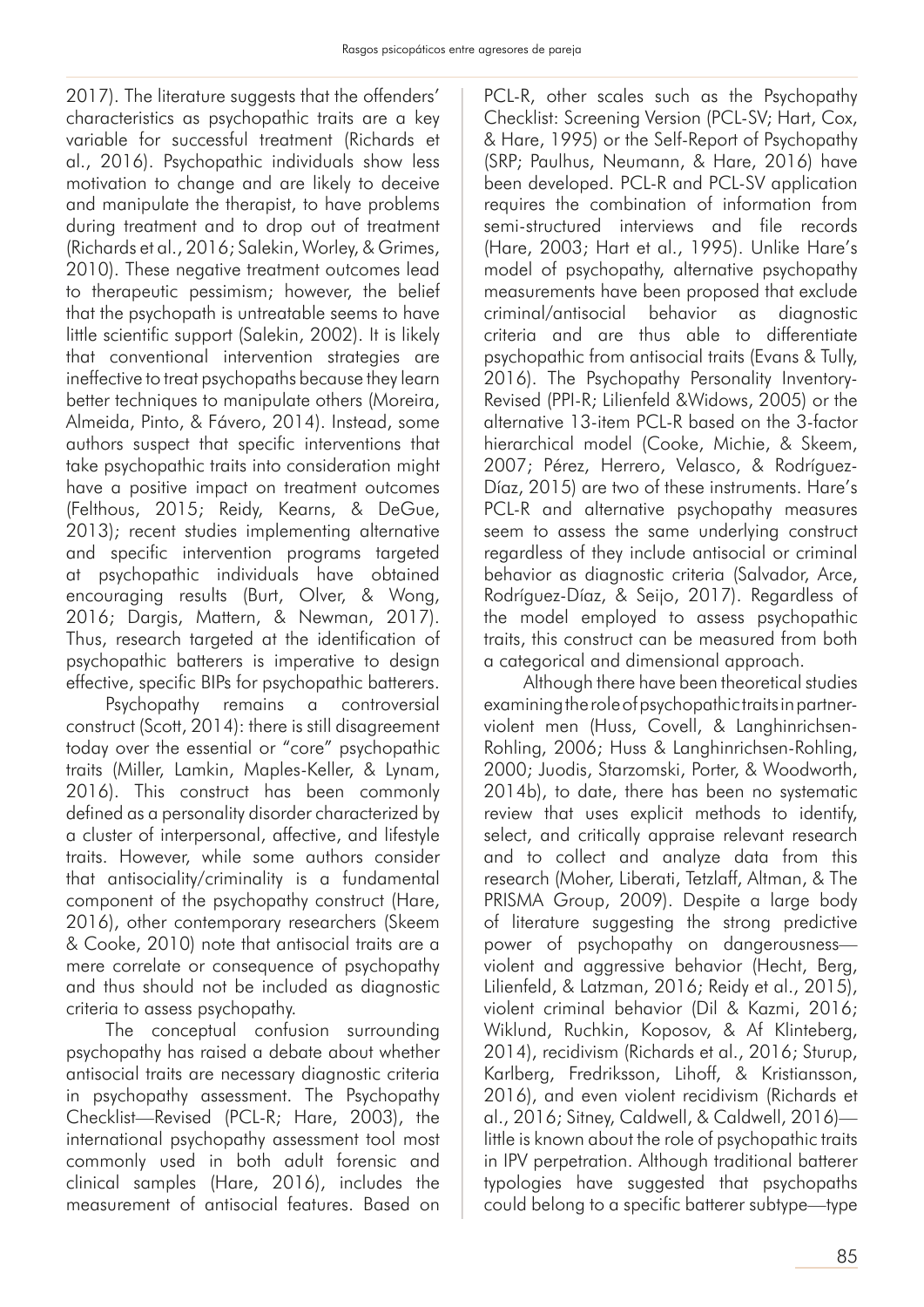1 batterers, proposed by Gottman et al. (1995), and Jacobson and Gottman (1998), or generally violent/antisocial (GVA) batterers, proposed by Holtzworth-Munroe and Stuart (1994)—further empirical studies testing these hypotheses are necessary.

A systematic review of the role of psychopathic traits in male-to-female IPV perpetration would help to (a) highlight future directions for research about batterer typologies, (b) underscore the need to take into account psychopathy traits for risk management, and (c) provide recommendations for designing specific BIPs for psychopathic batterers. The aim of this systematic review is to examine the role of psychopathic traits to predict male-to-female IPV perpetration and to differentiate among male batterer subtypes, paying special attention to the type of samples analyzed and the assessment tools used to measure psychopathy.

# **METHOD**

A systematic review was carried out in accordance with PRISMA guidelines (Moher et al., 2009) in order to identify peer-reviewed papers that empirically examined the role of psychopathic traits in male-to-female IPV perpetration. For inclusion in this review, no constraints were placed on the publication date (the only limiting factor was the starting points of the databases themselves) or language. However, restrictions were put in place as to document type, limiting the search to empirical quantitative articles. For a full list of inclusion and exclusion criteria for identification of relevant literature in this review, see Table 1.

### •SEARCH STRATEGY AND ARTICLE SELECTION

Literature searches were performed in three different bibliographic databases (PsycINFO, Scopus, and Web of Science [WoS: All databases, specifically WoS Core Collection, Current Contents Connect, Derwent Innovations Index, KCI Korean Journal Database, MEDLINE, Russian Science Citation Index, and SciELO Citation Index]). The following combination of keywords (always in quotation marks) was entered into the different databases: ("Psychopathy" OR "Psychopathic") AND ("Intimate Partner Violence" OR "IPV" OR "Partner abuse" OR "Male

| Studies included (were)                                                                                                               | Studies excluded (were)                                                                                                                                                                             |
|---------------------------------------------------------------------------------------------------------------------------------------|-----------------------------------------------------------------------------------------------------------------------------------------------------------------------------------------------------|
|                                                                                                                                       | • Book chapters                                                                                                                                                                                     |
|                                                                                                                                       | • Phd Theses/dissertations                                                                                                                                                                          |
|                                                                                                                                       | • Editorials                                                                                                                                                                                        |
| <b>Empirical quantitative</b><br>studies                                                                                              | • Congress abstracts                                                                                                                                                                                |
|                                                                                                                                       | • Theoretical and meta-<br>analytic studies                                                                                                                                                         |
|                                                                                                                                       | • Empirical qualitative<br>studies                                                                                                                                                                  |
|                                                                                                                                       | •Conducted with<br>experienced clinicians in<br><b>IPV</b> field                                                                                                                                    |
|                                                                                                                                       | •Conducted with<br>adolescents (adolescent<br>dating violence was<br>excluded)                                                                                                                      |
| Conducted with adult<br>men violent against their<br>female partners or studies<br>which assessed male-to-<br>female IPV in adulthood | •Conducted with women<br>(studies which assessed<br>gender differences,<br>exclusively based on self-<br>report of battered women<br>or conducted with female<br>IPV perpetrators were<br>excluded) |
|                                                                                                                                       | •Conducted with children<br>exposed to IPV or paternal<br>antisocial personality                                                                                                                    |
| Published (in any<br>language) before<br>September 2017                                                                               |                                                                                                                                                                                                     |
| Conducted in any setting<br>(e.g., inmates, intervention<br>programs participants or<br>community sample)                             |                                                                                                                                                                                                     |
| Studies which assessed<br>psychopathy in adulthood                                                                                    |                                                                                                                                                                                                     |
|                                                                                                                                       |                                                                                                                                                                                                     |

*Table 1* Inclusion and exclusion criteria

*Note*: IPV = intimate partner violence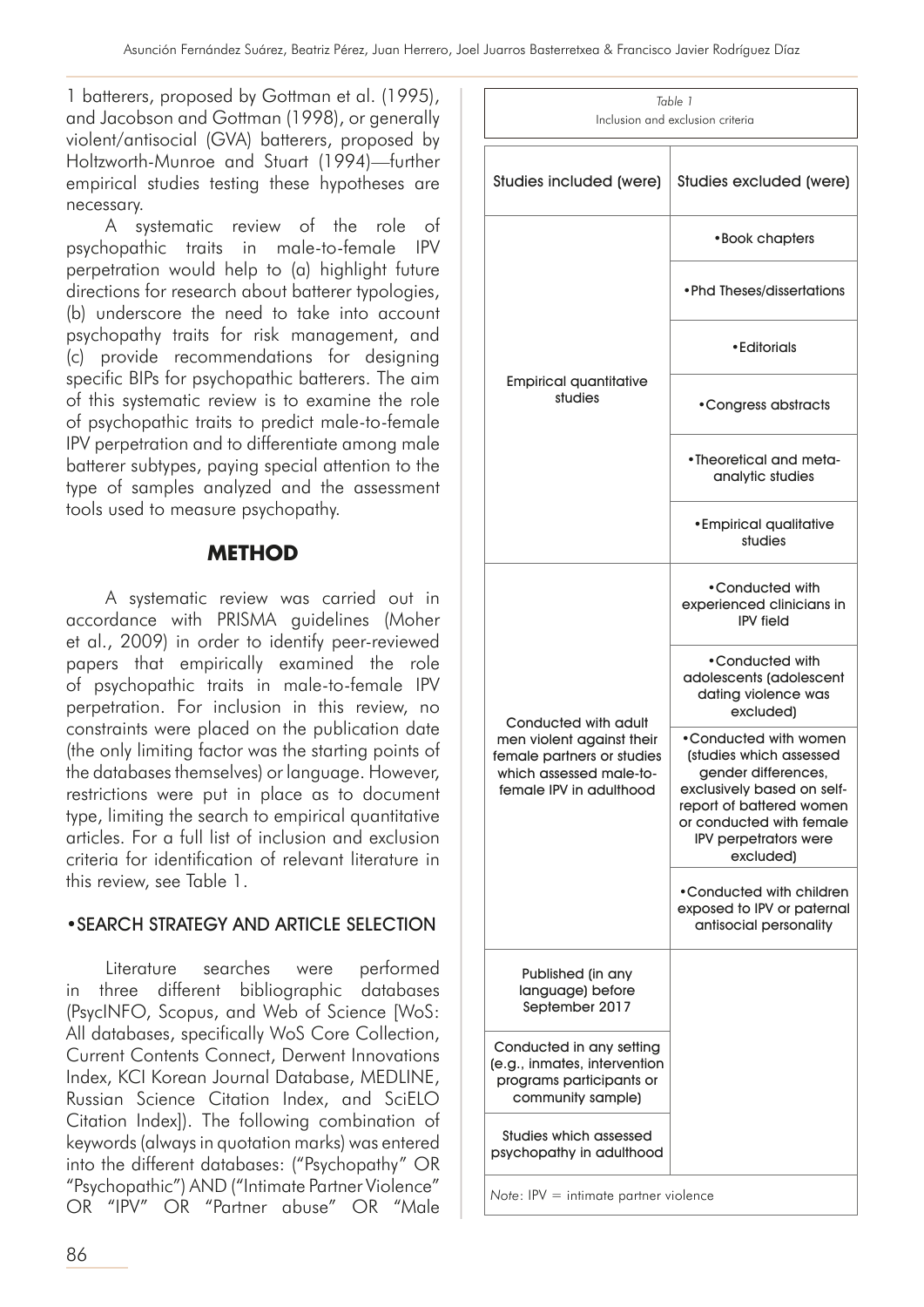batterers" OR "Male perpetrator" OR "Spouse abuse" OR "Family Violence" OR "Domestic Violence"). Search strategies were adapted to the different databases (see Figure 1 for the search outputs used in each database). An additional nine relevant articles were selected through a manual search of authors' personal collections. These were not previously identified because neither their author nor the databases had provided keywords related to psychopathy. Researches support handsearching efforts as supplemental approach to increase the quality of systematic reviews (Richards, 2008; Vassar, Atakpo, & Kash, 2016). The literature search in this review comprised 41 articles from 1988 to 2017. The last update was performed in December 2017. For an overview of the study selection process, see Figure 1.

### •CLASSIFICATION OF OUTCOMES

The role of psychopathic traits in male-tofemale IPV perpetration was analyzed according to three criteria: (a) the aim of the studies, depending on whether the role of psychopathy to predict IPV perpetration or to establish batterer

typologies was analyzed, (b) the type of samples used —non-convicted partner-violent men from community/clinical samples or convicted male batterers from forensic/prison samples—, and (c) the approach used to measure psychopathy —according to Hare's model of psychopathy or alternative psychopathy assessment tools—.

### **RESULTS**

### •DESCRIPTION OF THE INCLUDED STUDIES

AIM OF STUDIES. Twenty-six studies examined the role of psychopathy in predicting IPV perpetration, namely, either the differences between IPV and non-IPV men on psychopathic traits were investigated or the predictive power of psychopathy on IPV perpetration was analyzed. Additionally, nineteen studies analyzed the role of psychopathic traits to establish or differentiate among batterer typologies, namely, batterer subtypes were compared on psychopathic traits (see Table 2).



Figure 1: Summary of study selection process. <sup>a</sup>The search output used in PsycINFO: (if ("Psychopathy" OR "Psychopathic") AND if ("Intimate Partner Violence" OR "Partner abuse" OR "Male batterers" OR "Male perpetrators" OR "Spouse abuse" OR "Family violence" OR "Domestic violence" OR "IPV")) AND rtype.exact ("Journal Article"). b The search output used in Scopus: AUTHKEY ("Psychopathy" OR "Psychopathic") AND AUTHKEY ("Intimate Partner Violence" OR "Partner abuse" OR "Male batterers" OR "Male perpetrators" OR "Spouse abuse" OR "Family violence" OR "Domestic violence" OR "IPV") AND (LIMIT-TO (DOCTYPE, "ar")). The search output used in WoS (All databases): Topic: ("Psychopathy" OR "Psychopathic") AND Topic: ("Intimate Partner Violence"OR "Partner abuse" OR "Male batterers" OR "Male perpetrators" OR "Spouse abuse" OR "Family violence" OR "Domestic violence" OR "IPV"), Refined by: Type of document: (ARTICLE )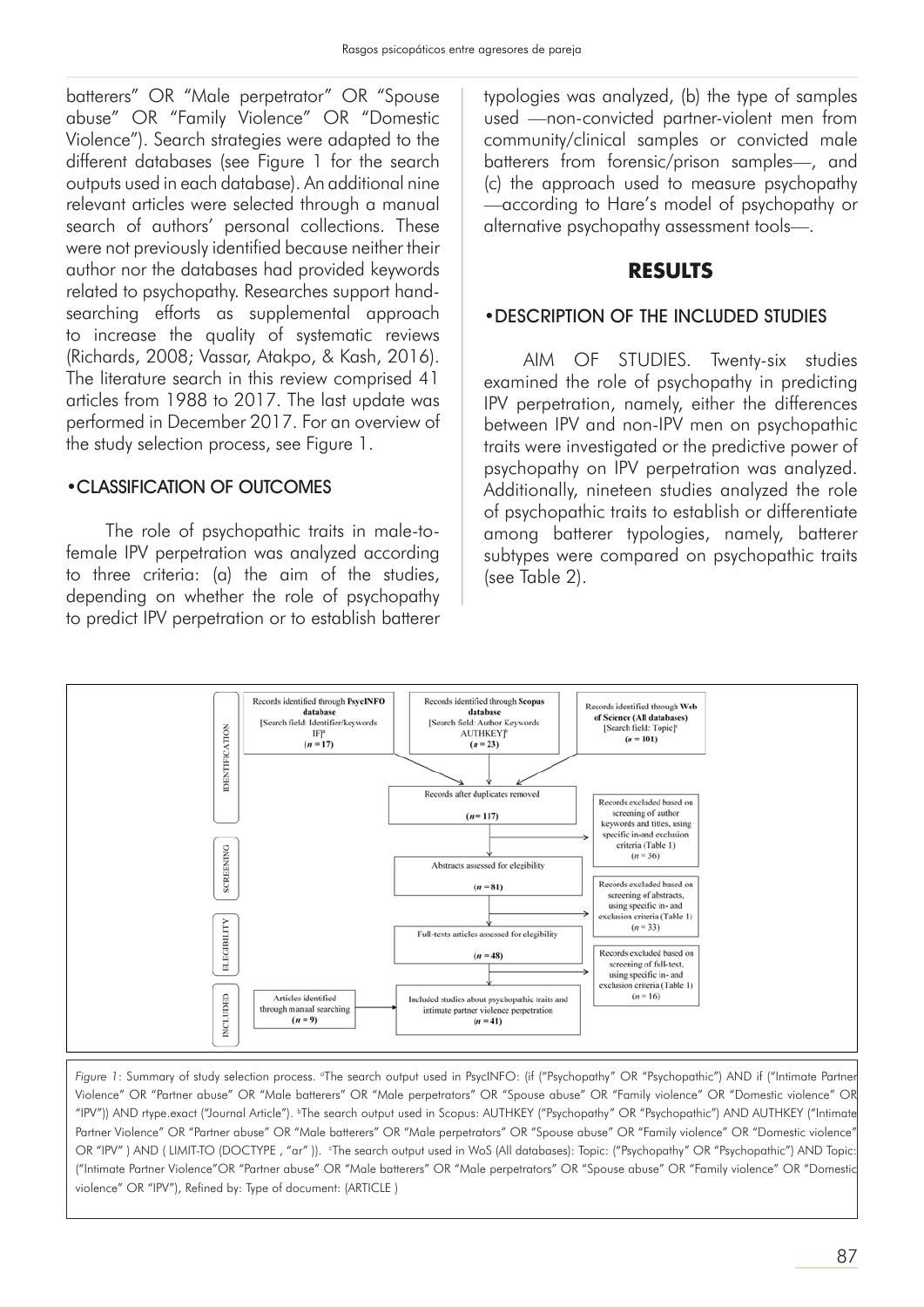| Table 2                                                                                                                 |    |       |
|-------------------------------------------------------------------------------------------------------------------------|----|-------|
| Description of included studies $(N=41)$                                                                                |    |       |
|                                                                                                                         |    |       |
|                                                                                                                         | n  | $\%$  |
| Aim of studiesa                                                                                                         |    |       |
| To examine the role of psychopathy in predicting IPV perpetration                                                       | 26 | 63.41 |
| To examine the role of psychopathy in establishing batterer typologies                                                  | 19 | 46.34 |
| Sample of studies                                                                                                       |    |       |
| Non-convicted partner-violent men from community or clinical samples                                                    | 20 | 48.78 |
| Convicted male batterers on probation or sentenced for IPV to prison or BIPs from forensic or prison<br>samples         | 21 | 51.22 |
| Approach of psychopathy measurement                                                                                     |    |       |
| Psychopathy assessment tools according Hare's model (including antisocial traits as diagnostic<br>criteria)             | 34 | 82.93 |
| Alternative psychopathy assessment tools (excluding antisocial traits as diagnostic criteria)                           | 7  | 17.07 |
| Language of studies                                                                                                     |    |       |
| English                                                                                                                 | 40 | 97.56 |
| Spanish                                                                                                                 |    | 2.44  |
| Note: a The total amount resulting from the addition of two aims is more than 100% because an article can set both aims |    |       |

SAMPLES OF STUDIES. Twenty studies were conducted with non-convicted partner-violent men from community or clinical samples. In this case, the veracity of IPV depended on self- or partner-report measures. Another twenty-one studies were conducted with convicted male batterers on probation or sentenced for IPV to prison or BIPs from forensic or prison samples. Unlike in the previous group, in this case, IPV had been proven through judicial procedure (see Table 2).

Language of studies. Most studies (*n* = 40) was written in English (see Table 2). The remaining study was written in Spanish (Fernández-Montalvo & Echeburúa, 2008).

 Approach of psychopathy measurement. Due to the observed variability with respect to the measurement of this construct, psychopathy assessment tools were analyzed more exhaustively (see Table 2). Most studies measured psychopathy using assessment tools that included antisocial traits as diagnostic criteria. Specifically, scales derived from the PCL-R were the most common psychopathy measurement. The PCL-R (Hare, 2003) was used by 10 (24%) of the included studies. Nevertheless, only Swogger et al. (2007, 2012) scored PCL-R items from semistructured interviews and file review, as recommended by the PCL-R manual (Hare, 2003). Old and different versions of SRP (Neal & Sellbom, 2012) were used in 9 studies (22%), and the PCL-SV (Hart et al., 1995) was used by 5 (12%) of the included studies. Again, only Huss and Langhinrichsen-Rohling (2006) and Mager et al. (2014) followed the PCL-SV manual's recommendations (Hart et al., 1995). Apart from PCL-R and its derivatives, other self-report assessment tools and traditional personality inventories were also used to assess psychopathy, including antisocial traits as diagnostic criteria.

In contrast, only seven studies measured psychopathy excluding antisocial traits as diagnostic criteria. The Psychopathic Personality Inventory (PPI; Lilienfeld & Hess, 2001) and the Youth Psychopathic trait Inventory (YPI; Andershed, Kerr, Stattin, & Levander, 2002) were used in three of the included studies. Other researchers decided to exclude items related to criminality/ antisociality from conventional psychopathy assessment tools (Babcock et al., 2008; Marshall and Holtzworth-Munroe, 2010; Walsh et al., 2010; Wymbs et al., 2017). It is remarkable that only one study conducted with a convicted sample (Stanford et al., 2008) excluded antisocial traits as diagnostic criteria. Studies that measured psychopathy excluding antisocial features also reported a positive significant association between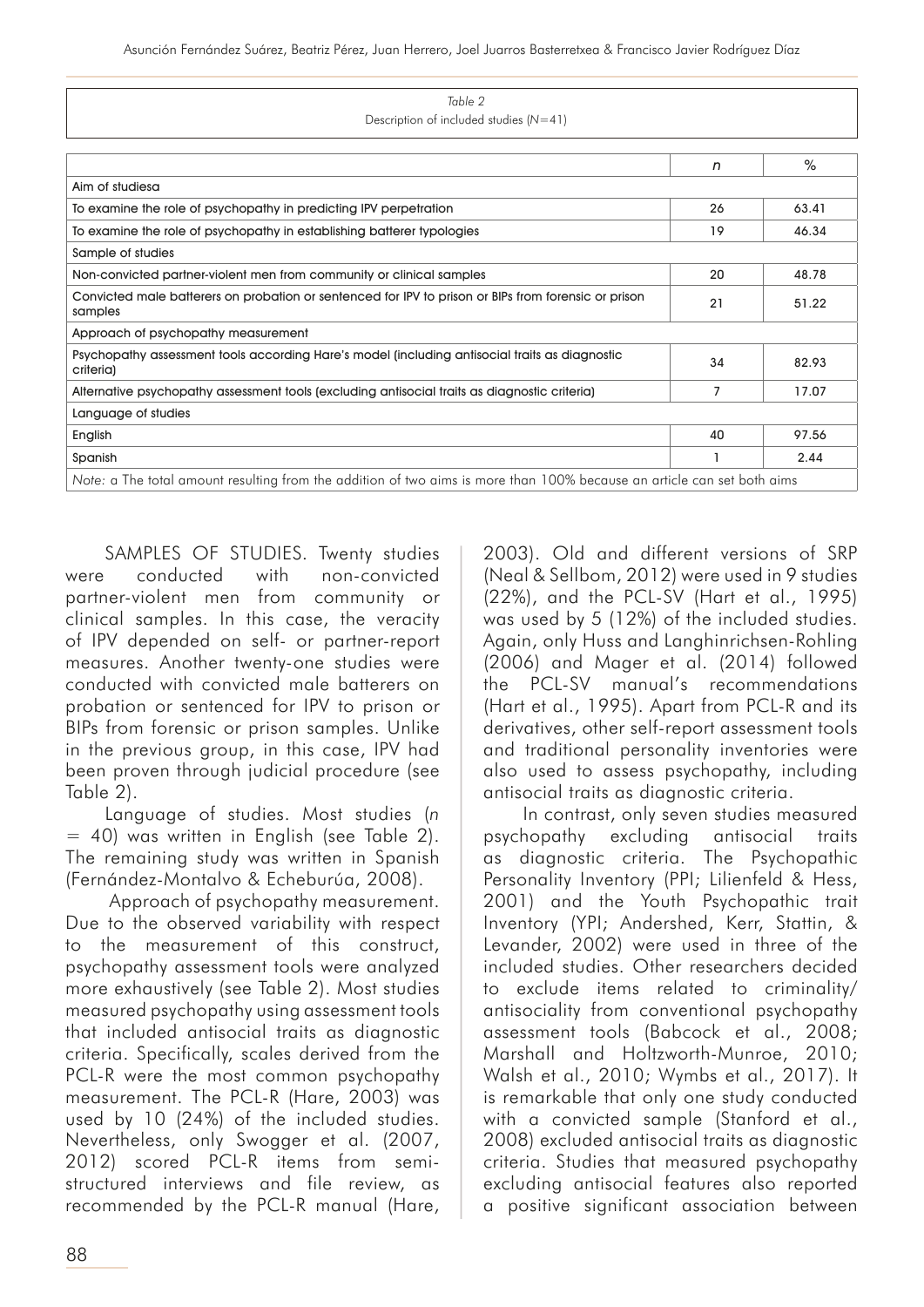psychopathy and IPV perpetration, which supported the role of core psychopathic traits (regardless of antisocial traits) on IPV perpetration.

Additionally, the majority of studies conceptualized the psychopathy in dimensional terms. Only ten studies (Belfrage & Rying, 2004; Chase et al., 2001; Echeburúa & Fernández-Montalvo, 2007; Fernández-Montalvo & Echeburúa, 2008; Flournoy & Wilson, 1991; Gondolf & White, 2001; Hale et al., 1988; Huss & Langhinrichsen-Rohling, 2006; Juodis et al., 2014a; Kalichman, 1988) used a categorical approach and provided data on the prevalence of psychopathic traits. Great variability was found regarding the prevalence rates of psychopathy, which ranged from 4 to 56%, due to methodological differences between the studies, such as the variety of psychopathy assessment tools, the different cut-off scores assumed, and the unequal severity level of the samples (IPV homicide perpetrators vs. batterers in BIPs).

### •THE ROLE OF PSYCHOPATHY TO PREDICT MALE-TO-FEMALE IPV PERPETRATION

Twenty-six studies examined the role of psychopathy to predict IPV perpetration among non-convicted partner-violent men (see Table 3; Babcock, Green, & Webb, 2008; Babcock, Green, Webb, & Yerington, 2005; Bates, Archer, & Graham-Kevan, 2017; Coyne, Nelson, Graham-Kevan, Keister, & Grant, 2010; Holtzworth-Munroe, Meehan, Herron, Rehman, & Stuart, 2000; Iyican, Sommer, Kini, & Babcock, 2015; Kiire, 2017; Mager, Bresin, & Verona, 2014; Marshall & Holtzworth-Munroe, 2010; Okano, Langille, & Walsh, 2016; Panuzio et al., 2006; Theobald, Farrington, Coid, & Piquero, 2015; Thornton, Graham-Kevan, & Archer, 2016; Walsh et al., 2010; Wymbs, Dawson, Suhr, Bunford, & Gidycz, 2017) and convicted male batterers (see Table 4; Cunha & Gonçalves, 2013; Harris, Hilton, & Rice, 2011; Hilton, Harris, & Rice, 2001; Hilton, Harris, Rice, Houghton, & Eke, 2008; Hornsveld, Bezuijen, Leenaars, & Kraaimaat, 2008; Juodis, Starzomski, Porter, & Woodworth, 2014a; Kalichman, 1988; Rock, Sellbom, Ben-Porath, & Salekin, 2013; Swogger, Walsh, & Kosson, 2007; Swogger, Walsh, Kosson, Cashman-Brown, & Caine 2012; Taft, Murphy, Musser, & Remington, 2004).

### •EVIDENCE FROM STUDIES CONDUCTED WITH NON-CONVICTED PARTNER-VIOLENT MEN

Overall, studies underscored a significant positive small-to-moderate correlation (.19 ≤ *r* ≤ .39) between psychopathy and IPV perpetration (Babcock et al., 2005; Bates et al., 2017; Coyne et al., 2010; Iyican et al., 2015; Kiire, 2017; Marshall & Holtzworth-Munroe, 2010; Thornton et al., 2016).

When more complex analyses were carried out, similar findings were found regarding the role of global psychopathy as a predictor of IPV perpetration (Kiire, 2017; Okano et al., 2016). Fast life history strategies (Kiire, 2017) mediated the relationship between psychopathy and IPV perpetration: psychopaths tend to establish shortterm relationships, which in turn were associated with involvement in IPV (Kiire, 2017). However, psychopathy did not impact the level of interpartner agreement for physical and psychological IPV (Panuzio et al., 2006).

Regarding the so-called core personality psychopathic traits, interpersonal and affective psychopathic traits seemed to predict IPV perpetration (Marshall & Holtzworth-Munroe, 2010). Diminished sensitivity to their female partners' expressions of happiness mediated the relationship between core psychopathic traits and IPV perpetration (Marshall & Holtzworth-Munroe, 2010): Psychopaths labelled neutral and positive emotions as provocative, which were associated with IPV perpetration. Contradictory findings were found about the predictive capability of core psychopathic traits on specific physical IPV perpetration. Some studies suggested that high levels of interpersonal/ affective psychopathic traits were associated with physical IPV perpetration (Bates et al., 2017; Mager et al., 2014). However, when men's anger and self-control (Thornton et al., 2016) and exposure to media aggression (Coyne et al., 2010) were controlled, Factor 1 did not show an effect on physical IPV perpetration. Coyne et al. (2010) revealed an association between primary psychopathy and psychological but not physical IPV perpetration. In contrast, Wymbs et al. (2017) found the opposite result: primary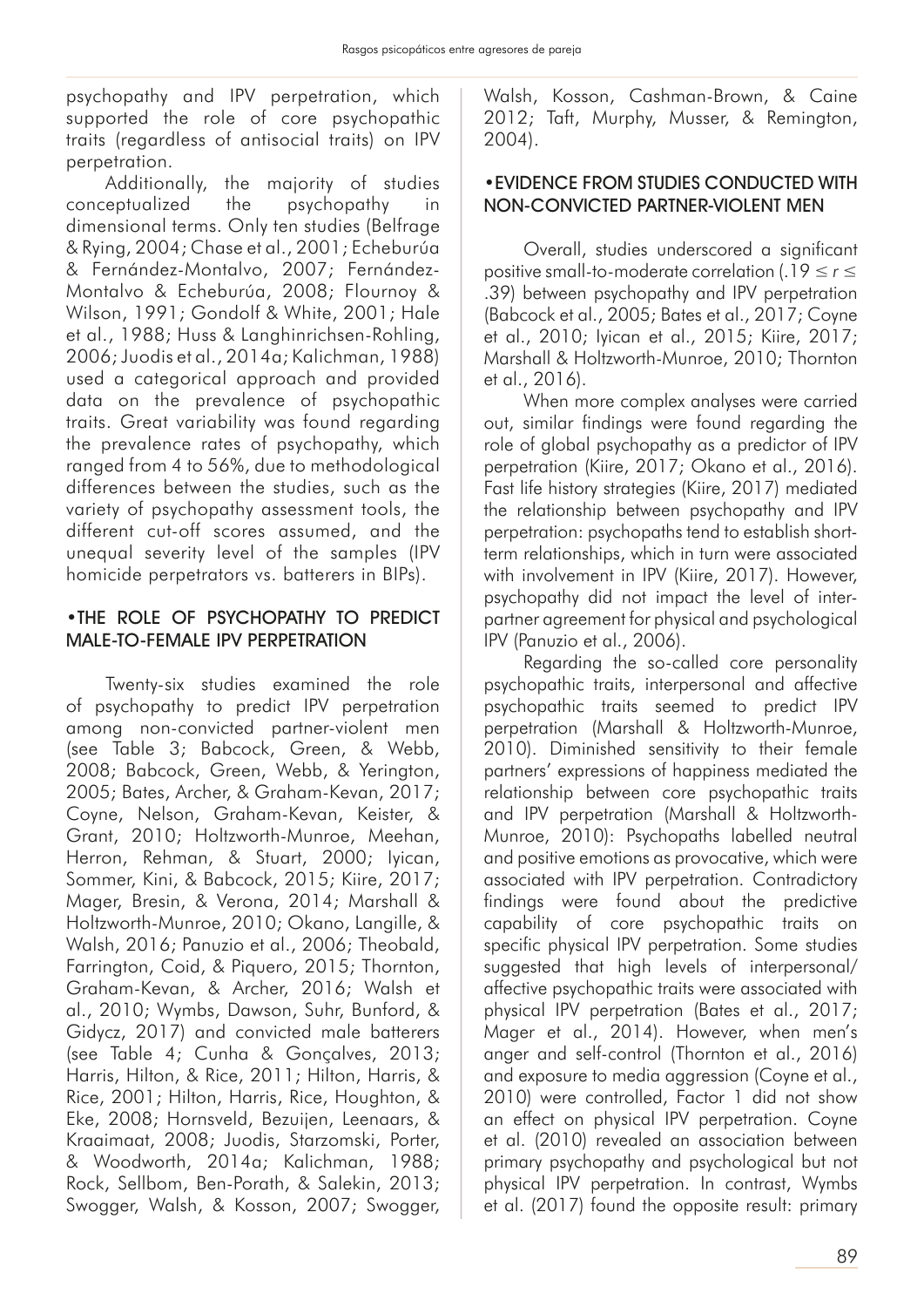psychopathy was associated with physical but not psychological IPV perpetration.

Regarding the behavioral psychopathic traits, all studies reported a relationship between these lifestyle/antisocial psychopathic traits and physical IPV perpetration (Bates et al., 2017; Coyne et al., 2010; Mager et al., 2014). Additionally, a strong association between high levels of Factor 2 of psychopathy and mutually physical IPV was underscored (Mager et al., 2014). Conflicting findings were found when specific lifestyle traits were analyzed separately (Theobald et al., 2015; Thornton et al., 2016).

Finally, when the levels of psychopathic traits were compared between partner-violent men and non-violent men, conflicting results were achieved: while Babcock et al. (2005, 2008), Holtzworth-Munroe et al. (2000), and Walsh et al. (2010) failed to demonstrate the utility of psychopathy to identify partner-violent men among community samples (non-violent men were as psychopathic as some subtype of partner-violent men), Theobald et al. (2015) reported higher levels of psychopathic traits among partner-violent than non-violent men.

### •EVIDENCE FROM STUDIES CONDUCTED WITH CONVICTED MALE BATTERERS

Again, among convicted male batterers, most studies evidenced a significant positive small-to-moderate correlation (.22 ≤ *r* ≤ .39) between psychopathy and male-to-female IPV perpetration (Harris et al., 2011; Hilton et al., 2008; Rock et al., 2013; Taft et al., 2004).

The majority of these studies aimed to compare male batterers with other offenders who had never committed offenses against their partners. Apparently contradictory results were identified (Hilton et al., 2001; Kalichman, 1988), probably due to methodological differences between the reviewed studies related to the variety of psychopathy assessment tools or the lack of prior equality between groups in terms of their level of generalized violence. When batterers were matched to other violent offenders, research suggested that IPV perpetrators displayed lower levels of psychopathy than the other offenders (Hilton et al., 2001; Juodis et al., 2014a). However, these differences could actually be due to differences in Factor 2 but not Factor 1 of psychopathy

(Hornsveld et al., 2008); that is, batterers could have exhibited the same core psychopathic traits but fewer behavioral psychopathic features than other violent offenders. This hypothesis would be consistent with Swogger et al. (2007), who, after controlling violent charges and matching the sample in terms of antisocial traits, found that high levels of affective traits and low levels of lifestyle psychopathic traits predicted IPV perpetration, namely, batterers displayed a more adaptive lifestyle than non-batterers. Later, Swogger et al. (2012) evidenced a significant relationship between childhood physical abuse victimization and adulthood IPV perpetration at moderate-high levels of lifestyle psychopathic traits.

### •THE ROLE OF PSYCHOPATHY IN BATTERER **TYPOLOGIES**

Nineteen studies examined the role of psychopathy to establish batterer typologies or differentiate among batterer subtypes using samples composed of non-convicted partnerviolent men (see Table 3; Babcock, Green, Webb, & Graham, 2004; Babcock et al., 2005, 2008; Chase, O'Leary, & Heyman, 2001; Hale, Zimostrad, Duckworth, & Nicholas, 1988; Holtzworth-Munroe, Meehan, Herron, Rehman, & Stuart, 2003; Holtzworth-Munroe et al., 2000; Meehan, Holtzworth-Munroe, & Herron, 2001; Theobald et al., 2015; Walsh et al., 2010) and convicted male batterers (see Table 4; Cunha & Gonçalves, 2013; Echeburúa & Fernández-Montalvo, 2007; Eckhardt, Samper, & Murphy, 2008; Fernández-Montalvo & Echeburúa, 2008; Gondolf & White, 2001; Huss & Langhinrichsen-Rohling, 2006; Lawson, Brossart, & Shefferman, 2010; Murphy, Taft, & Eckhardt, 2007; Stanford, Houston, & Baldridge, 2008).

### •EVIDENCE FROM STUDIES CONDUCTED WITH NON-CONVICTED PARTNER-VIOLENT MEN.

Psychopathy was commonly used to examine the differences among batterer subtypes. Psychopathy failed to differentiate among batterer subtypes according the traditional batterer typologies. First, both Babcock et al. (2004) and Meehan et al. (2001) reported that psychopathy was not a useful variable to differentiate between the type 1 and type 2 batterers proposed by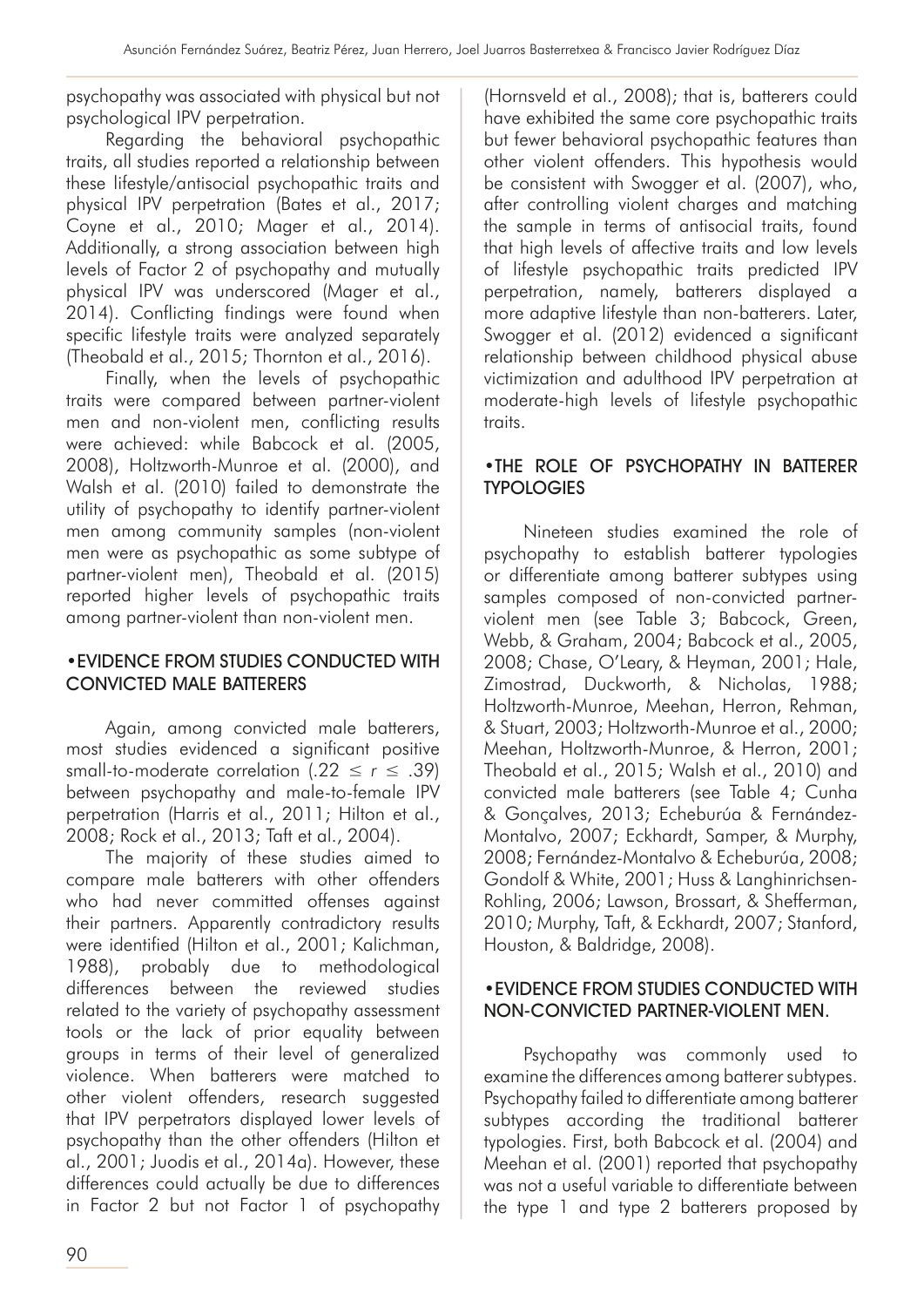| Table 3                                                                                                                                                 |
|---------------------------------------------------------------------------------------------------------------------------------------------------------|
| Empirical quantitative studies about the role of psychopathic traits on intimate partner violence (IPV) perpetration among non-convicted parter-violent |
| men ( $n = 20,49\%$ of the included studies)                                                                                                            |

| Paper                 | Sample                                                                                                                                                                                                                                                                                                                                                                                                                                                                                                                                                                                                                                                                                                            | Assessment                                                          | Relevant findings                                                                                                                                                                                                                                                                                                                                                                                                                                                                                                                                                                                                                                                                                                                                                                                                                                                                                                                |  |
|-----------------------|-------------------------------------------------------------------------------------------------------------------------------------------------------------------------------------------------------------------------------------------------------------------------------------------------------------------------------------------------------------------------------------------------------------------------------------------------------------------------------------------------------------------------------------------------------------------------------------------------------------------------------------------------------------------------------------------------------------------|---------------------------------------------------------------------|----------------------------------------------------------------------------------------------------------------------------------------------------------------------------------------------------------------------------------------------------------------------------------------------------------------------------------------------------------------------------------------------------------------------------------------------------------------------------------------------------------------------------------------------------------------------------------------------------------------------------------------------------------------------------------------------------------------------------------------------------------------------------------------------------------------------------------------------------------------------------------------------------------------------------------|--|
| Babcock et al. (2004) | Couples $(N = 102)$ from community<br>sample <sup>a</sup><br>• Target groups: clinical<br>$(n = 50)$ and low $(n = 22)$ level violent men<br>• Control group: non intimate partner-<br>violent men ( $n = 30$ )<br>Target and control groups were created<br>based on both self- and female partner-<br>reports on male-to-female IPV (CTS2):<br>clinical level (at least six minor, two<br>moderate or one severe male-to-female<br>IPV act in the past year), low level (at least<br>one minor o moderate male-to-female IPV<br>act in the past year), and control group<br>(no male-to-female IPV in the past 5 years<br>and no serious violence ever)<br>100% male (couples)<br>Mean men's age (SD): 32 (9.6) | P: SRP-II<br>IPV: CTS2 (self- and<br>female partner-<br>reports)    | Clinical<br>level<br>violent<br>men<br>were<br>classified as heart reat decelerators<br>(type 1 batterers; $n = 9$ ) and heart reat<br>accelerators (type 2 batterers; $n = 41$ )<br>based on heart reat reactivity during<br>marital interaction.<br>Role of psychopathic traits to differentiate<br>among batterer subtypes:<br>Not significant differences between type<br>1 and type 2 batterers on psychopathy.<br><b>MANOVA</b>                                                                                                                                                                                                                                                                                                                                                                                                                                                                                            |  |
| Babcock et al. (2005) | Couples $(N = 102)$ from community<br>sample <sup>a</sup><br>• Target group: severely ( $n = 35$ ) and low-<br>level ( $n = 37$ ) violent men<br>• Control group: non intimate partner-<br>violent men ( $n = 30$ )<br>Target and control groups were created<br>based on both self- and female partner-<br>reports on male-to-female IPV (CTS2):<br>severely violent (at least one severe<br>male-to-female IPV act in the past year),<br>low level (at least one no severe male-<br>to-female IPV act in the past year), and<br>control group (no male-to-female IPV in<br>the past 5 years and no serious violence<br>ever)<br>100% male (couples)<br>Mean men's age (SD): 32 (9.6)                            | P: SRP-II<br>IPV: CTS2 (self- and<br>female partner-<br>reports)    | Predictive power of psychopathic traits<br>on IPV perpetration:<br>Sianificant<br>correlation<br>between<br>psychopathy and physical IPV partner-<br>reported ( $r = .23$ ; $p < .05$ ), physical<br>IPV self-reported ( $r = .33$ ; $p < .01$ ), and<br>psychological IPV self-reported $(r = .39)$ ;<br>$p < .001$ ), but not psychological IPV<br>partner-reported ( $r = .19$ ; $p = n.s.$ ).<br><b>Bivariate correlations</b><br>Not significant differences between non-<br>IPV men and the two IPV men subgroups<br>and on psychopathy, $F(2,97) = 1.25$ , p<br>$= n. s.$<br>MANOVA, controlled for age and marital<br>satisfaction<br>Role of psychopathic traits to differentiate<br>among batterer subtypes:<br>Not significant differences between<br>severely violent and low-level violent<br>batterers on psychopathy, $F(2,97) =$<br>1.25, $p = n$ . s.<br>MANOVA, controlled for age and marital<br>satisfaction |  |
| Babcock et al. (2008) | Couples $(N = 101)$ from community<br>samplea<br>• Target group: domestically violent men<br>$(n = 69)$<br>• Control group: non intimate partner-<br>violent men ( $n = 32$ )<br>Target and control groups were created<br>based on both self- and female partner-<br>reports on male-to-female IPV (CTS2):<br>target group (one male-to-female IPV act<br>in the past year) and control group (no<br>male-to-female IPV in the past 5 years<br>and no serious violence ever)<br>100% male (couples)<br>Mean men's age (SD): 32 (9.6)                                                                                                                                                                             | P: SRP-II<br>IPV: CTS2 (self- and<br>female<br>partner-<br>reports) | Predictive power of psychopathic traits<br>on IPV perpetration:<br>Not significant differences between non-<br>IPV men and the all IPV men subgroups<br>on psychopathy Factor 1.<br><b>MANOVA</b><br>Role of psychopathic traits to establish<br>batterer typologies:<br>Target group were classified based<br>on CTS2 partner-report,<br>borderline<br>personality, psychopathy Factor 1, and<br>general violence: FO ( $n = 43$ ), BD ( $n =$<br>14) and GVP ( $n = 12$ ) batterers.<br>Cluster analytic techniques<br>Significant differences between BD and<br>GVP batterers on psychopathy Factor 1,<br>$F(3,97) = 6.17$ , $p < .01$ (GVP > BD).<br><b>MANOVA</b>                                                                                                                                                                                                                                                           |  |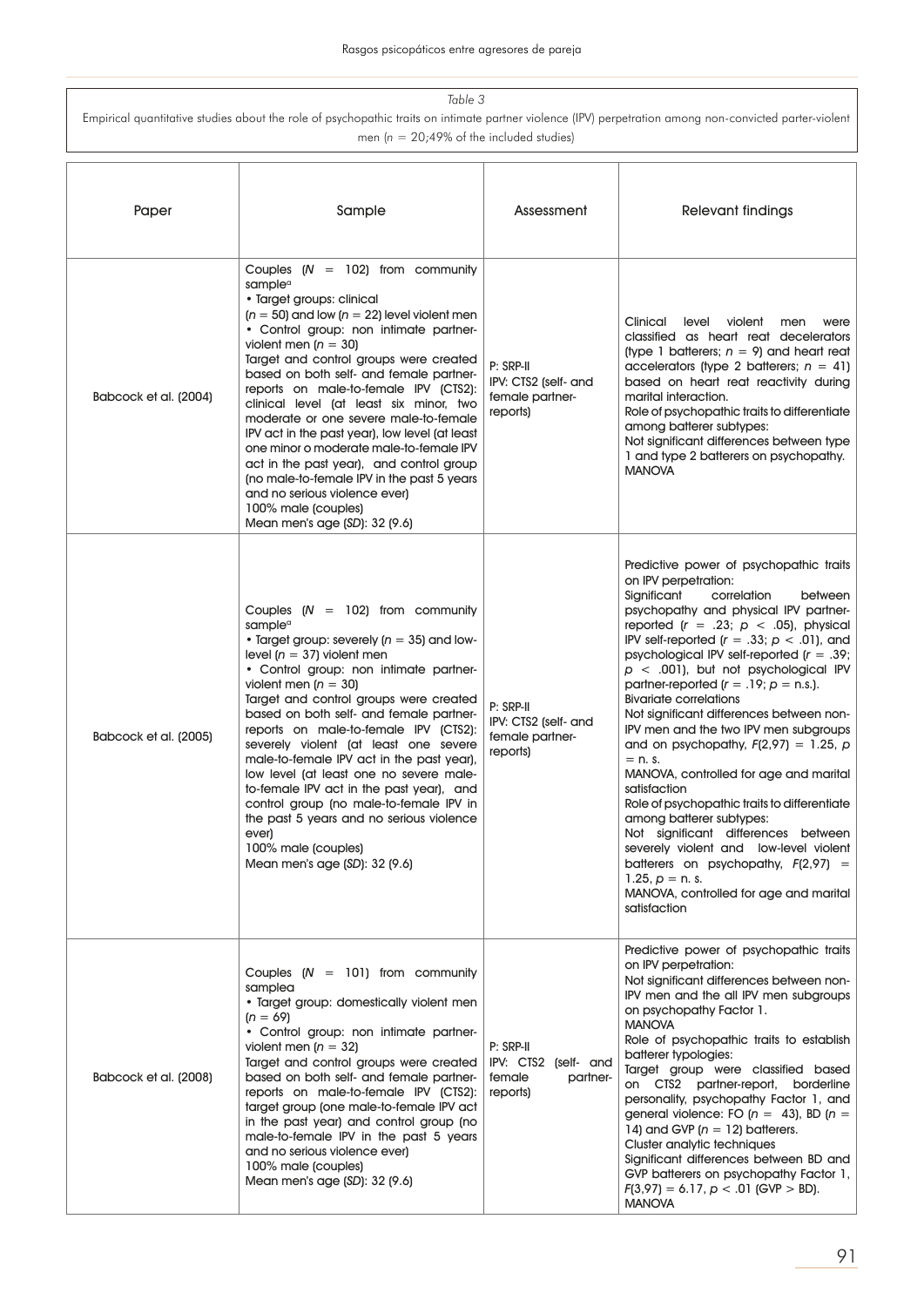| Paper               | Sample                                                                                                                                                                   | Assessment                                                                                                                                                                              | Relevant findings                                                                                                                                                                                                                                                                                                                                                                                                                                                                                                                                                                                                                                                                                                                                                                                                                                                                                                                                                                                                                                                                     |
|---------------------|--------------------------------------------------------------------------------------------------------------------------------------------------------------------------|-----------------------------------------------------------------------------------------------------------------------------------------------------------------------------------------|---------------------------------------------------------------------------------------------------------------------------------------------------------------------------------------------------------------------------------------------------------------------------------------------------------------------------------------------------------------------------------------------------------------------------------------------------------------------------------------------------------------------------------------------------------------------------------------------------------------------------------------------------------------------------------------------------------------------------------------------------------------------------------------------------------------------------------------------------------------------------------------------------------------------------------------------------------------------------------------------------------------------------------------------------------------------------------------|
| Bates et al. (2017) | STUDY 3:<br>University sample $(N = 364)$<br>Non control group composed by non IPV<br>perpetrators<br>44% male<br>Mean men's age (SD): 25.78 (nr)                        | P: LSRP<br>IPV: CTS physical<br>aggression scale                                                                                                                                        | <b>RESULTS FOR MEN:</b><br>Predictive power of psychopathic traits<br>on IPV perpetration:<br>correlation<br>Significant<br>between<br>physical IPV perpetration and primary<br>psychopathy ( $r = .27$ ; $p < .001$ ), and<br>secondary psychopathy $(r = .26; p <$<br>$.001$ ).<br>Zero-Order correlations<br>Significant main effect of primary (only<br>for men), and secondary (for both<br>men and women, $\beta = .14$ , SE = .04,<br>$\chi^2$ = 10.97, $p < .05$ —not significant<br>interaction between sex and secondary<br>$psychopathy$ — $)$<br>psychopathy<br>on<br>physical IPV perpetration.<br>Negative binomial regression analysis                                                                                                                                                                                                                                                                                                                                                                                                                                 |
| Chase et al. (2001) | Clinical sample composed by men who<br>were self-referred to BIP ( $N = 60$ )<br>Not control group composed by non IPV<br>perpetrators<br>100% male<br>Mean age (SD): nr | P: dichotomous<br>score from MCMI-<br>Il (narcissistic and<br>antisocial subscales)<br>IPV: CTS (all<br>participants had<br>reported 2 male-to-<br>female IPV acts in the<br>past year) | Prevalence of psychopathy among<br>male batterers in BIP: 17% (based on<br><b>MCMI-II Narcissistic and Antisocial base</b><br>rate scores $> 85$ ).<br>Partner-violent men were classified as<br>reactive ( $n = 37$ ) and proactive ( $n =$<br>23) based on impulsivity-intentionality of<br>IPV and affectivity/physiological arousal<br>prior to and during IPV.<br>Role of psychopathic traits to differentiate<br>among batterer subtypes:<br>Significant differences between reactive<br>and proactive batterers on psychopathy,<br>$\chi^2$ (1,60) = 6.89, p < .01: 0% of reactive,<br>and 17% of proactive IPV men were<br>classified as psychopaths.<br>Group comparison ( $\chi^2$ test)                                                                                                                                                                                                                                                                                                                                                                                    |
| Coyne et al. (2010) | University sample $(N = 337)$<br>Non control group composed by non IPV<br>perpetrators<br>45% male<br>Mean men's age (SD): nr                                            | P: LSRP<br>IPV:<br><b>CTS</b><br>physical<br>aggression scale, RRA                                                                                                                      | <b>RESULTS FOR MEN:</b><br>Predictive power of psychopathic traits<br>on IPV perpetration:<br>Significant correlation between primary<br>psychopathy and physical ( $r = .14$ , p<br>$<$ .10), and psychological ( $r = .26$ , $p <$<br>.01) IPV.<br>Significant<br>correlation<br>between<br>secondary psychopathy and physical (r<br>$= .25, p < .01$ , and psychological ( $r =$<br>.30, $p < .001$ ) IPV.<br><b>Bivariate correlations</b><br>Significant relationship between primary<br>psychopathy and psychological $(r =$<br>.14, $p < .10$ ) but not physical ( $r = .00$ ,<br>$p = n.s$ .) IPV.<br>Significant<br>relationship<br>between<br>secondary psychopathy and physical (r<br>$= .21$ ; $p < .01$ ), and psychological ( $r =$<br>.20; $p < .05$ ) IPV.<br>Multivariate multiple regressions analysis,<br>controlled for exposure to media<br>(physical and psychological) aggression<br>Exposure to media (physical and<br>psychological) aggression<br>did<br>not<br>mediated the relationship<br>between<br>psychopathy and IPV.<br><b>Mediational analysis</b> |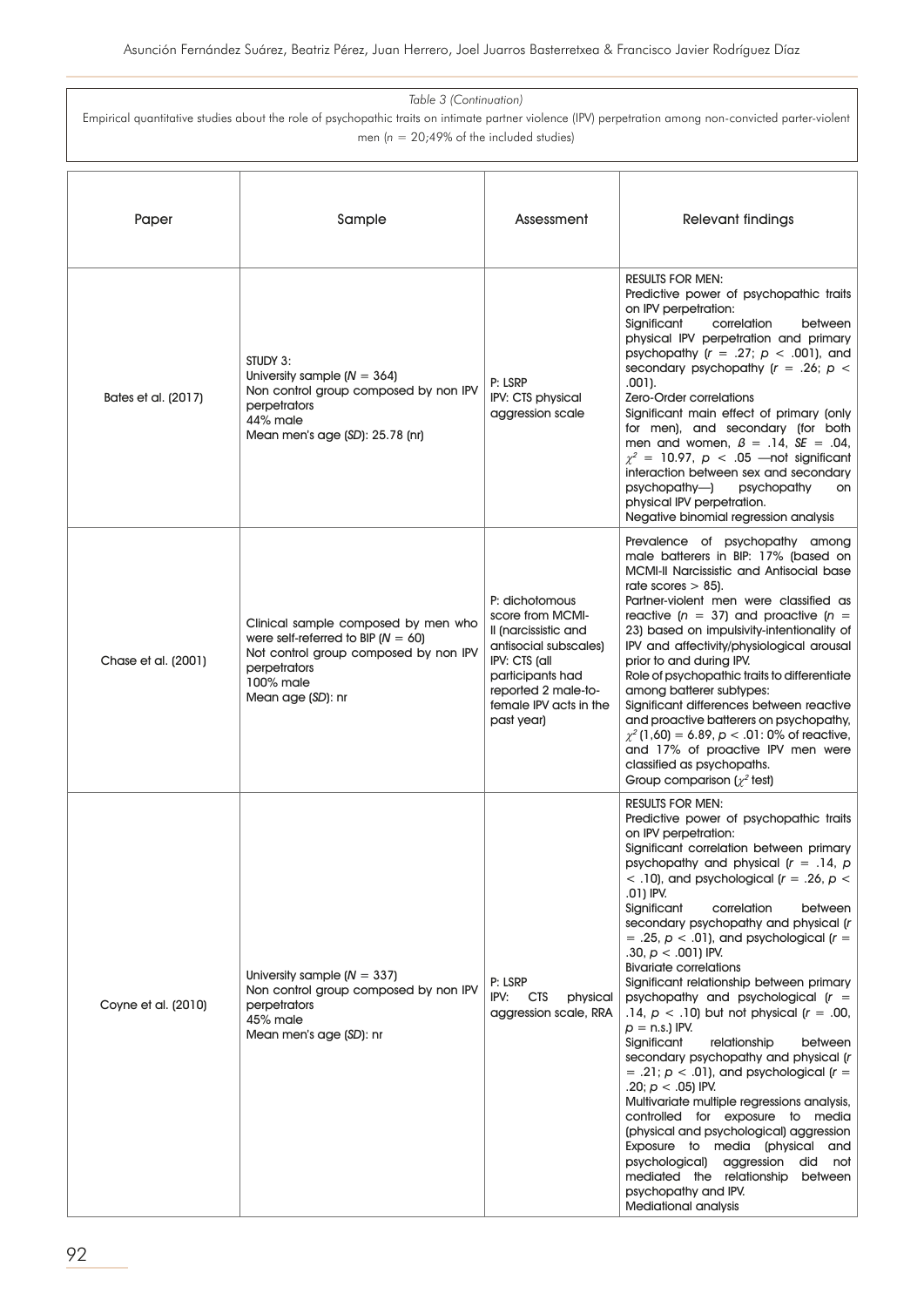| Paper                              | Sample                                                                                                                                                                                                                                                                                                                                                                                                                                                                                                                                                      | Assessment                                                                                                                                        | Relevant findings                                                                                                                                                                                                                                                                                                                                                                                                                                                                                                                                                                                                                                                                                                                                                                                                                                                                                         |  |
|------------------------------------|-------------------------------------------------------------------------------------------------------------------------------------------------------------------------------------------------------------------------------------------------------------------------------------------------------------------------------------------------------------------------------------------------------------------------------------------------------------------------------------------------------------------------------------------------------------|---------------------------------------------------------------------------------------------------------------------------------------------------|-----------------------------------------------------------------------------------------------------------------------------------------------------------------------------------------------------------------------------------------------------------------------------------------------------------------------------------------------------------------------------------------------------------------------------------------------------------------------------------------------------------------------------------------------------------------------------------------------------------------------------------------------------------------------------------------------------------------------------------------------------------------------------------------------------------------------------------------------------------------------------------------------------------|--|
| Hale et al. (1988)                 | Clinical sample composed by men who<br>were self-referred to BIP ( $N = 67$ )<br>Not control group composed by non IPV<br>perpetrators<br>100% male<br>Mean age $(SD)$ : 31 (nr)                                                                                                                                                                                                                                                                                                                                                                            | P: MMPI<br>Psychopathic<br>deviate scale<br>IPV: all participants<br>had reported at<br>least one male-to-<br>female physically<br><b>IPV</b> act | Prevalence of psychopathic deviate<br>among male batterers in BIP: 56% (based<br>on T score > 70 on MMPI psychopathic<br>deviate scale).<br>The mos common MMPI profiles were the<br>combination of psychopathic deviate with<br>depression (19%), schizophrenia (12%),<br>hypomania (9%), and hysteria (7%).<br>Role of psychopathic traits to establish<br>batterer typologies:<br>Batterers were classified based on MMPI<br>validity and clinical (Hypochondriasis,<br>Depression,<br>Hysteria,<br>Psychopathic<br>Deviant,<br>Psychoasthenia,<br>Paranoia,<br>Schizophrenia, and Hypomania) scales:<br>cluster 1 ( $n = 7$ ), cluster 2 ( $n = 10$ ), and<br>cluster $3 (n = 50)$ .<br>Cluster analytic techniques<br>Cluster 3 batterers displayed a MMPI profile<br>based on combination of psychopathic<br>deviate and depression.                                                                |  |
| Holtzworth-Munroe et al.<br>(2000) | Couples $(N = 164)$ from community<br>samplea<br>• Target group: violent husbands ( $n = 102$ )<br>• Control group: nonviolent husbands<br>$(n = 62)$<br>Target and control groups were created<br>based on both self- and female partner-<br>reports on male-to-female physical IPV<br>(CTS2 item 12): target group (one male-to-<br>female physical IPV act in the past year)<br>and control group (no male-to-female<br>physical IPV act in the past 5 years and no<br>severe violence ever)<br>100% male (couples)<br>Mean men's age (SD): 35.62 (9.26) | P: SRP<br>IPV: CTS-2, SES,<br>PMWI (self- and<br>female partner-<br>reports)                                                                      | Target group were classified based on CTS-<br>2 self- and partner-report, general violence,<br>antisociality and fear of abandonment: FO<br>$(n = 37)$ , LLA $(n = 34)$ , BD $(n = 15)$ , and<br>GVA batterers $(n = 16)$ .<br>Cluster analytic techniques<br>Predictive power of psychopathic traits on<br>IPV perpetration:<br>Significant differences between non-IPV<br>men and GVA and BD batterers but not<br>FO batterers on psychopathy, $F(5,151) =$<br>7.42, $p < .001$ ; (GVA = BD = LLA) > (FO<br>$=$ nonviolent-distressed $=$ nonviolent-<br>nondistresses).<br><b>ANOVA</b><br>Role of psychopathic traits to differentiate<br>among batterer subtypes:<br>Significant differences between FO and<br>LLA, BD, GVA batterers on psychopathy,<br>$F(5, 151) = 7.42$ , $p < .001$ ; (GVA = BD =<br>$LLA$ ) > FO: GVA batterers displayed the<br>highest score on psychopathy.<br><b>ANOVA</b> |  |
| Holtzworth-Munroe et al.<br>(2003) | Violent couples $(N = 102$ at T1) from<br>Holtzworth-Munroe et al. (2000)<br>community samplea<br>Not control group composed by non IPV<br>perpetrators<br>100% male (couples)<br>Mean men's age (SD): 36.02 (9.52) at T1;<br>T2 and T3 were approximately 1.5 and 3<br>years after T1, respectively.                                                                                                                                                                                                                                                       | P (at T1 and T2): SRP<br>IPV (at T1, T2, and<br>T3): CTS-2, SES, PMWI<br>(self- and female<br>partner-reports)                                    | Four batterer subgroups were obtained at<br>T1 as Holtzworth-Munroe et al. (2000): FO (n<br>$=$ 37), LLA (n = 34), BD (n = 15), and GVA<br>batterers ( $n = 16$ ).<br>Cluster analytic techniques<br>Role of psychopathic traits to differentiate<br>among batterer subtypes:<br>Significant main effect of time on<br>psychopathy, $F(1, 88) = 5.00$ , $p < .03$ ;<br>across batterer clusters, psychopathy<br>decreased from T1 to T2.<br>Not significant interaction effect of Batterer<br>clusters x Time on psychopathy, $F(3, 88) =$<br>0.42, $p = n.s.$ ; across T1 and T2, (GVA = BD<br>$= LLA$ ) > FO, GVA batterers displayed the<br>highest score on psychopathy.<br><b>ANOVA</b>                                                                                                                                                                                                              |  |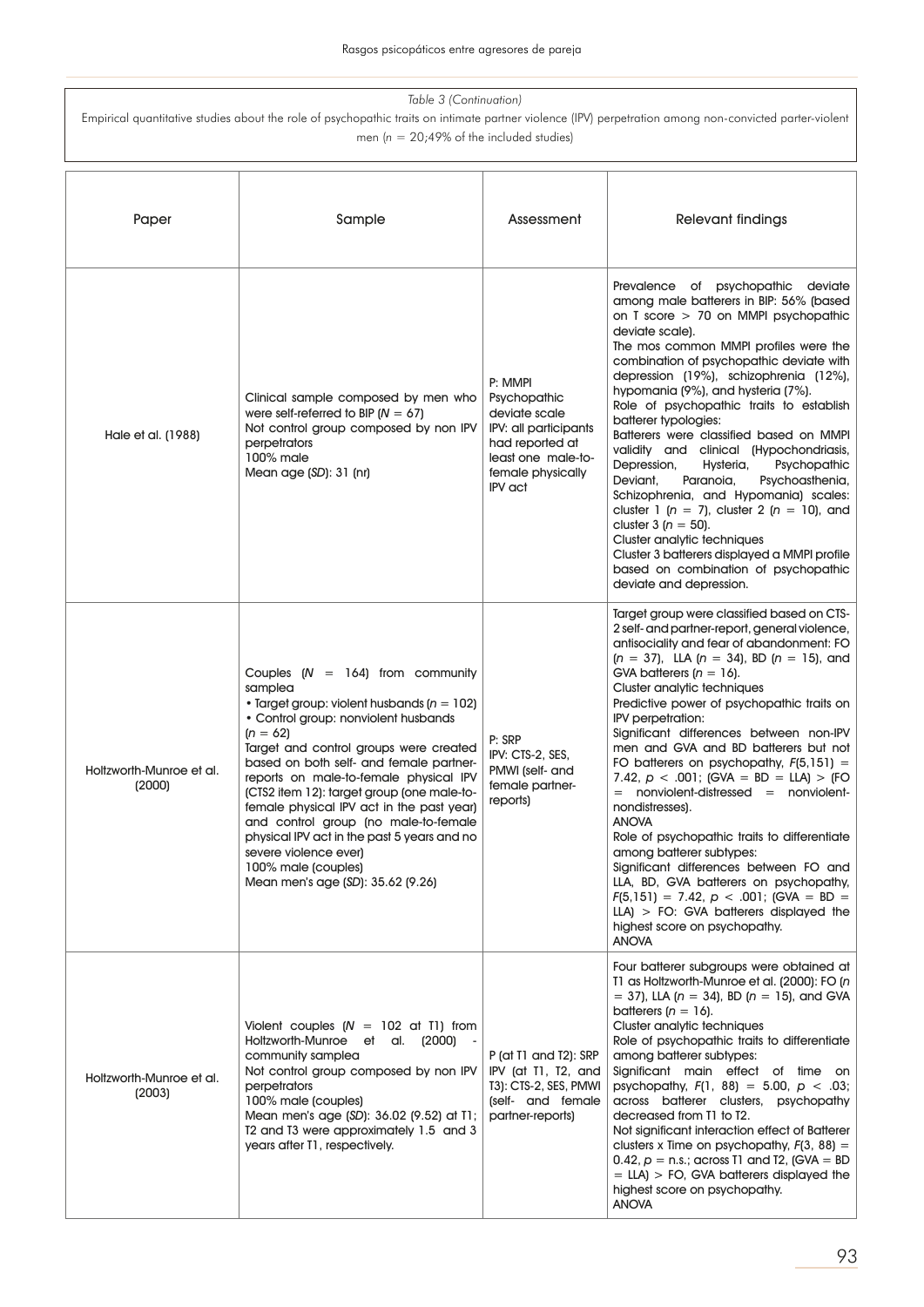| Paper                | Sample                                                                                                                                                                                                                                                                                                                                                                                                                                                                                                  | Assessment                                                                                                                               | Relevant findings                                                                                                                                                                                                                                                                                                                                                                                                                                                                                                                                                                                                                                                                                                                                                                                                                                                                                                                                                                                                                                                                                                                                                                                                                                                                                                                                                                                                                                                                                                                                                                                                                                                                                                                                                      |
|----------------------|---------------------------------------------------------------------------------------------------------------------------------------------------------------------------------------------------------------------------------------------------------------------------------------------------------------------------------------------------------------------------------------------------------------------------------------------------------------------------------------------------------|------------------------------------------------------------------------------------------------------------------------------------------|------------------------------------------------------------------------------------------------------------------------------------------------------------------------------------------------------------------------------------------------------------------------------------------------------------------------------------------------------------------------------------------------------------------------------------------------------------------------------------------------------------------------------------------------------------------------------------------------------------------------------------------------------------------------------------------------------------------------------------------------------------------------------------------------------------------------------------------------------------------------------------------------------------------------------------------------------------------------------------------------------------------------------------------------------------------------------------------------------------------------------------------------------------------------------------------------------------------------------------------------------------------------------------------------------------------------------------------------------------------------------------------------------------------------------------------------------------------------------------------------------------------------------------------------------------------------------------------------------------------------------------------------------------------------------------------------------------------------------------------------------------------------|
| lyican et al. (2015) | (N<br>Couples<br>114)<br>$\hspace{1.6cm} = \hspace{1.6cm}$<br>from<br>community samplea<br>· Target group: violent couples (n<br>$= 951$<br>• Control group: non-violent<br>couples $(n = 19)$<br>Target and control groups were<br>created<br>based<br>on female<br>partner's reports on male-to-<br>female IPV (CTS-2): target group<br>(at least two male-to-female IPV<br>act in the past year) and control<br>group (distressed but non-violent)<br>100% male (couples)<br>Mean men's age (SD): nr | P: PPI-SF<br>IPV: CTS-2<br>negotiation,<br>physical, and<br>psychological,<br>aggression scales<br>(self- and female<br>partner-reports) | Predictive power of psychopathic traits on IPV<br>perpetration:<br>Significant correlation between self-report of PPI<br>Factor 1 and self-report of physical ( $r = .40$ ; $p <$<br>.01) and psychological IPV ( $r = .22$ ; $p < .05$ ), but<br>not partner-report of physical ( $r = .16$ ; $p = n$ . s.)<br>and psychological IPV ( $r = .10$ ; $p = n$ . s.).<br>Significant positive correlation between partner-<br>report of PPI Factor 1 and partner-report of physical<br>$(r = .19; p < .05)$ and psychological IPV $(r = .30;$<br>$p < .01$ ), but not self-report of physical ( $r = .12$ ; p<br>= n. s.) and psychological IPV( $r = .16$ ; $p = n$ . s.).<br>Not significant correlation between self-report of<br>PPI Factor 2 and self-report of physical ( $r = .04$ ; $p =$<br>n. s.) and psychological IPV ( $r = .05$ ; $p = n$ . s.) and<br>partner-report of physical ( $r = -0.08$ ; $p = n$ . s.) and<br>psychological IPV( $r = -04$ ; $p = n$ . s.).<br>Significant negative correlation between partner-<br>report of PPI Factor 2 and partner-report of physical<br>$(r = -.21; p < .05)$ and psychological IPV( $r = -.23$ ;<br>$p < .05$ ), but not self-report of physical ( $r = .01$ ; p<br>= n. s.) and psychological IPV( $r = .10$ ; $p = n$ . s.).<br><b>Bivariate correlations</b><br>Adding female partner's collateral report to self-<br>report of psychopathy does not add incremental<br>validity in predicting IPV (n.s.).<br>Multiple regression analysis                                                                                                                                                                                                                                                                |
| Kiire (2017)         | University sample $(N = 344)$<br>Not control group composed by<br>non IPV perpetrators<br>47.09% male<br>Mean men's age (SD): nr                                                                                                                                                                                                                                                                                                                                                                        | P: SD3J<br>psychopathy<br>subscale<br>IPV: IPV scale<br>perpetration<br>subscale                                                         | <b>RESULTS FOR MEN:</b><br>Predictive power of psychopathic traits on IPV<br>perpetration:<br>Significant correlation between psychopathy and<br>direct IPV ( $r = .19$ , $p < .05$ ), indirect IPV ( $r = .33$ ,<br>$p < .01$ ), control IPV ( $r = .14$ , $p < .10$ ), verbal IPV<br>$(r = .29, p < .01)$ , sexual IPV $(r = .37, p < .01)$ ,<br>economic IPV ( $r = .20$ , $p < .05$ ), stalking IPV ( $r =$<br>.26, $p < .01$ ), and general IPV ( $r = .36$ , $p < .01$ ).<br>Bivariate correlations, controlled for men's age<br>Significant main effect of psychopathy on direct<br>IPV $(B = 0.12, B = 0.25, p < .01, \Delta R2 = .05)$ ,<br>indirect IPV ( $B = 0.22$ , $B = 0.37$ , $p < .001$ , $\Delta R^2 =$<br>.13), verbal IPV ( $B = 0.21$ , $B = 0.27$ , $p < .01$ , $\Delta R^2 =$<br>.09), sexual IPV ( $B = 0.29$ , $B = 0.35$ , $D < .001$ , $\Delta R^2$<br>= .16), economic IPV ( $B = 0.10$ , $B = 0.18$ , $p < .05$ ,<br>$\Delta R^2 = .06$ ), and stalking IPV (B = 0.18, B = 0.28, p<br>$<$ .01, ΔR <sup>2</sup> = .09), but not on control IPV (B = 0.12,<br>$\beta = 0.13$ , $p = n.s., \Delta R^2 = .02$ .<br>Multivariate multiple regression analysis, controlled<br>for men's age, machiavellian and narcissist traits,<br>$R^2 = .30, F(28,616) = 1.95, p < .01$<br>Significant main effect of psychopathy on general<br>IPV ( $B = 0.18$ , $B = 0.36$ , $p < .001$ , $R^2 = .14$ ).<br>Univariate multiple regression analysis, controlled<br>for men's age, machiavellian and narcissist traits<br>Significant interaction effect of Psychopathy X<br>Life history traits on general IPV -indirect effect-<br>$\beta = 0.04$ , $p < .05$ , 95% IC (0.002, 0.09)]. Partial<br>mediation was present.<br><b>Mediational analysis</b> |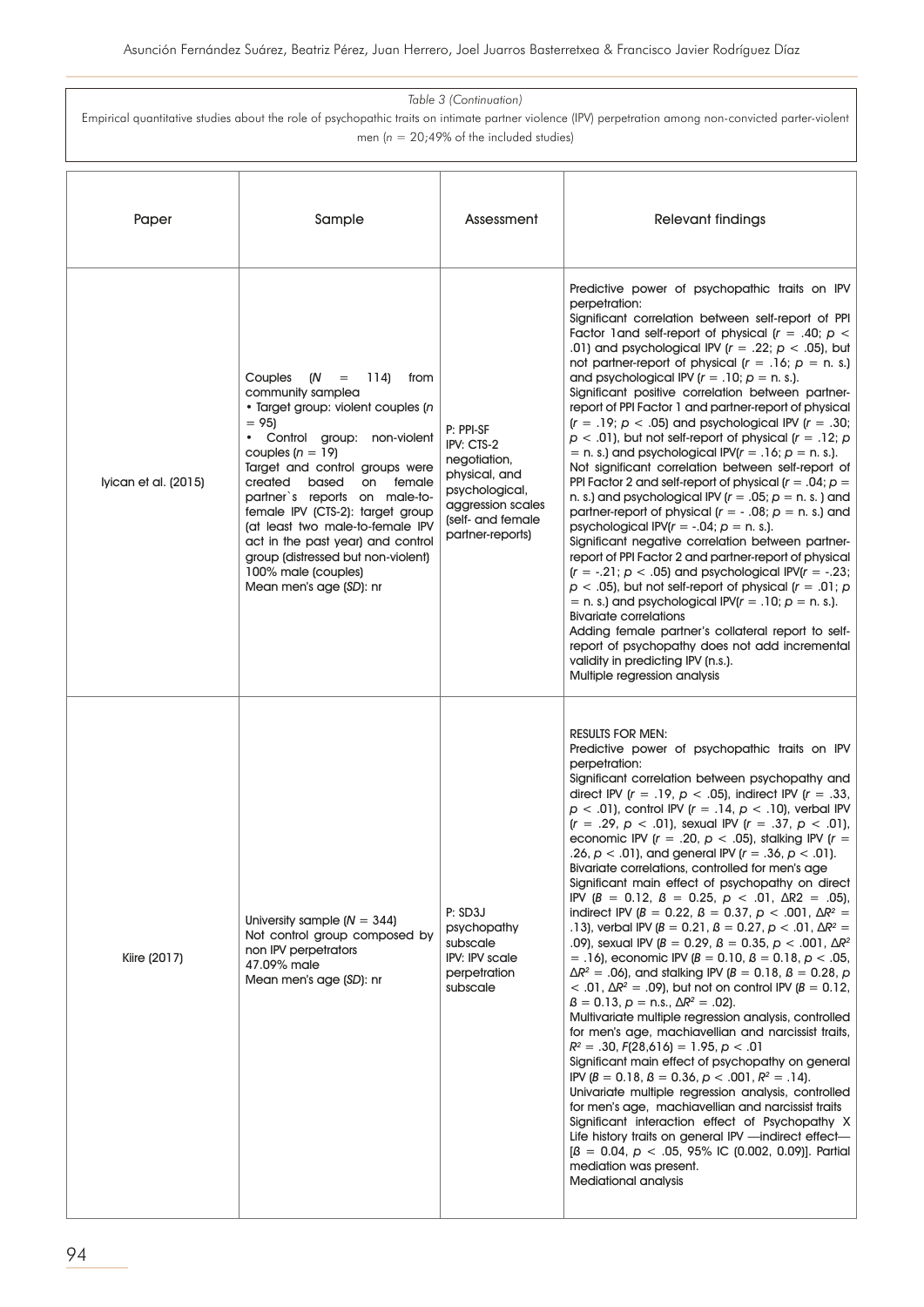| Paper                                     | Sample                                                                                                                                                                                                                                                                                                                                                                                                      | Assessment                                                                                                                         | <b>Relevant findings</b>                                                                                                                                                                                                                                                                                                                                                                                                                                                                                                                                                                                                                                                                                                                                                                                                                                                                                                                                                                                                                                                                                                                                                                                                                                                                                                                                                                                                                                                                                                                                                                                                                                                                                                                                                                                                                                                                                                                                                                                                                                                                                                                                                                                                                         |
|-------------------------------------------|-------------------------------------------------------------------------------------------------------------------------------------------------------------------------------------------------------------------------------------------------------------------------------------------------------------------------------------------------------------------------------------------------------------|------------------------------------------------------------------------------------------------------------------------------------|--------------------------------------------------------------------------------------------------------------------------------------------------------------------------------------------------------------------------------------------------------------------------------------------------------------------------------------------------------------------------------------------------------------------------------------------------------------------------------------------------------------------------------------------------------------------------------------------------------------------------------------------------------------------------------------------------------------------------------------------------------------------------------------------------------------------------------------------------------------------------------------------------------------------------------------------------------------------------------------------------------------------------------------------------------------------------------------------------------------------------------------------------------------------------------------------------------------------------------------------------------------------------------------------------------------------------------------------------------------------------------------------------------------------------------------------------------------------------------------------------------------------------------------------------------------------------------------------------------------------------------------------------------------------------------------------------------------------------------------------------------------------------------------------------------------------------------------------------------------------------------------------------------------------------------------------------------------------------------------------------------------------------------------------------------------------------------------------------------------------------------------------------------------------------------------------------------------------------------------------------|
| Mager et al. (2014)                       | Clinical and community<br>recruited<br>sample<br>from<br>substance<br>use<br>treatment or community<br>advertisement ( $N = 250$ )<br>Not<br>control<br>group<br>composed by non IPV<br>perpetrators<br>57% male<br>Mean men's age (SD): nr                                                                                                                                                                 | P: PCL-SV (from<br>interview $+$ file<br>records)<br>IPV: CTS2 physical<br>aggression scale<br>(perpetration and<br>victimization) | <b>RESULTS FOR MEN:</b><br>Predictive power of psychopathic traits on IPV perpetration:<br>Significant interaction effect of Gender X PCL-SV Factor 1 on<br>physical IPV, b = .13, IRR = 1.14; $\chi^2$ = 31.93, p < .001 $\rightarrow$ Significant<br>main effect of Factor 1 of psychopathy on physical IPV for men, b<br>$=$ .11, IRR = 1.15; $\chi^2$ = 26.56, p < .001.<br>Non-significant interaction effect of Gender X PCL-SV Factor 2<br>on physical IPV, $b = -.01$ , IRR = 0.99; $\chi^2 = 0.08$ , $p = .776$ ) $\rightarrow$<br>Significant main effect of Factor 2 of psychopathy on physical IPV<br>for overall sample, $b = .03$ , $IRR = 1.03$ ; $\chi^2 = 8.70$ , $p = .003$ .<br>Poisson regression analysis, controlled for borderline personality<br>and substance use disorder symptoms<br>Significant interaction effect of Gender X PCL-SV Factor 1 X<br>Physical IPV victimization on physical IPV perpetration, $b = .003$ ,<br>$\textit{IRR} = 1.00$ ; $\chi^2 = 8.62$ , $p = .003 \rightarrow$ Significant interaction effect of<br>PCL-SV Factor 1 X Physical IPV victimization for men, $b = -0.002$ , OR<br>= .998; $\chi^2$ = 3.83, p = .050 $\rightarrow$ Significant relationship between<br>physical IPV perpetration and victimization at both high ( $b = .021$ ,<br>$\chi^2$ = 94.40, p < .001, IRR = 1.02) and low (b = .029, $\chi^2$ = 78.31, p<br>$<$ .001, IRR = 1.03) levels of Factor 1 of psychopathy.<br>Significant interaction effect of Gender X PCL-SV Factor 2 X<br>Physical IPV victimization on physical IPV perpetration, $b = .002$ ,<br>$\textit{IRR} = 1.00$ ; $\chi^2 = 10.23$ , p = .001 $\rightarrow$ Significant interaction effect<br>of Factor 2 X Physical IPV victimization for men, $b = .002$ , IRR =<br>1.00; $\chi^2$ = 6.60, $p < .01$ $\rightarrow$ the relationship between physical IPV<br>perpetration and victimization was significantly stronger at high (b<br>= .030, $\chi^2$ = 166.43, p < .001, IRR = 1.03) than low (b = .022, $\chi^2$<br>$= 68.32$ , $p < .001$ , IRR $= 1.02$ ) levels of Factor 2 of psychopathy.<br>Poisson regression analysis, controlled for physical IPV victimization,<br>borderline personality and substance use disorder symptoms |
| Marshall and Holtzworth-<br>Munroe (2010) | Couples $(N = 88)$ from<br>community sample <sup>b</sup><br>Not<br>control<br>group<br>composed by non IPV<br>perpetrators<br>100% male (couples)<br>Mean men's age (SD):<br>37.1(9.4)                                                                                                                                                                                                                      | P: SRP, excluding<br>items related<br>to criminal<br>tendencies<br>IPV: CTS2 (self-<br>and female<br>partner-reports)              | Predictive power of psychopathic traits on IPV perpetration:<br>Significant correlation between psychopathy and IPV ( $r = .28$ , p<br>$= .01$ ).<br><b>Bivariate correlations</b><br>Significant main effect of psychopathy on IPV perpetration, $\beta =$<br>.28, $p < .01$ —direct effect—.<br>Significant main effect of psychopathy on IPV perpetration through<br>sensitivity to wife's expression of fear —indirect effect—, $\beta = .24$ , p<br>< .05; partial mediation was not present.<br>Significant main effect of psychopathy on IPV perpetration through<br>sensitivity to unfamiliar women's expression of fear —indirect<br>effect—, $\beta = .24$ , $p < .05$ ; partial mediation was not present.<br>Not significant main effect of psychopathy on IPV perpetration<br>through sensitivity to wife's expression of happiness -indirect<br>effect -, $\beta = .19$ , $p = n.s$ ; partial mediation was present.<br><b>Mediational analysis</b>                                                                                                                                                                                                                                                                                                                                                                                                                                                                                                                                                                                                                                                                                                                                                                                                                                                                                                                                                                                                                                                                                                                                                                                                                                                                                |
| Meehan et al. (2001)                      | Violent couples $(N = 58)$<br>from Holtzworth-Munroe<br>et al. (2000) who had<br>experienced moderate-<br>to-severe levels of IPV<br>based on CTS-2 (at least<br>six minor, two moderate<br>or one severe male-to-<br>female IPV act in the<br>past year) - community<br>sample <sup>a</sup><br>control<br>Non<br>group<br>composed by non IPV<br>perpetrators<br>100% male (couples)<br>Mean men's age: nr | P: SRP<br>IPV: CTS-2<br>(self-<br>and<br>female<br>partner-reports)                                                                | Violent men were classified as heart reat decelerators (type 1)<br>and heart reat accelerators (type 2) based on heart reat reactivity<br>during the first 2.5 min [type 1 ( $n = 19$ ); type 2 ( $n = 39$ ] and 5 [type<br>1 ( $n = 20$ ); type 2 ( $n = 38$ )] min of marital interaction.<br>Role of psychopathic traits to differentiate among batterer<br>subtypes:<br>Not significant differences between type 1 and type 2 batterers<br>on psychopathy for 2.5 min reactivity ( $p = n$ . s.) and for 5 min<br>reactivity ( $p = n$ . s.).<br>Group comparisons (t test)                                                                                                                                                                                                                                                                                                                                                                                                                                                                                                                                                                                                                                                                                                                                                                                                                                                                                                                                                                                                                                                                                                                                                                                                                                                                                                                                                                                                                                                                                                                                                                                                                                                                  |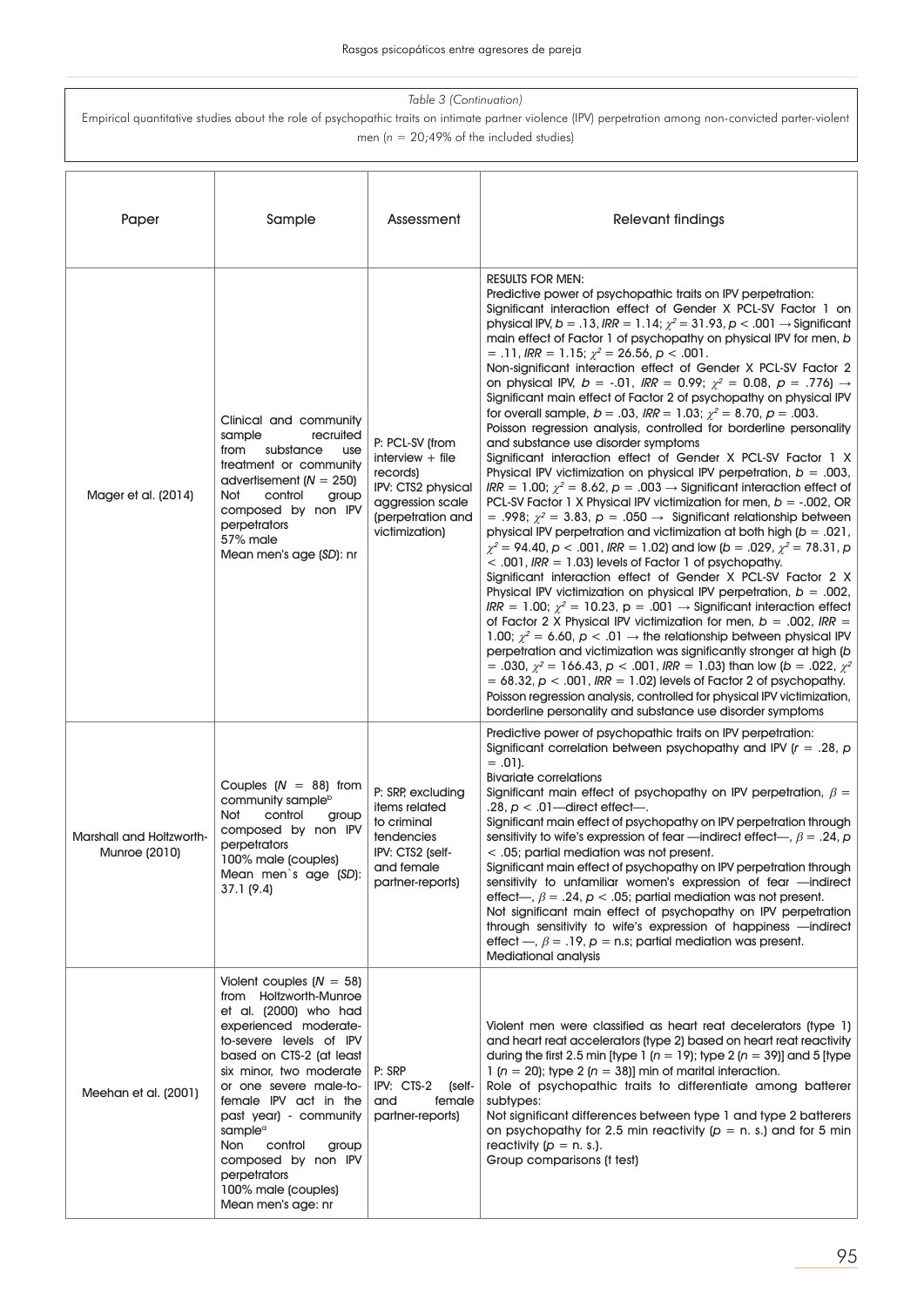| Paper                     | Sample                                                                                                                                                                                                                                                                                                                                                                                                                                                                                                                                                                                                                                                        | Assessment                                                                                                                                                                                            | Relevant findings                                                                                                                                                                                                                                                                                                                                                                                                                                                                                                                                                                                                                                                                                                                                                                                                                                                                                                                                                                                                                        |
|---------------------------|---------------------------------------------------------------------------------------------------------------------------------------------------------------------------------------------------------------------------------------------------------------------------------------------------------------------------------------------------------------------------------------------------------------------------------------------------------------------------------------------------------------------------------------------------------------------------------------------------------------------------------------------------------------|-------------------------------------------------------------------------------------------------------------------------------------------------------------------------------------------------------|------------------------------------------------------------------------------------------------------------------------------------------------------------------------------------------------------------------------------------------------------------------------------------------------------------------------------------------------------------------------------------------------------------------------------------------------------------------------------------------------------------------------------------------------------------------------------------------------------------------------------------------------------------------------------------------------------------------------------------------------------------------------------------------------------------------------------------------------------------------------------------------------------------------------------------------------------------------------------------------------------------------------------------------|
| Okano et al. (2016)       | STUDY 1:<br>Clinical sample ( $N = 703$ ) composed<br>by civil psychiatric patients<br>Non control group composed by non<br><b>IPV</b> perpetrators<br>58.75% male<br>Mean men's age (SD): nr                                                                                                                                                                                                                                                                                                                                                                                                                                                                 | P: PCL-SV<br>IPV:<br>combination<br>of self-report,<br>reports of<br>collateral<br>informants<br>and review of<br>official police<br>and hospital<br>records                                          | <b>RESULTS WERE EQUIVALENT FOR MALES AND FEMALES:</b><br>Predictive power of psychopathic traits on IPV perpetration:<br>Significant main effect of psychopathy on IPV perpetration,<br>$Exp(B) = 1.08$ , Wald = 22.14, $p < .05$ , $\Delta R^2 = .04 \rightarrow 20.83\%$<br>of the lower psychopathy group, and 33.53% of the higher<br>psychopathy group perpetrated IPV.<br>Not significant interaction effect of Psychopathy X Gender<br>on IPV perpetration, $Exp(B) = 0.98$ , Wald = 0.47, $p = n.s.,$<br>$\Delta R^2 < 0.01$ .<br>Multivariate Logistic Regression Analysis, controlled for<br>gender and alcohol use                                                                                                                                                                                                                                                                                                                                                                                                            |
|                           | STUDY 2:<br>University sample $(N = 870)$<br>Non control group composed by non<br><b>IPV</b> perpetrators<br>17.24% male<br>Mean men's age (SD): nr                                                                                                                                                                                                                                                                                                                                                                                                                                                                                                           | $P:$ SRP-4<br>IPV: CTS2<br>physical<br>aggression<br>scale                                                                                                                                            | <b>RESULTS WERE EQUIVALENT FOR MALES AND FEMALES:</b><br>Predictive power of psychopathic traits on IPV perpetration:<br>Significant main effect of psychopathy on physical IPV<br>perpetration, $Exp(B) = 3.14$ , Wald = 39.41, $p < .05$ , $\Delta R^2 =$<br>$.06 \rightarrow 29\%$ of the lower psychopathy group, and 42.60%<br>of the higher psychopathy group perpetrated physical IPV.<br>Not significant interaction effect of Psychopathy X Gender<br>on physical IPV perpetration, $Exp(B) = 0.47$ , Wald = 1.80, p<br>$= n.s., \Delta R^2 < .01.$<br>Multivariate Logistic Regression Analyses, controlled for<br>gender and alcohol use<br>Alcohol use scores did not mediate the association between<br>physical IPV perpetration and psychopathy $z^2 = 1.91$ , $p =$<br>.06).<br><b>Mediational analysis</b>                                                                                                                                                                                                              |
| Panuzio et al. (2006)     | Clinical sample $(N = 303)$ composed<br>by men recruited from alcoholism<br>treatment, and their female partnersa<br>Not control group composed by non<br><b>IPV</b> perpetrators<br>100% male (couples)<br>Mean men's age (SD): 43.3 (10.0)                                                                                                                                                                                                                                                                                                                                                                                                                  | P: CPI<br>socialization<br>scale (higher<br>score, fewer<br>psychopathic<br>traits)<br>IPV: CTS<br>physical and<br>psychological<br>aggression<br>scales (self-<br>and female<br>partner-<br>reports) | <b>RESULTS FOR MEN:</b><br>Predictive power of psychopathic traits on IPV perpetration:<br>Significant negative correlation between CPI socialization<br>and inter-partner agreement for physical ( $r = -.17$ ; $p < .05$ )<br>and psychological IPV $(r = -.18; p < .01)$ .<br>Zero-order correlations<br>Not significant partial association between psychopathy<br>and inter-partner agreement for physical $(r = -.01; p = n. s.)$<br>and psychological IPV $(r = .01; p = n. s.).$<br>Partial correlations, controlled for alcohol problems,<br>relationship adjustment, and antisocial personality disorder<br>Not significant main effect of psychopathy on inter-partner<br>agreement for physical ( $\beta$ = -.02) and psychological IPV ( $\beta$<br>$= .01$ ).<br>Multiple regression analyses, controlled for alcohol problems,<br>relationship adjustment, and antisocial personality disorder                                                                                                                            |
| Theobald et al.<br>(2015) | Couples $(N = 319)$ from community<br>samplea<br>• Target group: IPV men ( $n = 72$ ): $\rightarrow$<br>generally violent (both inside and<br>outside the home; $n = 21$ ) and FO men<br>$(n = 46)$<br>• Control group: non IPV men ( $n = 247$ )<br>$\rightarrow$ violent convicted only (n = 23) and<br>nonviolence ( $n = 172$ ) group<br>Target and control group were<br>created based on combination of self-<br>(at 32 years) and partner- (at 48 years)<br>reports of physical IPV and information<br>on violent convictions<br>100% male (couples)<br>Mean age (SD): longitudinal study<br>(from 8 to 48 years). IPV was assessed<br>at 32/48 years. | P: PCL-SV (from<br>file<br>records<br>alone)<br>IPV: self-report<br>physical<br>оf<br>IPV, and CTS<br>physical<br>aggression<br>scale (female<br>partner's<br>reports)                                | Predictive power of psychopathic traits on IPV perpetration:<br>Significant differences between IPV and non IPV men on<br>PCL-SV Interpersonal, $t = 2.96$ , $p < .01$ , $OR = 2.43$ , Affective,<br>$t = 2.95$ , $p < .01$ , $OR = 2.13$ , Lifestyle, $t = 4.55$ , $p < .001$ ,<br>$OR = 4.62$ ], and Antisocial facets, $t = 4.79$ , $p < .001$ , $OR =$<br>5.53, Factor 1, $t = 3.60$ , $p < .01$ , $OR = 3.72$ , Factor 2, $t =$<br>5.16, $p < .01$ , $OR = 4.81$ , and Total score, $t = 4.87$ , $p < .01$ ,<br>$OR = 4.79$ : in all cases, IPV > non IPV men.<br>Group comparisons (t test)<br>Significant relationship between physical IPV and PLC-SV<br>Lifestyle facet ( $B = 1.33$ , $SE = 0.561$ , $p = .018$ , $OR = 4.62$ ).<br>Not significant relationship between physical IPV and PCL-SV<br>Interpersonal ( $B = 0.610$ , $SE = 0.726$ , $p = .401$ , $OR = 1.84$ ),<br>and Affective ( $B = 0.241$ , $SE = 0.422$ , $p = .568$ , $OR = 1.27$ )<br>facets.<br>Logistic regression analyses, excluding Antisocial facet |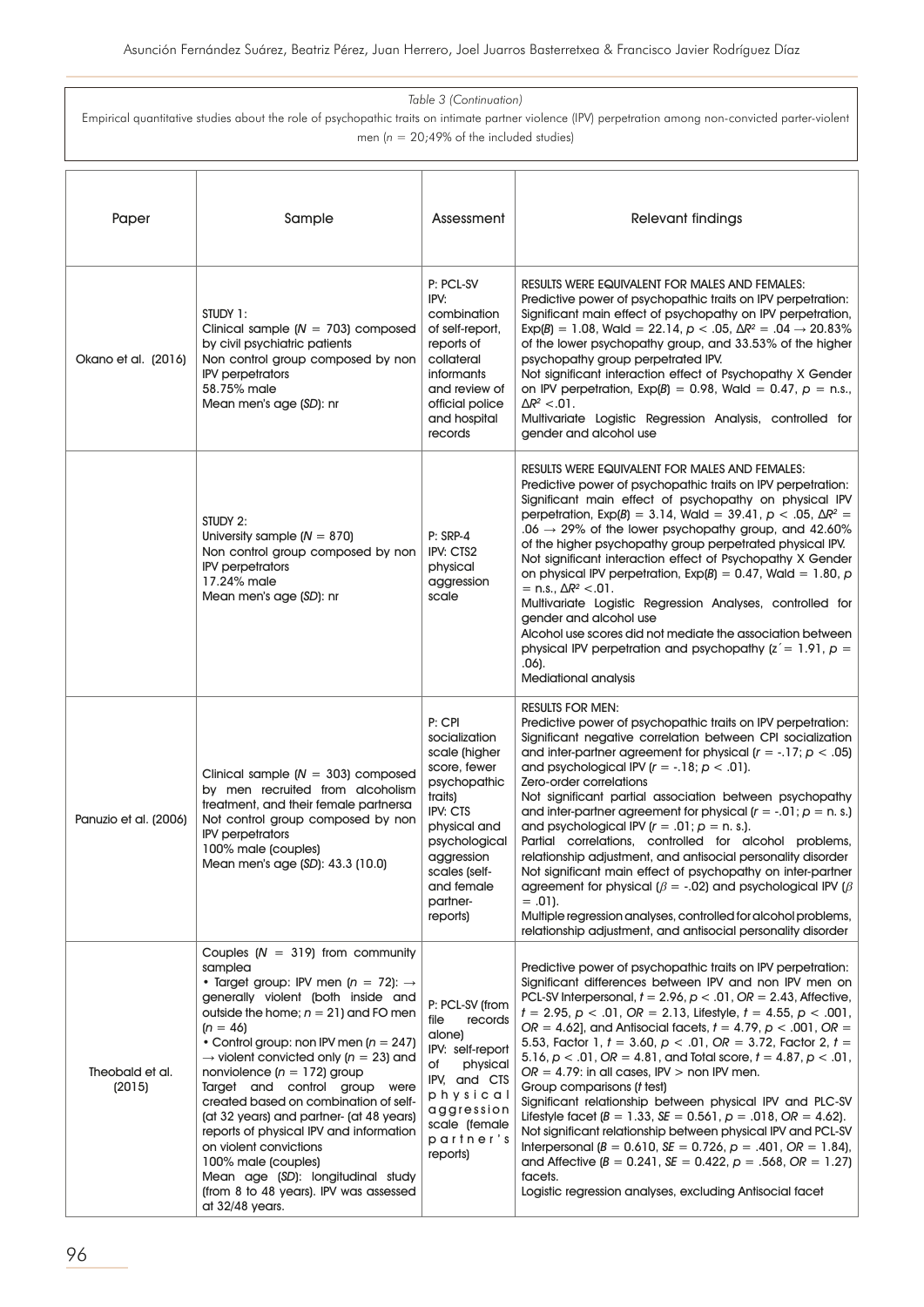| Paper                                              | Sample                                                                                                                                                                                                                                                                                                                                                                                                                                                                                                                                                                                                                                                          | Assessment                                                                                                                                                                                            | <b>Relevant findings</b>                                                                                                                                                                                                                                                                                                                                                                                                                                                                                                                                                                                                                                                                                                                                                                                                                                                                                                                                                                                                                                                                                                                                                                                                                                                                                                                              |
|----------------------------------------------------|-----------------------------------------------------------------------------------------------------------------------------------------------------------------------------------------------------------------------------------------------------------------------------------------------------------------------------------------------------------------------------------------------------------------------------------------------------------------------------------------------------------------------------------------------------------------------------------------------------------------------------------------------------------------|-------------------------------------------------------------------------------------------------------------------------------------------------------------------------------------------------------|-------------------------------------------------------------------------------------------------------------------------------------------------------------------------------------------------------------------------------------------------------------------------------------------------------------------------------------------------------------------------------------------------------------------------------------------------------------------------------------------------------------------------------------------------------------------------------------------------------------------------------------------------------------------------------------------------------------------------------------------------------------------------------------------------------------------------------------------------------------------------------------------------------------------------------------------------------------------------------------------------------------------------------------------------------------------------------------------------------------------------------------------------------------------------------------------------------------------------------------------------------------------------------------------------------------------------------------------------------|
| <b>Theobald</b><br>et al. (2015)<br>(Continuación) | Couples $(N = 319)$ from community<br>samplea<br>• Target group: IPV men ( $n = 72$ ): $\rightarrow$<br>generally violent (both inside and<br>outside the home; $n = 21$ ) and FO men<br>$(n = 46)$<br>• Control group: non IPV men ( $n = 247$ )<br>$\rightarrow$ violent convicted only (n = 23) and<br>nonviolence ( $n = 172$ ) group<br>Target and control group were<br>created based on combination of self-<br>(at 32 years) and partner- (at 48 years)<br>reports of physical IPV and information<br>on violent convictions<br>100% male (couples)<br>Mean age (SD): longitudinal study<br>(from 8 to 48 years). IPV was assessed<br>at $32/48$ years. | P: PCL-SV (from<br>file<br>records<br>alone)<br>IPV: self-report<br>physical<br>оf<br>IPV, and CTS<br>physical<br>aggression<br>scale (female<br>partner's<br>reports)                                | Role of psychopathic traits to differentiate among batterer<br>subtypes:<br>Significant differences between FO and the other two violent<br>groups (generally violent and violent convicted only) on PCL-<br>SV Interpersonal $[F(2,89) = 5.08, p = .008]$ , Affective $[F(2,89)$<br>= 13.58, $p < .001$ ], Lifestyle [F(2,89) = 16.00, $p < .001$ ], and<br>Antisocial facets [F(2,89) = 32.52, $p < .001$ ], Factor 1 [F(2,89)<br>= 14.21, $p < .001$ ], Factor 2 [F(2,89) = 35.38, $p < .001$ ],<br>and Total score $[F(2,89) = 13.41, p < .001]$ : in all cases,<br>(generally violent $=$ violent convicted only) $>$ FO.<br><b>ANOVA</b><br>For generally violent batterer, significant relationship<br>between physical IPV and PCL-SV Affective facet $(B = 1.69)$ ,<br>$SE = 0.75$ , $p = .024$ , $OR = 5.45$ ), but not Interpersonal (B =<br>1.43, SE = 1.34, $p = 0.288$ , OR = 4.17) and Lifestyle (B = 1.69,<br>$SE = 0.97$ , $p = .083$ , $OR = 5.38$ ) facets.<br>For FO batterer, significant relationship between physical IPV<br>and PLC-SV Affective facet $(B = -1.69, SE = 0.75, p = .024,$<br>$OR = 5.45$ ), but not Interpersonal ( $B = -1.43$ , $SE = 1.34$ , p<br>= .288, OR = 4.17) and Lifestyle $(B = -1.69, SE = 0.97, p =$<br>$.083$ , OR = 5.38) facets.<br>Logistic regression analyses, excluding Antisocial facet |
| Thornton et al.<br>(2016)                          | University sample $(N = 355)$<br>Not control group composed by non<br><b>IPV</b> perpetrators<br>51.83% male<br>Mean men's age $(SD)$ : 21.68 (nr)                                                                                                                                                                                                                                                                                                                                                                                                                                                                                                              | P: YPI<br><b>IPV: NVOBS</b><br>(physical IPV)                                                                                                                                                         | <b>RRESULTS FOR MEN:</b><br>Predictive power of psychopathic traits on IPV perpetration:<br>Significant correlation between physical IPV and Factor<br>1 (r = .35, $p < .001$ ), and Factor 2 (r = .26, $p < .001$ ) of<br>psychopathy.<br><b>Bivariate correlations</b><br>Not significant main effect of Factor 1 ( $B = .01$ , $SE = .01$ ,<br>Wald $\chi^2 = 0.65$ , $p = n.s$ .) and Factor 2 ( $B = .04$ , $SE = .03$ ,<br>Wald $\chi^2 = 2.17$ , $p = n.s$ .) of psychopathy on physical IPV.<br>Not significant interaction effect of Factor 1 of Psychopathy<br>X Gender (B = .03, SE = .01, Wald $\chi^2$ = 3.54, p = n.s.) and<br>Factor 2 of Psychopathy X Gender ( $B = -0.04$ , $SE = 0.04$ , Wald<br>$\chi^2$ = 0.92, p = n.s.) on physical IPV.<br>Binomial Regression Analysis, controlled for gender, anger<br>and self-control                                                                                                                                                                                                                                                                                                                                                                                                                                                                                                     |
| Walsh et al. (2010)                                | Clinical sample $(N = 567)$ composed<br>by civil psychiatric patients<br>• Target group: patients with history of<br>IPV perpetration ( $n = 231$ )<br>Control group: patients without<br>history of IPV perpetration ( $n = 336$ )<br>56.1% male<br>Mean men's age (SD): nr                                                                                                                                                                                                                                                                                                                                                                                    | P: PCL-SV<br>(from interview<br>$+$ file records)<br>IPV:<br>combination<br>of self-report,<br>reports of<br>collateral<br>informants.<br>and review of<br>official police<br>and hospital<br>records | <b>RESULTS FOR MEN:</b><br>Predictive power of psychopathic traits on IPV perpetration:<br>Not significant differences between non-IPV men and all<br>batterers subgroups on PCL-SV Total [Antisocial $>$ (LP = BD<br>= control group)], Interpersonal [Antisocial > LP > $(BD =$<br>control group)], Affective facets [Antisocial $>$ (LP = BD =<br>control group)], and Lifestyle facet scores [Antisocial > BD ><br>$[LP =$ control group]].<br><b>MANOVA</b><br>Role of psychopathic traits to establish batterer typologies:<br>Target group were classifies based on PCL-SV Interpersonal,<br>Affective, and Lifestyle facets, traits of neuroticism,<br>extraversion, openness to experience, agreeableness and<br>conscientiousness: LP ( $n = 51$ ), BD ( $n = 25$ ), and antisocials<br>$(n = 17)$ .<br>Cluster analytic techniques among target group<br>Significant differences between antisocial and the other<br>subgroups (LP, BD and control group) on PCL-SV Total [F<br>$(3,314) = 22.02$ , $p = .01$ ], Interpersonal [F $(3,314) = 23.95$ ,<br>$p = .01$ ], Affective facets [F (3, 314) = 20.48, $p = .01$ ], and<br>Lifestyle facet scores [F (3, 314) = 6.63, $p = .01$ ]: Antisocial<br>batterers displayed significantly higher scores on PCL-SV<br>Total and all facets than other batterers subgroups.<br><b>MANOVA</b>   |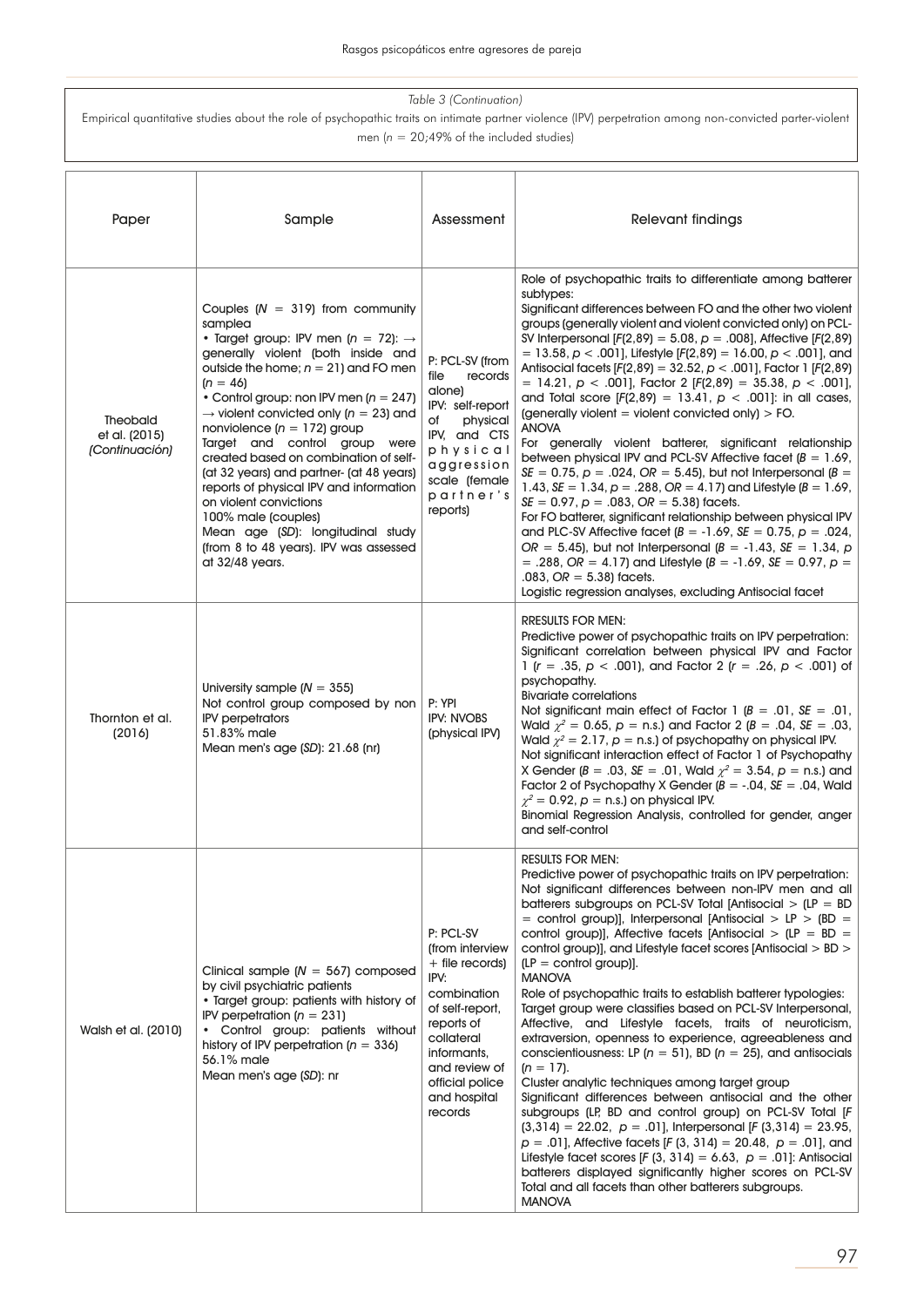Empirical quantitative studies about the role of psychopathic traits on intimate partner violence (IPV) perpetration among non-convicted parter-violent men ( $n = 20,49\%$  of the included studies)

| Paper               | Sample                                                                 | Assessment                                                                        | Relevant findinas                                                                                                                                                                                                                                                                                                                                                                     |
|---------------------|------------------------------------------------------------------------|-----------------------------------------------------------------------------------|---------------------------------------------------------------------------------------------------------------------------------------------------------------------------------------------------------------------------------------------------------------------------------------------------------------------------------------------------------------------------------------|
| Wymbs et al. (2017) | University sample $(N = 433)$<br>37.2% male<br>Mean men's age (SD): nr | P: LSRP<br>CTS-2<br>IPV:<br>physical and<br>psychological<br>aggression<br>scales | <b>RESULTS FOR MEN:</b><br>Predictive power of psychopathic traits on IPV perpetration:<br>Significant main effect of primary psychopathy on physical<br>$(\beta = .12, SE = 0.4, p < .01)$ , but not psychological IPV ( $\beta = 1$ )<br>$.08.$ SE = 0.5, $p = n$ , s.).<br>Regression analyses, controlled for gender, childhood<br>maltreatment, alcohol and drug abuse, and ADHD |

*Note*: ADHD = attention-deficit hyperactivity disorder; ANOVA = analysis of variance; BD = borderline or dysphoric; CPI = California Personality Inventory; CTS= Conflict Tactics Scale; FO = family-only; GV/GVA = generally violent/antisocial; GVP = generally violent or psychopathic; IPV= intimate partner violence; IRR = incidence rate ratio; LLA = low-level antisocial; LP = low psychopathology; LSRP = Levenson Self-Report Psychopathy; MANOVA = multivariate analysis of variance; nr = variable not measured/reported; n. s. = non-significant; NVOBS = Nonviolent and Violent Offending Behavior Scale; OR = Odds Ratio; P = psychopathic traits; PCL-SV = Psychopathy Checklist: Screening Version; PMWI = Psychological Maltreatment of Women Inventory; PPI-SF = Psychopathic Personality Inventory – Short Form; RRA = Romantic Relational Aggression; SD3J = Short Dark Triad, Japanese version; SES = Sexual Experience Survey; SRP= Self Report of Psychopathy; T = time; YPI = Youth Psychopathic trait Inventory <sup>a</sup>Women were interviewed to screen for IPV. <sup>b</sup>Women were trained to display facial expressions of emotions, and recognition of emotional expressions were assessed in men.

#### *Table 4*

Empirical quantitative studies about the role of psychopathic traits on intimate partner violence perpetration among convicted male batterers (*n* = 21; 51% of the included studies)

| Paper                            | Sample                                                                                                                                                                                                                                                                                                                                      | Assessment                                                                                                                                                             | Relevant findings                                                                                                                                                                                                                                                                                                                                                                                                                                                                                                                                                                                                                                                                                                                                                                                                                                                                                                                                                                                                                                                                                                                              |
|----------------------------------|---------------------------------------------------------------------------------------------------------------------------------------------------------------------------------------------------------------------------------------------------------------------------------------------------------------------------------------------|------------------------------------------------------------------------------------------------------------------------------------------------------------------------|------------------------------------------------------------------------------------------------------------------------------------------------------------------------------------------------------------------------------------------------------------------------------------------------------------------------------------------------------------------------------------------------------------------------------------------------------------------------------------------------------------------------------------------------------------------------------------------------------------------------------------------------------------------------------------------------------------------------------------------------------------------------------------------------------------------------------------------------------------------------------------------------------------------------------------------------------------------------------------------------------------------------------------------------------------------------------------------------------------------------------------------------|
| Belfrage and<br>Rying (2004)     | Forensic sample<br>· Target group: spousal homicide<br>perpetrators ( $n = 164$ )<br>• Control group: homicide perpetrators<br>committed outside the context of<br>intimate partner relationship ( $n = 690$ )<br>Target and control groups were<br>created based on material in police<br>investigations<br>100% male<br>Mean age (SD): nr | P: PCL-SV (from<br>file<br>records<br>alone)<br>IPV: self-report<br>physical<br>of<br>IPV, and CTS<br>physical<br>aggression<br>scale (female<br>partner's<br>reports) | Prevalence of psychopathy among intimate partner homicides:<br>4% (based on a cut-off of 18 on PCL-SV for diagnostic of<br>psychopathy).                                                                                                                                                                                                                                                                                                                                                                                                                                                                                                                                                                                                                                                                                                                                                                                                                                                                                                                                                                                                       |
| Cunha and<br>Gonçalves<br>(2013) | Prison sample composed by men<br>sentenced for IPV $(n = 111)$ and forensic<br>sample composed by convicted male<br>batterers in community ( $n = 76$ )<br>Not control group composed by non<br><b>IPV</b> perpetrators<br>100% male<br>Mean age (SD): 43.81 (11.23)                                                                        | P: PCL-R (from<br>semi-structured<br>interview<br>alone)<br><b>IPV: IVC</b>                                                                                            | Role of psychopathic traits to establish batterer typologies:<br>Batterers were classified based on psychopatology (depression,<br>paranoid ideation, and PCL-R Affective and Antisocial facets),<br>physical and psychological IPV, hostility and generalized<br>physical violence: antisocial/violent ( $n = 51$ ), non pathological<br>$(n = 74)$ and disturbed $(n = 62)$ batterers.<br>Hierarchical cluster analytic techniques<br>MANOVA among cluster batterers, $F(16,356) = 34.93$ , $p < .001$ ,<br>$n^2 = .61$<br>Significant differences between batterer subgroups on PCL-R<br>Affective, $F(2,184) = 16.97$ , $p < .001$ ; $\eta^2 = 0.16$ : antisocial ><br>(non pathological = disturbed batterers), Lifestyle, $F(2,184)$<br>= 11.49, $p < .001$ ; $n^2 = 0.11$ : (antisocial = disturbed) > non<br>pathological batterers, and Antisocial facet, $F(2,184) = 26.65$ ,<br>$p < .001$ ; $\eta^2 = 0.22$ : (antisocial = disturbed) > non pathological<br>batterers.<br>Not significant differences between batterer subgroups on<br>PCL-R Interpersonal facet, $F(2, 184) = 2.48$ , $p = n.s.; \eta^2 = 0.03.$<br><b>ANOVA</b> |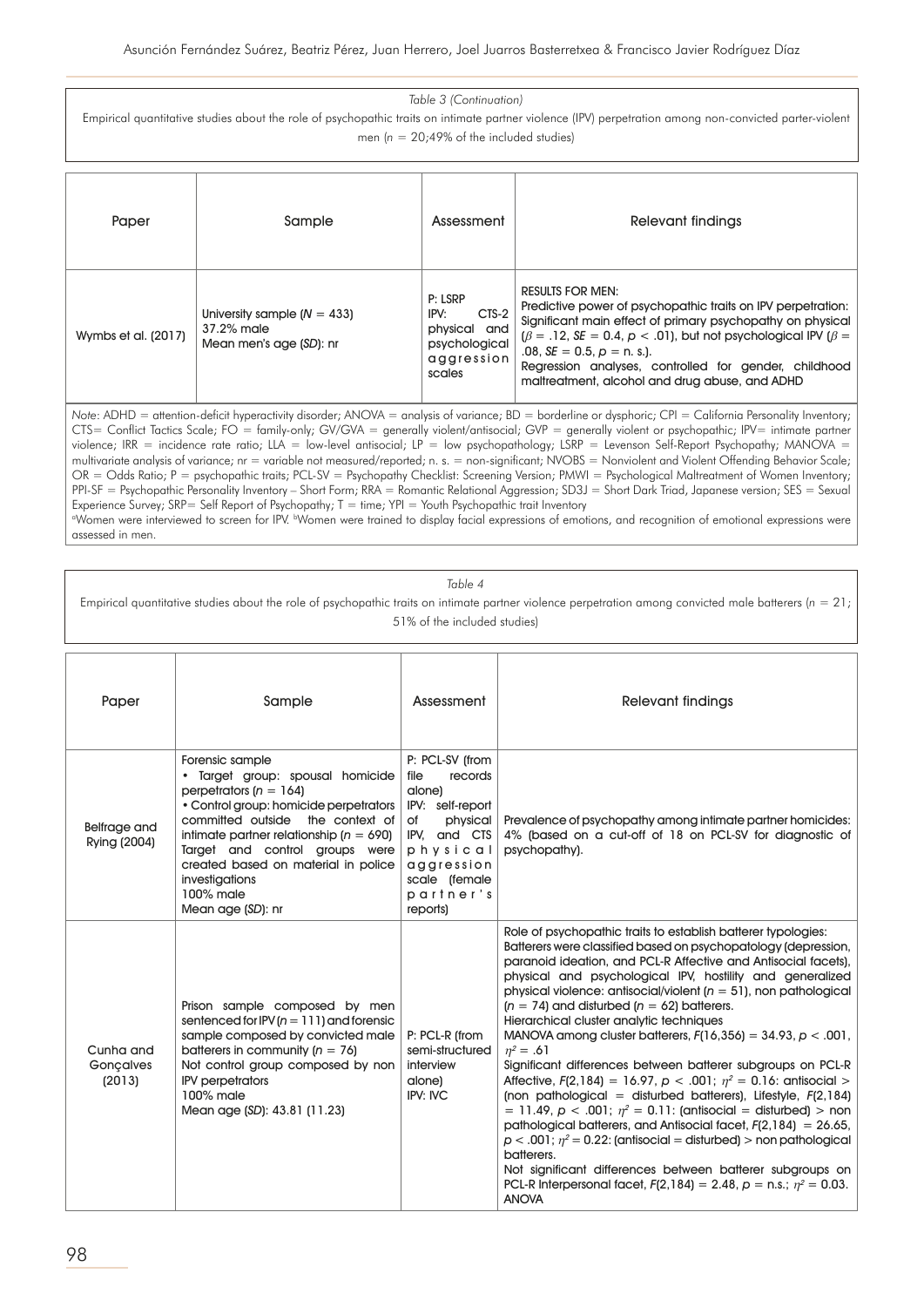| Table 4 (Continuation)<br>Empirical quantitative studies about the role of psychopathic traits on intimate partner violence perpetration among convicted male batterers ( $n = 21$ ;<br>51% of the included studies) |                                                                                                                                                                                                                  |                                                                                                                          |                                                                                                                                                                                                                                                                                                                                                                                                                                                                                                                                                                                                                                                                                                                                                |
|----------------------------------------------------------------------------------------------------------------------------------------------------------------------------------------------------------------------|------------------------------------------------------------------------------------------------------------------------------------------------------------------------------------------------------------------|--------------------------------------------------------------------------------------------------------------------------|------------------------------------------------------------------------------------------------------------------------------------------------------------------------------------------------------------------------------------------------------------------------------------------------------------------------------------------------------------------------------------------------------------------------------------------------------------------------------------------------------------------------------------------------------------------------------------------------------------------------------------------------------------------------------------------------------------------------------------------------|
| Paper                                                                                                                                                                                                                | Sample                                                                                                                                                                                                           | Assessment                                                                                                               | <b>Relevant findings</b>                                                                                                                                                                                                                                                                                                                                                                                                                                                                                                                                                                                                                                                                                                                       |
| Echeburúa and Fernández-<br>Montalvo (2007)                                                                                                                                                                          | Prison sample $(N = 162)$ composed by<br>men sentenced for a serious IPV act<br>Non control group composed by non IPV<br>perpetrators<br>100% male<br>Range age: $18 - 65$ years                                 | P: PCL-R<br>IPV: not assessed.<br>Convicted men                                                                          | Prevalence of psychopathy among male<br>batterers in prison: 12.34%<br>Role of psychopathic traits to establish<br>batterer typologies:<br>Batterers were classified as psychopaths<br>$(n = 20)$ and non psychopaths $(n = 142)$<br>based on a cut-off of 20 on PCL-R for<br>diagnostic of psychopathy.<br>Not significant differences between<br>psychopaths and non psychopaths<br>batterers on IPV homicide ( $\chi^2$ = .08, p<br>$= .97$ ).<br>Group comparisons ( <i>t</i> and $\chi^2$ test)                                                                                                                                                                                                                                           |
| Eckhardt et al. (2008)                                                                                                                                                                                               | Forensic sample $(N = 190)$<br>composed by men who were court-<br>referred to BIP<br>Non control group composed by non IPV<br>perpetrators<br>100% male<br>Mean age (SD): 33.0 (8.8)                             | P: SRP-II<br>IPV: CTS-2 physical,<br>sexual and<br>psychological<br>aggression and<br>injuries subscales,<br><b>MMEA</b> | Batterers were classified as high anger-<br>expressive ( $n = 56$ ), moderate anger-<br>inexpressive ( $n = 13$ ), and low anger ( $n =$<br>118) groups, based on STAXI subscales.<br>Cluster analytic techniques<br>Role of psychopathic traits to differentiate<br>among batterer subtypes:<br>Significant differences between high<br>anger-expressive<br>and<br>low<br>anger<br>batterers on SRP-II Total, $F(3, 187) =$<br>13.45, $p < .01$ , and Factor 2, $F(3,187) =$<br>13.13, $p < .01$ : high anger $>$ low anger.<br>Significant differences between batterer<br>clusters on SRP-II Factor 1, $F(3,187) =$<br>2.78, $p \lt 0.05$ : expressive batterers<br>displayed the highest score on Factor 1<br>psychopathy.<br><b>ANOVA</b> |
| Fernández-Montalvo and<br>Echeburúa (2008)                                                                                                                                                                           | Prison sample $(N = 76)$ composed by men<br>sentenced for a serious IPV incident<br>Non control group composed by non IPV<br>perpetrators<br>100% male<br>Mean age (SD): 39.6 (9.2)                              | P: PCL-R<br>IPV: not assessed.<br>Convicted men                                                                          | Prevalence of psychopathy among male<br>batterers in prison: 14.47%<br>Role of psychopathic traits to establish<br>batterer typologies:<br>Batterers were classified as psychopaths<br>$(n = 11)$ and non psychopaths $(n = 65)$<br>based on a cut-off of 20 on PCL-R for<br>diagnostic of psychopathy.<br>Not significant differences between<br>psychopathic and non psychopathic<br>batterers on domestic homicide, $\chi^2$ =<br>.02, $p = n$ . s.<br>Group comparisons ( $\chi^2$ test)                                                                                                                                                                                                                                                   |
| Flournoy and Wilson (1991)                                                                                                                                                                                           | Forensic sample $(N = 56)$<br>composed by men who were court-<br>referred (99%) and self-referred (1%) to BIP<br>Non control group composed by non IPV<br>perpetrators<br>100% male<br>Mean age (SD): 32.9 (9.8) | P: MMPI psychopathic<br>deviate scales<br>IPV: not assessed.<br>Convicted men                                            | Prevalence of psychopathic deviate-<br>depression high-point pair profile: 7%<br>Prevalence of psychopathic deviate-<br>masculinity/feminity high point pair<br>profile: 7%<br>Batterers were classified based on MMPI<br>scales: elevated profile depicting a<br>psychopathic deviate-depression high-<br>point par ( $n = 25$ ), and normal range<br>profile $(n = 31)$ .<br>Cluster analytic techniques                                                                                                                                                                                                                                                                                                                                     |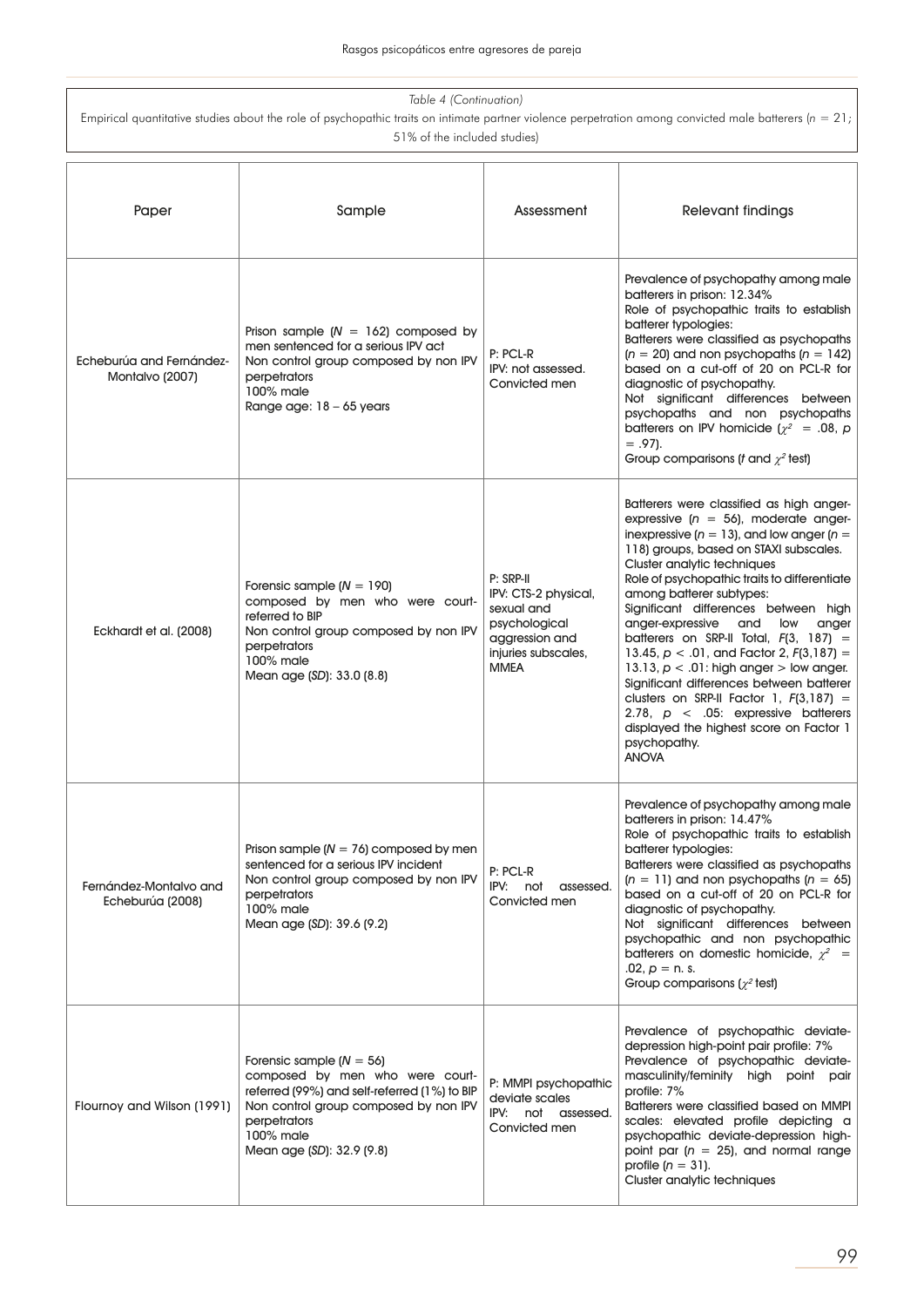| Table 4 (Continuation)<br>Empirical quantitative studies about the role of psychopathic traits on intimate partner violence perpetration among convicted male batterers ( $n = 21$ ) |                                                                                                                                                                                                                                                                             |                                                                                                                                           |                                                                                                                                                                                                                                                                                                                                                                                                                                                                                                                                                                                                                                                                                                                                                                                                                                                                                                                                                                                                                                                                                                                                 |
|--------------------------------------------------------------------------------------------------------------------------------------------------------------------------------------|-----------------------------------------------------------------------------------------------------------------------------------------------------------------------------------------------------------------------------------------------------------------------------|-------------------------------------------------------------------------------------------------------------------------------------------|---------------------------------------------------------------------------------------------------------------------------------------------------------------------------------------------------------------------------------------------------------------------------------------------------------------------------------------------------------------------------------------------------------------------------------------------------------------------------------------------------------------------------------------------------------------------------------------------------------------------------------------------------------------------------------------------------------------------------------------------------------------------------------------------------------------------------------------------------------------------------------------------------------------------------------------------------------------------------------------------------------------------------------------------------------------------------------------------------------------------------------|
| 51% of the included studies)                                                                                                                                                         |                                                                                                                                                                                                                                                                             |                                                                                                                                           |                                                                                                                                                                                                                                                                                                                                                                                                                                                                                                                                                                                                                                                                                                                                                                                                                                                                                                                                                                                                                                                                                                                                 |
| Paper                                                                                                                                                                                | Sample                                                                                                                                                                                                                                                                      | Assessment                                                                                                                                | Relevant findings                                                                                                                                                                                                                                                                                                                                                                                                                                                                                                                                                                                                                                                                                                                                                                                                                                                                                                                                                                                                                                                                                                               |
| Gondolf and White (2001)                                                                                                                                                             | Forensic sample $(N = 840)$<br>composed by men who were court-<br>referred (82%) and self-referred (12%) to<br>BIP, and their female partner (59%)<br>Non control group composed by non IPV<br>perpetrators<br>100% male<br>Range age: $18 - 65$ years                      | P: MCMI-III<br>(combination of<br>scales)<br>IPV: CTS (female<br>partner's reports)<br>Convicted men                                      | Prevalence of primary psychopathy<br>disorder among male batterers in BIP (N<br>$=$ 580): 9% (based on combination of<br>MCMI-III levels of personality disfunction<br>and scores on anxiety, antisocial,<br>sadistic, and narcissistic scales). and<br>Prevalence of secondary psychopathy<br>disorder among male batterers in BIP (N<br>$=$ 580): 11% (based on combination of<br>MCMI-III levels of personality disfunction<br>and scores on anxiety, negativistic,<br>antisocial, and sadistic scales).<br>Batterers were classified as repeat<br>$(n = 122)$ , once $(n = 68)$ , and none<br>reassaulters ( $n = 394$ ), based on 15-montf<br>follow-up (from partner-report CTS).<br>Role of psychopathic traits to differentiate<br>among batterer subtypes:<br>Not significant differences between<br>reassault types on primary ( $p = n$ . s.) nor<br>secondary $(p = n \text{ s.})$ psychopathy.<br>Significant differences between reassault<br>types on psychopathic tendencies, $\chi^2(2)$<br>$= 9.523$ , $p < .01$ : repeated $>$ none $>$<br>once reassaulter batterers.<br>Group comparisons ( $\chi^2$ test) |
| Harris et al. (2011)                                                                                                                                                                 | Forensic sample $(N = 547)$ composed by<br>men with a police record for IPV<br>Non control group composed by non IPV<br>perpetrators<br>100% male<br>Mean age (SD): nr                                                                                                      | P: PCL-R (from file<br>records alone)<br>IPV: not assessed.<br>Convicted men                                                              | Predictive power of psychopathic traits<br>on IPV perpetration:<br>Significant positive correlation between<br>total number of IPV and psychopathy (r<br>$= .39, p < .05$ ).<br><b>Bivariate correlations</b><br>Significant main effect of psychopathy<br>on IPV perpetration ( $\beta = .33$ , $p < .05$ ).<br>Multiple linear regression, controlled for<br>antisocial personality disorder, and total<br>injury caused in nondomestic assault                                                                                                                                                                                                                                                                                                                                                                                                                                                                                                                                                                                                                                                                               |
| Hilton et al. (2001)                                                                                                                                                                 | Forensic psychiatric sample $(N = 508)$<br>from maximum-security psychiatric facility<br>• Target group: wife assaulters ( $n = 88$ )<br>• Control group: other offenders ( $n = 420$ )<br>100% male<br>Mean IPV perpetrators' age (SD): 37.23<br>(11.75)                   | P: PCL-R (from file<br>records alone)<br>IPV: not<br>assessed.<br>Convicted men                                                           | Predictive power of psychopathic traits<br>on IPV perpetration:<br>Significant differences between IPV<br>perpetrators and other offenders on<br>PCL-R Total score, $t = 5.80$ , $p < .001$ :<br>other offenders $>$ IPV perpetrators<br>Group comparisons (t test)                                                                                                                                                                                                                                                                                                                                                                                                                                                                                                                                                                                                                                                                                                                                                                                                                                                             |
| Hilton et al. (2008)                                                                                                                                                                 | Forensic sample composed by men with<br>a police record for IPV: Sample 1 ( $n = 303$ )<br>+ sample 2 ( $n = 346$ )<br>Not control group composed by non IPV<br>perpetrators<br>100% male<br>Mean sample 1's age (SD): 35.5 (10.1)<br>Mean sample 2's age (SD): 35.3 (10.0) | P: PCL-R (from file<br>records alone)<br>IPV: police reports,<br>CTS <sub>2</sub><br><b>IPV</b><br>severe<br>subscale, SARA, DA,<br>DVSI. | Predictive power of psychopathic traits<br>on IPV perpetration:<br>Significant<br>correlation<br>between<br>psychopathy<br>and dichotomous IPV<br>recidivism (rsample $1 = .22$ ; $p < .001$ ;<br>rtotal sample = .29; $p < .01$ ), number<br>of recidivistic IPV acts (rsample $1 = .28$ ;<br>$p < .001$ ; rtotal sample = .36; $p < .01$ ),<br>total victim injury in recidivism (rsample 1<br>$= .31; p < .001;$ rtotal sample $= .37; p$<br>< .01), and number of CTS severe acts<br>(rsample $1 = .26$ ; $p < .001$ ; rtotal sample<br>$= .29$ ; $p < .01$ ).<br><b>Bivariate correlations</b>                                                                                                                                                                                                                                                                                                                                                                                                                                                                                                                             |

 $\overline{1}$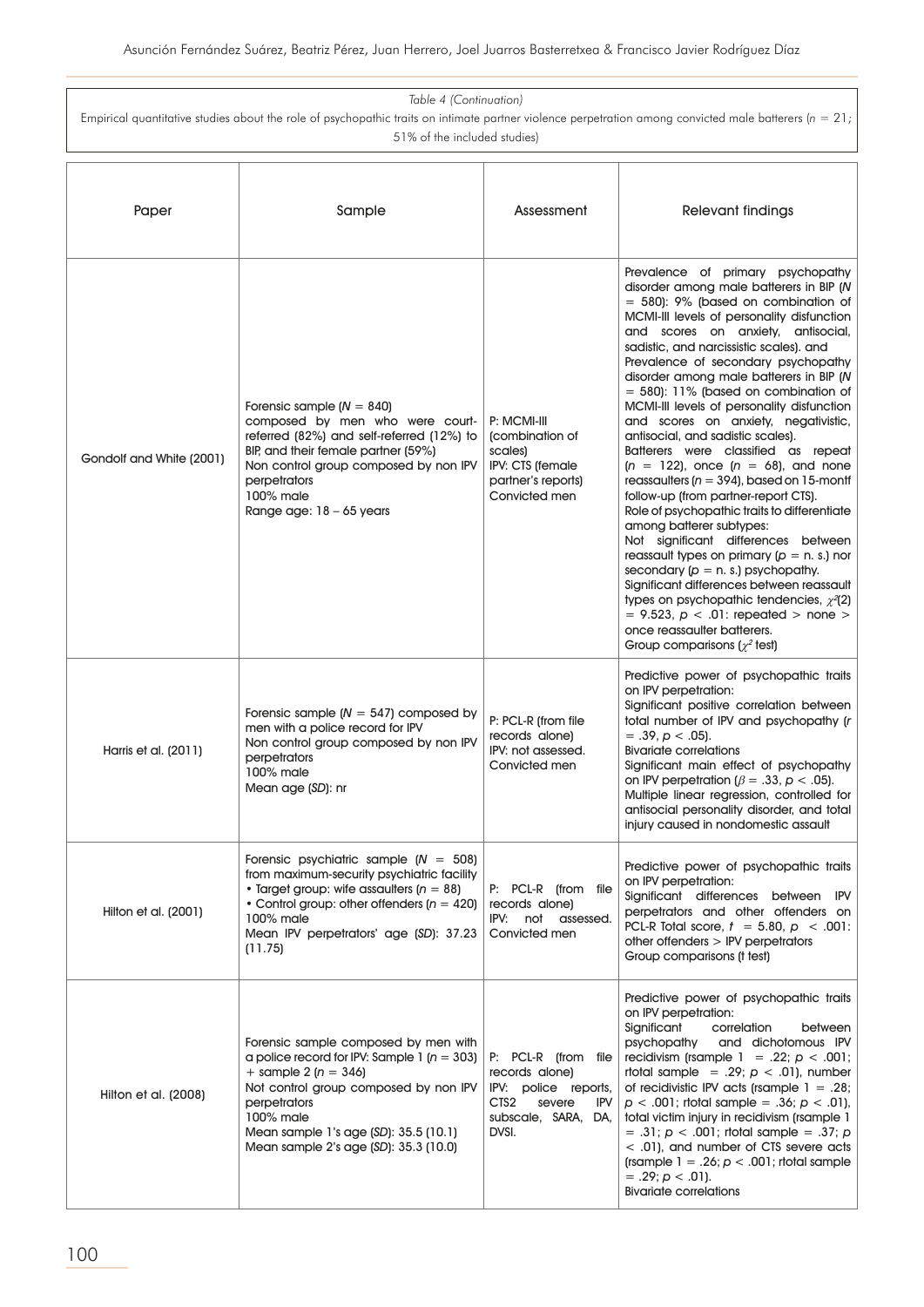| Table 4 (Continuation)<br>Empirical quantitative studies about the role of psychopathic traits on intimate partner violence perpetration among convicted male batterers ( $n = 21$ ;<br>51% of the included studies) |                                                                                                                                                                                                                                                                                     |                                                                                     |                                                                                                                                                                                                                                                                                                                                                                                                                                                                                                                                                                                                                                                                                                                                                                                                                                                                                                                                                                                                                                                                                                                                                                        |
|----------------------------------------------------------------------------------------------------------------------------------------------------------------------------------------------------------------------|-------------------------------------------------------------------------------------------------------------------------------------------------------------------------------------------------------------------------------------------------------------------------------------|-------------------------------------------------------------------------------------|------------------------------------------------------------------------------------------------------------------------------------------------------------------------------------------------------------------------------------------------------------------------------------------------------------------------------------------------------------------------------------------------------------------------------------------------------------------------------------------------------------------------------------------------------------------------------------------------------------------------------------------------------------------------------------------------------------------------------------------------------------------------------------------------------------------------------------------------------------------------------------------------------------------------------------------------------------------------------------------------------------------------------------------------------------------------------------------------------------------------------------------------------------------------|
| Paper                                                                                                                                                                                                                | Sample                                                                                                                                                                                                                                                                              | Assessment                                                                          | <b>Relevant findings</b>                                                                                                                                                                                                                                                                                                                                                                                                                                                                                                                                                                                                                                                                                                                                                                                                                                                                                                                                                                                                                                                                                                                                               |
| Hornsveld et al. (2008)                                                                                                                                                                                              | Forensic psychiatric sample<br>Target group: domestically violent<br>outpatients ( $n = 63$ )<br>• Control group: generally violent<br>outpatients ( $n = 103$ )<br>100% Male<br>Mean domestically violent men's age<br>(SD): 37.32 (11.55)                                         | P: PCL-R (37.95% from<br>file records alone)<br>IPV: not assessed.<br>Convicted men | Predictive power of psychopathic traits<br>on IPV perpetration:<br>Not significant differences between<br>domestically and generally violent<br>outpatients on PCL-R Total, $F(2,163) =$<br>2.75, $p = n$ . s., and Factor 1, $F(2, 163) =$<br>$0.48, p = n$ . s.<br>Significant<br>differences<br>between<br>domestically and generally violent on<br>PCL-R Factor 2, $F(2,163) = 6.16$ , $p < .004$ :<br>generally violent > domestically violent<br>outpatients<br>ANCOVA controlled for age                                                                                                                                                                                                                                                                                                                                                                                                                                                                                                                                                                                                                                                                        |
| Huss and Langhinrichsen-<br>Rohling (2006)                                                                                                                                                                           | Forensic sample $(N = 131)$<br>composed by men who were court-<br>referred (59%) and self-referred (41%) to<br><b>BIP</b><br>Non control group composed by non IPV<br>perpetrators<br>$100\%$ male<br>Mean age (SD): 35.53 (9.76)                                                   | P:PCL-SV (from<br>interview $+$ file<br>records)<br>IPV: CTS-2                      | Prevalence of psychopathy among<br>male batterers in BIP: 25.95% (based on<br>a cut-off of 7 on PCL-SV for diagnostic of<br>psychopathy).<br>Batterer were classified based on physical<br>IPV, generalized physical violence, and<br>MCMI-III antisocial, dependent, and<br>depressive subscales: GVA ( $n = 43$ ), LLA<br>$(n = 26)$ , BD $(n = 21)$ , and FO $(n = 41)$<br>batterers.<br>Cluster analytic techniques<br>Role of psychopathic traits to differentiate<br>among batterer subtypes:<br>Significant differences between batterer<br>subgroups on PCL-SV Total, $F = 5.06$ , $p =$<br>.001, $\eta^2$ = .105: FO < (LLA = GVA = BD),<br>and Factor 2, $F = 9.46$ , $p = .001$ , $n^2 =$<br>.182: (LLA = GVA) > (BD = FO).<br>Not significant differences between<br>batterer subgroups on PCL-SV Factor 1, F<br>$= 0.253$ , $p = .859$ , $\eta^2 = .006$ .<br>MANOVA, $F(3,131) = 3.53$ , $p = .001$ , $n^2$<br>$=.08.$<br>Significant<br>differences<br>between<br>psychopathic and non-psychopathic<br>batterers on batterer clusters, $\eta^2(131) =$<br>10.67, p = .014, $\eta^2$ = .29; GVA > LLA ><br>FO > BD<br>Group comparisons ( $\chi^2$ test) |
| Juodis et al. (2014a)                                                                                                                                                                                                | Prison sample<br>Target group: domestic homicide<br>$\bullet$<br>perpetrators ( $n = 37$ ): 75.67% of them<br>were IPV homicide perpetrators<br>• Control group: non-domestic homicide<br>perpetrators ( $n = 78$ )<br>100% male<br>Mean IPV homicide perpetrators' age<br>(SD): nr | P: PCL-R (20.87% from<br>file records alone)<br>IPV: DA                             | Prevalence of psychopathy among<br>domestic homicide perpetrators in<br>prison: 18.9% (based on a cut-off of 30<br>on PCL-R for diagnostic of psychopathy).<br>Predictive power of psychopathic traits<br>on IPV perpetration:<br>Significant<br>differences<br>between<br>domestic and non-domestic homicide<br>perpetrators on PCL Total, $f(113) = 3.32$ ,<br>$p \le 0.01$ , $d = 0.64$ , Factor 1, $t(113) = 2.12$ ,<br>$p \le 0.05$ ; $d = 0.42$ , and Factor 2, $f(113) =$<br>4.04, $p \le 0.001$ ; $d = 0.76$ : in all cases,<br>non-domestic > domestic homicide<br>perpetrators.<br>Group comparison (t test)                                                                                                                                                                                                                                                                                                                                                                                                                                                                                                                                                 |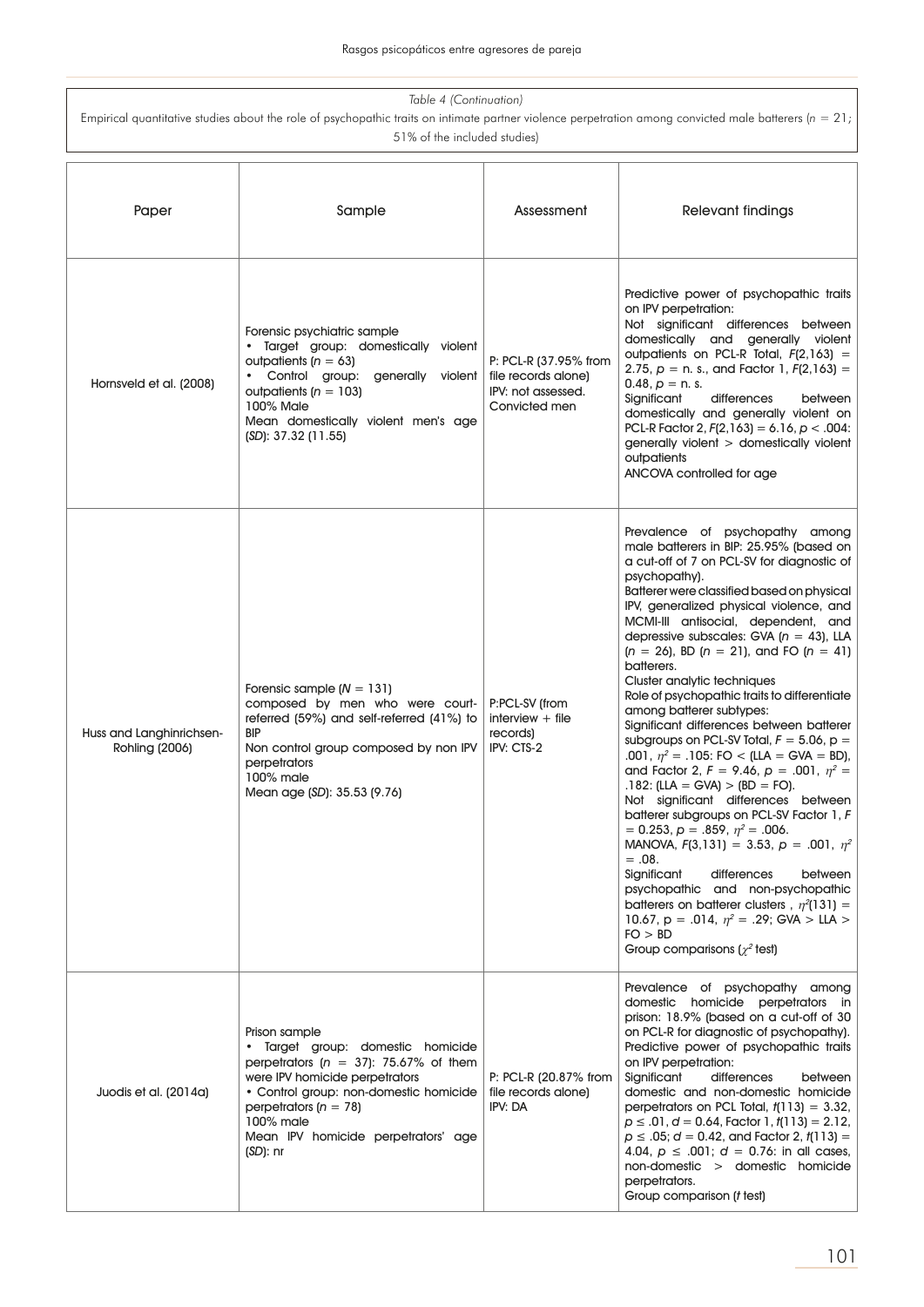| Table 4 (Continuation)                                                                                                                                                                      |                                                                                                                                                                                                                                                          |                                                                                                                                                                                     |                                                                                                                                                                                                                                                                                                                                                                                                                                                                                                                                                                                                                                                                                                                                                                                                                                                                                                                                                                                                                                                                                                                                                                                                                                                                                                                                                         |
|---------------------------------------------------------------------------------------------------------------------------------------------------------------------------------------------|----------------------------------------------------------------------------------------------------------------------------------------------------------------------------------------------------------------------------------------------------------|-------------------------------------------------------------------------------------------------------------------------------------------------------------------------------------|---------------------------------------------------------------------------------------------------------------------------------------------------------------------------------------------------------------------------------------------------------------------------------------------------------------------------------------------------------------------------------------------------------------------------------------------------------------------------------------------------------------------------------------------------------------------------------------------------------------------------------------------------------------------------------------------------------------------------------------------------------------------------------------------------------------------------------------------------------------------------------------------------------------------------------------------------------------------------------------------------------------------------------------------------------------------------------------------------------------------------------------------------------------------------------------------------------------------------------------------------------------------------------------------------------------------------------------------------------|
| Empirical quantitative studies about the role of psychopathic traits on intimate partner violence perpetration among convicted male batterers ( $n = 21$ );<br>51% of the included studies) |                                                                                                                                                                                                                                                          |                                                                                                                                                                                     |                                                                                                                                                                                                                                                                                                                                                                                                                                                                                                                                                                                                                                                                                                                                                                                                                                                                                                                                                                                                                                                                                                                                                                                                                                                                                                                                                         |
| Paper                                                                                                                                                                                       | Sample                                                                                                                                                                                                                                                   | Assessment                                                                                                                                                                          | Relevant findings                                                                                                                                                                                                                                                                                                                                                                                                                                                                                                                                                                                                                                                                                                                                                                                                                                                                                                                                                                                                                                                                                                                                                                                                                                                                                                                                       |
| Kalichman (1988)                                                                                                                                                                            | Forensic sample $(N = 55)$<br>· Target group: intimate partner homicide<br>perpetrators ( $n = 36$ ; 55.55% male)<br>· Control group: non-intimate partner<br>homicide men ( $n = 78$ )<br>71% male<br>Mean IPV homicide men's age (SD): 37 (nr)         | P: MMPI psychopathic<br>deviate scale<br>IPV: not assessed.<br>Convicted men                                                                                                        | <b>RESULTS FOR MEN:</b><br>Prevalence of psychopathic deviate<br>among IPV homicide perpetrators:<br>35% (based on T score > 70 on MMPI<br>psychopathic deviate scale).<br>Predictive power of psychopathic traits<br>on IPV perpetration:<br>Not significant differences between IPV<br>and non-IPV homicide perpetrators on<br>psychopathy $(p = n. s.).$<br>Group comparison (t test)                                                                                                                                                                                                                                                                                                                                                                                                                                                                                                                                                                                                                                                                                                                                                                                                                                                                                                                                                                |
| Lawson et al. (2010)                                                                                                                                                                        | Forensic sample<br>. Target group: men on probation for IPV<br>$(n = 95)$<br>• Control group: men on probation for<br>non IPV $(n = 26)$<br>100% male<br>Mean IPV men's age (SD): 31.0 (8.5)                                                             | P: MMPI-2<br>psychopathic deviant<br>scale<br>IPV: CTS physical<br>aggressionsscale                                                                                                 | Role of psychopathic traits to establish<br>batterer typologies:<br>Batterers were classified based on MMPI-<br>2 Hypochondriasis,<br>Depression,<br>Hysteria,<br>Psychopathic<br>Deviant, Paranoia, Psychoasthenia,<br>Schizophrenia, and Hypomania scales:<br>borderline ( $n = 19$ ), antisocial ( $n = 24$ ),<br>psychotic ( $n = 26$ ) and nonpathological<br>$(n = 26)$ batterers.<br>Cluster analytic techniques<br>All antisocial batterers were characterized<br>by MMPI-2 profiles based on any<br>combination of psychopathic deviant<br>and other clinical scales: psychopathic<br>deviant ( $n = 9$ ), the combination<br>between psychopathic deviant and<br>hypomania ( $n = 6$ ), paranoia ( $n = 3$ ),<br>hypocohondriasis ( $n = 2$ ), depression (n<br>$= 1$ ), hysteria (n = 1), psychoasthenia (n<br>$= 1$ ), and schizophrenia ( $n = 1$ ).<br>Borderline batterers were characterized<br>by MMPI-2 profiles based on combination<br>schizophrenia,<br>depression and<br>of<br>other clinical scales: 84% of borderline<br>batterers displayed any psychopathic<br>deviant symptoms.<br>Psychotic batterers were characterized<br>by MMPI-2 profiles based on combination<br>hypomania,<br>schizophrenia,<br>of<br>paranoia and other clinical scales:<br>None of psychotic batterers displayed<br>psychopathic deviant symptoms. |
| Murphy et al. (2007)                                                                                                                                                                        | Forensic sample $(N = 139)$ composed<br>by men who were court- (85%) and self-<br>referred (15%) to BIP, and their female<br>partner ( $n = 104$ )a<br>Non control group composed by non IPV<br>perpetrators<br>100% male<br>Mean age (SD): 35.65 (8.99) | P: SRP-II<br>IPV:<br><b>CTS</b><br>phyical<br>and<br>psychological<br>aggression<br>scales,<br>CTS2 injury scale, and<br><b>MMEA</b><br>(self-<br>and<br>female<br>partner-reports) | Batterer were classifies based on STAXI<br>subscales: pathological anger ( $n = 26$ ),<br>low anger control ( $n = 43$ ), and normal<br>anger ( $n = 70$ ) batterers.<br>Cluster analytic techniques<br>Role of psychopathic traits to differentiate<br>among batterer subtypes:<br>Significant differences between batterer<br>subgroups on psychopathy, $F(2,119) =$<br>4.48, $p < .01$ ; $\eta^2 = .07$ : pathological ><br>$low >$ normal anger batterers.<br><b>ANOVA</b>                                                                                                                                                                                                                                                                                                                                                                                                                                                                                                                                                                                                                                                                                                                                                                                                                                                                          |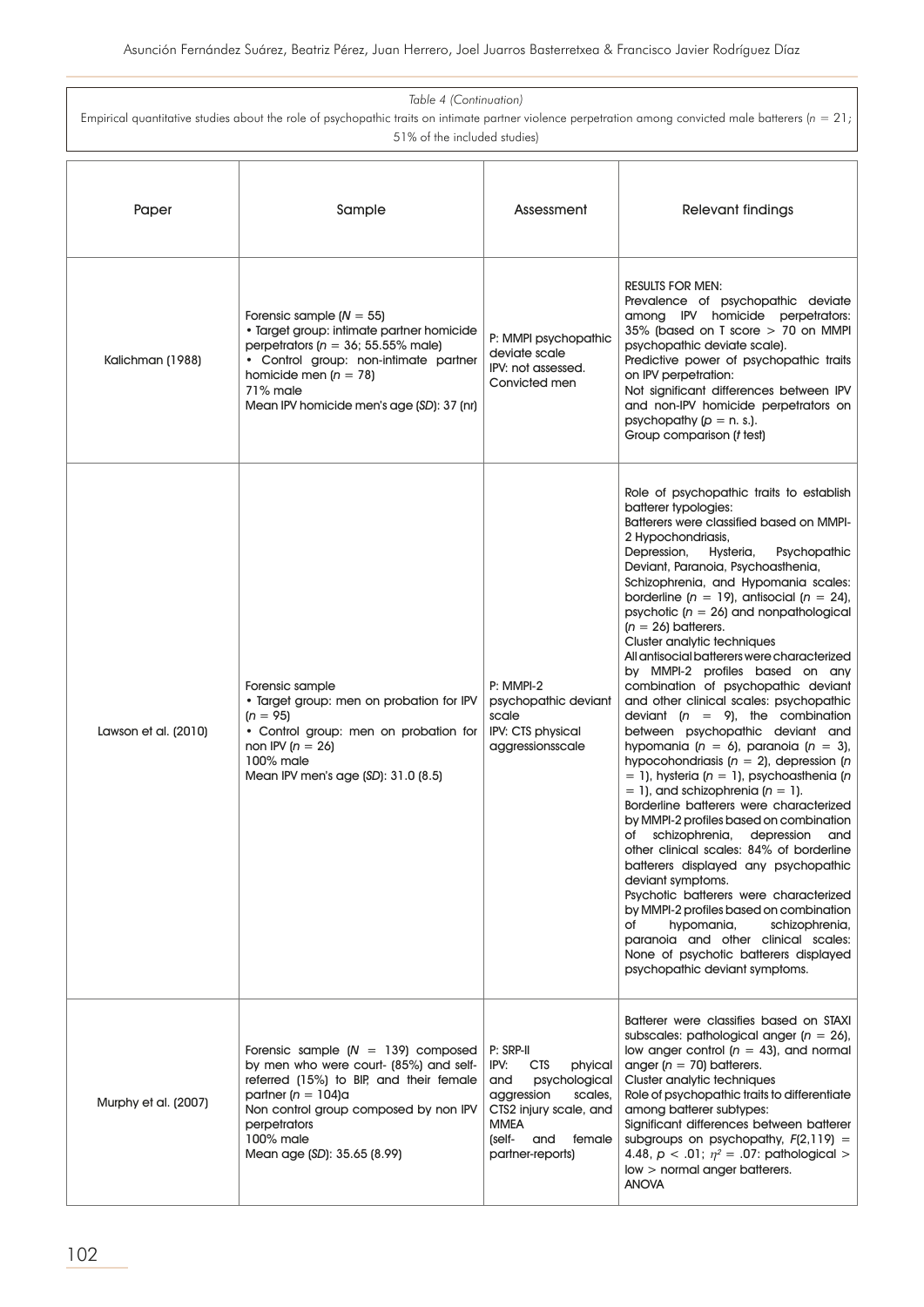| Table 4 (Continuation)<br>Empirical quantitative studies about the role of psychopathic traits on intimate partner violence perpetration among convicted male batterers ( $n = 21$ ;<br>51% of the included studies) |                                                                                                                                                                                                                                                                                                                                                                                                 |                                                                                                                                       |                                                                                                                                                                                                                                                                                                                                                                                                                                                                                                                                                                                                                                                                                                                                                                                                                                                                                                                                                                                                                                                                                                                                                                                                                                                                                                                       |
|----------------------------------------------------------------------------------------------------------------------------------------------------------------------------------------------------------------------|-------------------------------------------------------------------------------------------------------------------------------------------------------------------------------------------------------------------------------------------------------------------------------------------------------------------------------------------------------------------------------------------------|---------------------------------------------------------------------------------------------------------------------------------------|-----------------------------------------------------------------------------------------------------------------------------------------------------------------------------------------------------------------------------------------------------------------------------------------------------------------------------------------------------------------------------------------------------------------------------------------------------------------------------------------------------------------------------------------------------------------------------------------------------------------------------------------------------------------------------------------------------------------------------------------------------------------------------------------------------------------------------------------------------------------------------------------------------------------------------------------------------------------------------------------------------------------------------------------------------------------------------------------------------------------------------------------------------------------------------------------------------------------------------------------------------------------------------------------------------------------------|
| Paper                                                                                                                                                                                                                | Sample                                                                                                                                                                                                                                                                                                                                                                                          | Assessment                                                                                                                            | <b>Relevant findings</b>                                                                                                                                                                                                                                                                                                                                                                                                                                                                                                                                                                                                                                                                                                                                                                                                                                                                                                                                                                                                                                                                                                                                                                                                                                                                                              |
| Rock et al. (2013)                                                                                                                                                                                                   | Forensic sample ( $N = 483$ ) composed by<br>men who were court-referred to BIP<br>Non control group composed by non IPV<br>perpetrators<br>100% male<br>Mean age (SD): 35.14 (10.16)                                                                                                                                                                                                           | P: MMPI-2<br>combination of scales<br>based on Sellbom et<br>al. (2012)<br>IPV: not assessed.<br>Convicted men                        | Predictive power of psychopathic traits<br>on IPV perpetration:<br>Significant correlation between IPV<br>versatility and global psychopathy $(r =$<br>.19; $p < .006$ ), and impulsive/antisociality<br>traits ( $r = .21$ ; $p < .006$ ), but not fearless<br>dominance traits ( $r = .00$ ; $p = n.s.$ ).<br>Zero-Order correlations                                                                                                                                                                                                                                                                                                                                                                                                                                                                                                                                                                                                                                                                                                                                                                                                                                                                                                                                                                               |
| Stanford et al. (2008)                                                                                                                                                                                               | Forensic sample $(N = 113)$ composed by<br>men who were court-referred to BIP<br>Non control group composed by non IPV<br>perpetrators<br>100% male<br>Mean age (SD): nr                                                                                                                                                                                                                        | P: PPI<br>IPV: not assessed.<br>Convicted men                                                                                         | Batterers were classified as impulsive (n<br>$= 76$ ) and premeditated ( $n = 37$ ) based<br>on IPAS scores.<br>Role of psychopathic traits to differentiate<br>among batterer subtypes:<br>differences<br>Significant<br>between<br>impulsive and premeditated batterers on<br>PPI, $F(8, 104) = 4.99$ , $p < .001$ ; Wilk's $\Lambda =$<br>0.72, partial $\eta^2 = .28$ .<br><b>MANOVA</b><br>Significant differences between impulsive<br>and premeditated batterers on PPI<br>Total score, $F(1,111) = 11.19$ , $p = .001$ ,<br>partial $\eta^2$ = .09, Fearless dominance<br>factor, $F(1,111) = 6.01$ , $p = .02$ , partial<br>$\eta^2$ = .05, and Impulsive/antisocial factor,<br>$F(1,111) = 4.60, p = .03$ , partial $\eta^2 = .04$ ,<br>Impulsive nonconformity scale, F(1,111)<br>= 17.90, $p$ < .001, partial $\eta^2$ = .14,<br>Stress inmunity scale, $F(1,111) = 6.90$ , p<br>= .01, partial $\eta^2$ = .06, and Fearlesness,<br>$F(1,111) = 6.14, p = .02$ , partial $\eta^2 = .05$ :<br>in all cases, premeditated $>$ impulsive<br>batterers.<br>Not significant differences between<br>impulsive and premeditated batterers on<br>PPI Blame externalization, Machiavellian<br>egocentrity, Carefree nonplanfulness,<br>Social potency, and Coldheartedness<br>scales $(p = n.s.).$<br><b>ANOVA</b> |
| Swogger et al. (2007)                                                                                                                                                                                                | Prison sample $(N = 172)$<br>• Target group: antisocial batterers ( $n =$<br>85)<br>• Control group: antisocial non-batterers<br>$(n = 87)$<br>All inmates exhibited antisocial personality<br>features, based on DSM-IV-TR criteria for<br>APD.<br>Target and control group were created<br>based on review of criminal charges.<br>100% male<br>Mean target group's age (SD): 28.42<br>(6.80) | P:<br>PCL-R<br>(from<br>file<br>interview<br>$^{+}$<br>records)<br>IPV: review of criminal<br>and<br>self-<br>charges<br>reported IPV | Predictive power of psychopathic traits<br>on IPV perpetration:<br>Significant relationship between batterer<br>vs. non-batterer group membership and<br>PCL-R Affective ( $B = 0.29$ , $SE = 0.11$ , $p <$<br>.05, OR = 1.34, $R^2 = 0.06$ ) and Lifestyle<br>facets ( $B = -0.24$ , $SE = 0.11$ , $p < .05$ , OR<br>$= 0.79$ , $R^2 = 0.04$ ).<br>Not significant relationship between<br>batterer<br>non-batterer<br>VS.<br>group<br>membership and PCL-R Total ( $B = 0.03$ ,<br>SE = 0.03, $p > .05$ ), Interpersonal (B =<br>$-0.04$ , SE = 0.10, $p > .05$ ), and Antisocial<br>facets ( $B = 0.13$ , $SE = 0.10$ , $p > .05$ ).<br>Results of the analyses including self-<br>reports of IPV indicated a pattern of<br>results equivalent to those presented<br>previously.<br>Logistic regression analyses, controlled<br>for other violent charges                                                                                                                                                                                                                                                                                                                                                                                                                                                          |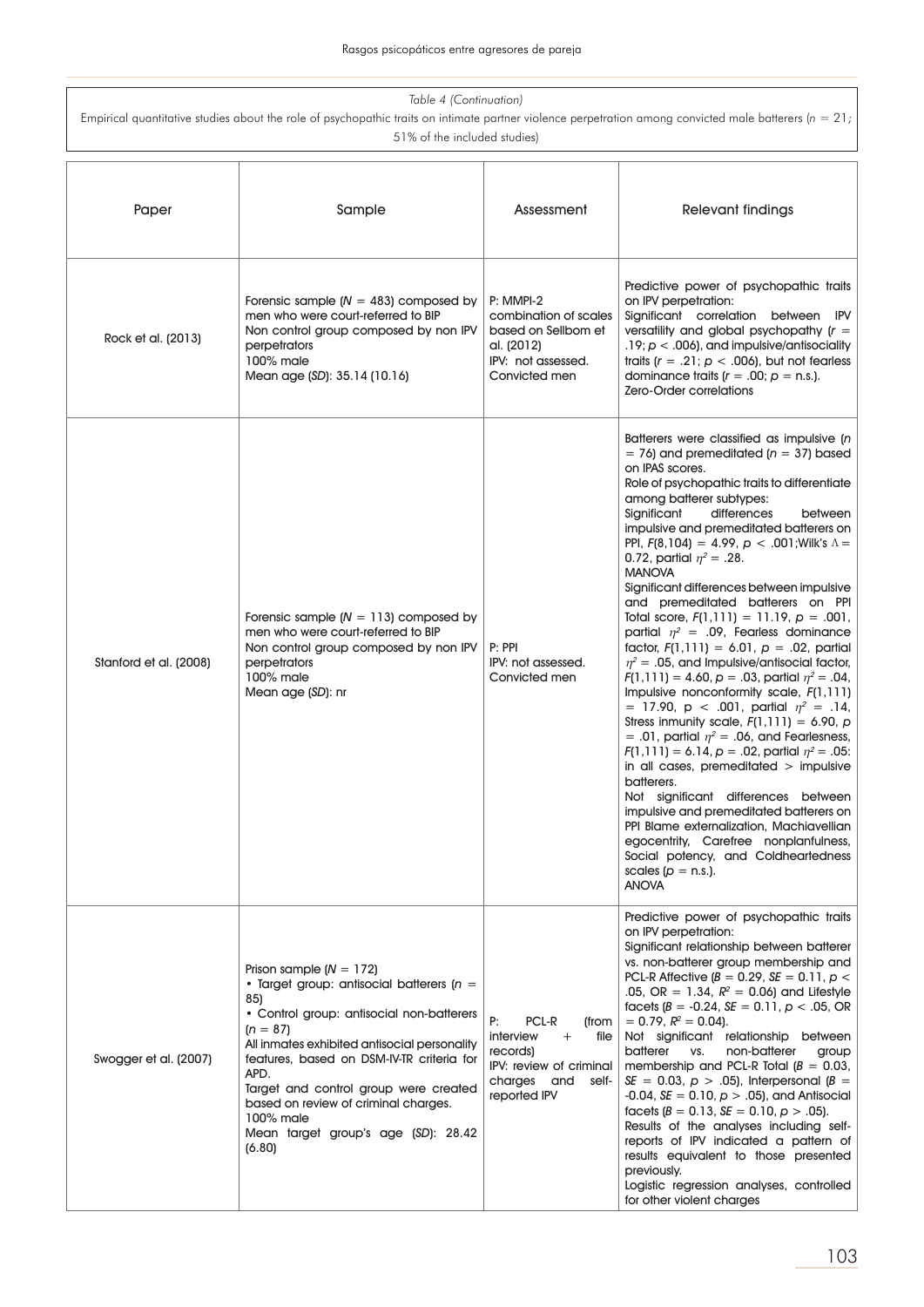| Table 4 (Continuation)<br>Empirical quantitative studies about the role of psychopathic traits on intimate partner violence perpetration among convicted male batterers ( $n = 21$ );                                                                                                                                                                                                                                                                                                                                                                                                                                                       |                                                                                                                                                                                                   |                                                                                      |                                                                                                                                                                                                                                                                                                                                                                                                                                                                                                                                                                                                                                                                                                                                                                                                                                                                                                                                                                                                                                                                                                                                                                                                                                                                                                           |
|---------------------------------------------------------------------------------------------------------------------------------------------------------------------------------------------------------------------------------------------------------------------------------------------------------------------------------------------------------------------------------------------------------------------------------------------------------------------------------------------------------------------------------------------------------------------------------------------------------------------------------------------|---------------------------------------------------------------------------------------------------------------------------------------------------------------------------------------------------|--------------------------------------------------------------------------------------|-----------------------------------------------------------------------------------------------------------------------------------------------------------------------------------------------------------------------------------------------------------------------------------------------------------------------------------------------------------------------------------------------------------------------------------------------------------------------------------------------------------------------------------------------------------------------------------------------------------------------------------------------------------------------------------------------------------------------------------------------------------------------------------------------------------------------------------------------------------------------------------------------------------------------------------------------------------------------------------------------------------------------------------------------------------------------------------------------------------------------------------------------------------------------------------------------------------------------------------------------------------------------------------------------------------|
| 51% of the included studies)                                                                                                                                                                                                                                                                                                                                                                                                                                                                                                                                                                                                                |                                                                                                                                                                                                   |                                                                                      |                                                                                                                                                                                                                                                                                                                                                                                                                                                                                                                                                                                                                                                                                                                                                                                                                                                                                                                                                                                                                                                                                                                                                                                                                                                                                                           |
| Paper                                                                                                                                                                                                                                                                                                                                                                                                                                                                                                                                                                                                                                       | Sample                                                                                                                                                                                            | Assessment                                                                           | <b>Relevant findings</b>                                                                                                                                                                                                                                                                                                                                                                                                                                                                                                                                                                                                                                                                                                                                                                                                                                                                                                                                                                                                                                                                                                                                                                                                                                                                                  |
| Swogger et al. (2012)                                                                                                                                                                                                                                                                                                                                                                                                                                                                                                                                                                                                                       | Forensic sample $(N = 75)$ composed by<br>men on probation<br>Not control group composed by non IPV<br>perpetrators<br>100% male<br>Mean age (SD): 34 (11.4)                                      | P: PCL-R (from<br>$interview + file$<br>records)<br>IPV: "ad hoc"<br>assessment tool | Predictive power of psychopathic traits<br>on IPV perpetration:<br>Not significant correlation between IPV<br>perpetration and PCL-R Total ( $r = .10$ ; p<br>= n.s.), Interpersonal ( $r = .06$ ; $p = n.s$ .),<br>Affective ( $r = -.04$ ; $p = n.s$ .), Lifestyle ( $r =$<br>$.17$ ; $p = n.s$ .), and Antisocial facets score<br>$(r = -.01; p = n.s.).$<br><b>Intercorrelations</b><br>Significant interaction effect of Childhood<br>physical abuse X PCL-R Lifestyle facet on<br>IPV perpetration, $\beta = .27$ ; $p < .05$ , $\Delta R^2$<br>$= .08 \rightarrow$ childhood physical abuse was<br>associated with IPV at medium ( $\beta = .30$ ;<br>$p < .01$ , $\Delta R^2 = .11$ ) and high ( $\beta = .46$ ; $p$ )<br>$<$ .01, ΔR <sup>2</sup> = .18) but not at low (β = .19;<br>$p = .14$ ) level of Lifestyle psychopathic<br>facet.<br>Not significant interaction effect of<br>Childhood physical abuse X PCL-R<br>Interpersonal, Affective, and Antisocial<br>facets ( $ps \geq .79$ ) on IPV perpetration.<br>Multiple regression analysis<br>Significant interaction effect of Childhood<br>physical abuse X PLC-R Lifestyle facet on<br>IPV perpetration ( $\beta = .98$ ; $p < .05$ , $\Delta R^2$<br>$= .06$ ).<br>Multiple regression analysis, controlled<br>for violent charges |
| Taft et al. (2004)                                                                                                                                                                                                                                                                                                                                                                                                                                                                                                                                                                                                                          | Forensic sample $(N = 107)$ composed<br>by men who were court- (88%) or self-<br>referred (12%) to BIP<br>Non control group composed by non IPV<br>perpetrators<br>100% male<br>Mean age (SD): nr | P: SRP-II<br>IPV: all participants<br>had a documented<br>problem with IPV           | Predictive power of psychopathic traits<br>on IPV perpetration:<br>Significant<br>correlation<br>between<br>psychopathy and number of arrests for<br>IPV ( $r = .25$ ; $p < .05$ ).<br><b>Intercorrelations</b>                                                                                                                                                                                                                                                                                                                                                                                                                                                                                                                                                                                                                                                                                                                                                                                                                                                                                                                                                                                                                                                                                           |
| Note: ANCOVA = analysis of covariance; ANOVA = analysis of variance; APD = antisocial personality disorder; BD = borderline or dysphoric; BIP =<br>batterer intervention program; CTS = Conflict Tactics Scale; DA = Danger Assessment; DSM-IV-TR = Diagnostic and Statistical Manual of Mental Disorders-<br>4th edition- text revision; DVSI = Domestic Violence Screening Instrument; FO = family-only; GVA = generally violent antisocial; IPAS = Impulsive/<br>Premeditated Aggression Scale; IPV = intimate partner violence; IVC = Marital Violence Inventory; LLA = low-level antisocial; MANOVA = multivariate<br>1.1117<br>$\sim$ |                                                                                                                                                                                                   |                                                                                      |                                                                                                                                                                                                                                                                                                                                                                                                                                                                                                                                                                                                                                                                                                                                                                                                                                                                                                                                                                                                                                                                                                                                                                                                                                                                                                           |

analysis of variance; MCMI = Millon Clinical Multiaxial Inventory; MMEA = Multidimensional Measure of Emotional Abuse; MMPI = Minnesota Multiphasic Personality Inventory; nr = variable not measured/reported; n. s. = non-significant; P = psychopathic traits; PCL-R = Psychopathy Checklist—Revised; PCL-SV = Psychopathy Checklist: Screening Version; PPI = Psychopathic Personality Inventory; SARA = Spousal Assault Risk Assessment; SRP = Self-Report of Psychopathy; STAXI = Strait-Trait Anger Expression Inventory

a Women were interviewed to acquire collateral reports for IPV

Gottman et al. (1995). Second, psychopathy was not a useful variable to uniquely differentiate GVA batterers, as Holtzworth-Munroe and Stuart (1994) had hypothesized: significant differences between GVA, borderline, and low-level antisocial batterers on psychopathy were not found, and GVA batterers were only more psychopathic than family-only (FO) batterers (Holtzworth-Munroe et al., 2000, 2003). Alternative batterer typologies established dependent upon the severity of IPV perpetration evidenced that psychopathy was not associated with a greater severity of IPV perpetration, because significant differences in psychopathy between severely and low-level violent batterers were not found (Babcock et al., 2005). Instead, when the batterer typology was established dependent on the generalization of violent behavior outside partner relationships-FO (only IPV perpetrators) vs. generally violent (both inside and outside the home) batterers-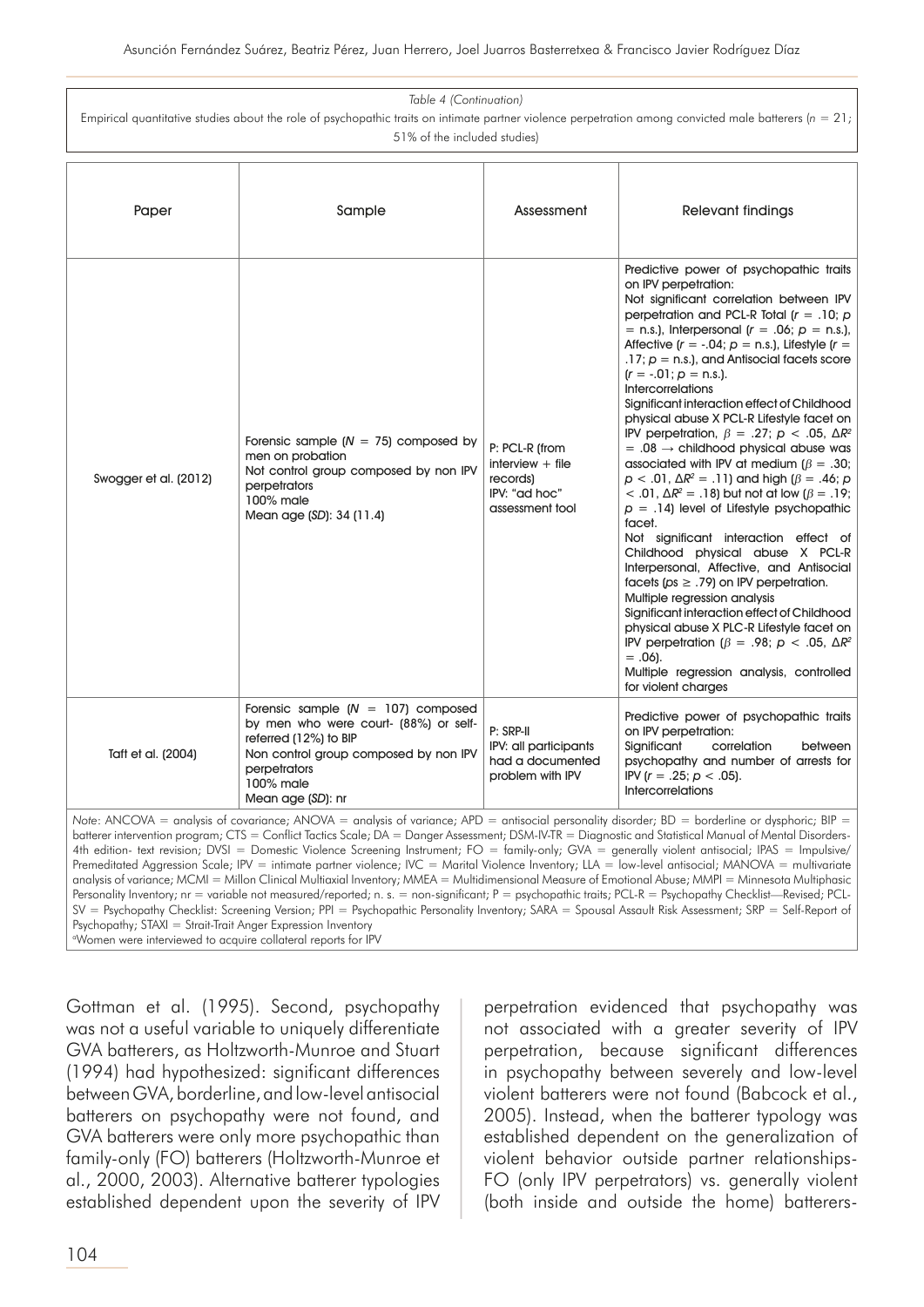psychopathy was useful to differentiate FO from generally violent: the latter displayed the highest levels of psychopathy (Theobald et al., 2015). Finally, when the batterer typology was established dependent on the type of IPV perpetrated (proactive or reactive), findings evidenced that proactive partner-violent men were more psychopathic than reactive partnerviolent men (Chase et al., 2001).

Unlike the studies presented above, three studies in which the core psychopathic traits were entered into cluster analyses to establish batterer typologies were identified. First, Babcock et al. (2008) tested the batterer typology proposed by Holtzworth-Munroe and Stuart (1994), including the SRP Factor 1 instead of antisocial traits into the cluster analysis to avoid the empirical and conceptual overlap between borderline and antisocial personality disorders. However, Babcock et al. (2008) also failed to identify uniquely GVA batterers, who displayed significantly higher levels of core psychopathic traits than borderline but not than FO batterers. Second, Walsh et al. (2010) established a batterer typology based on personality features, including the PCL-SV Facets 1 to 3 into the cluster construction (the Antisocial facet was excluded because it reflects behavioral rather than personality traits). In this way, psychopathy was successful in detecting a specific batterer subgroup, labeled antisocial batterers. Finally, Hale et al. (1988), based on psychopathology batterer typology, detected a specific batterer subtype characterized by a combination of psychopathic deviate and depression.

### •EVIDENCE FROM STUDIES CONDUCTED WITH CONVICTED MALE BATTERERS

Again, psychopathy was commonly used to examine the differences among batterer subtypes. Unlike studies testing the Holtzworth-Munroe and Stuart (1994) batterer typology among non-convicted samples, Huss and Langhinrichsen-Rohling (2006) evidenced that psychopathy seems to be a useful variable to identify uniquely GVA batterers among a forensic sample. However, more exhaustive analysis of these results revealed that batterer subtypes did not differ in the core psychopathic traits (PCL-SV Factor 1), but GVA and low-level antisocial batterers displayed higher scores on behavioral

psychopathic traits than other batterer subtypes. When other alternative batterer typologies were established, psychopathy proved to be useful to identify a specific batterer subtype. Psychopathic batterers belonged to batterer subtypes characterized by pathologically high anger levels (Eckhardt et al., 2008; Murphy et al., 2007), premeditated IPV perpetration (Stanford et al., 2008), and persistent IPV recidivism (Gondolf & White, 2001).

Unlike the studies presented above, four studies in which psychopathy was entered into cluster analyses to establish batterer typologies were identified. First, based on three dimensions suggested by Holtzworth-Munroe and Stuart (1994), Cunha and Gonçalves (2013) carried out cluster analyses including both affective and antisocial psychopathic traits and established three batterer subtypes. The Affective but not Antisocial facet was useful in detecting a specific batterer subtype: the so-called antisocial batterers displayed higher affective psychopathic traits than the other batterer subtypes. Second, other batterer typologies based on psychopathology (the MMPI-2 psychopathic deviate scale was entered into the cluster analysis) were proposed by Lawson et al. (2010), who distinguished between antisocial, borderline, psychotic and non-pathological batterers. Psychopathy failed to detect a specific batterer subtype: profiles characterized by psychopathic deviate were found among antisocial and borderline batterers. Finally, when batterers were classified based on a categorical approach to psychopathy, psychopathic batterers were not more likely to perpetrate intimate partner homicide than were non-psychopathic batterers (Echeburúa & Fernández-Montalvo, 2007; Fernández-Montalvo & Echeburúa, 2008).

# **DISCUSSION**

The purpose of this systematic review was to examine the role of psychopathic traits in male-to-female IPV perpetration. To this end, forty-one studies from PsycINFO, Scopus and WoS databases were analyzed and classified according the aim of the research (the analysis of the predictive power of psychopathy on IPV perpetration vs. of the usefulness of psychopathy to differentiate among batterer subtypes), the type of sample used (non-convicted partner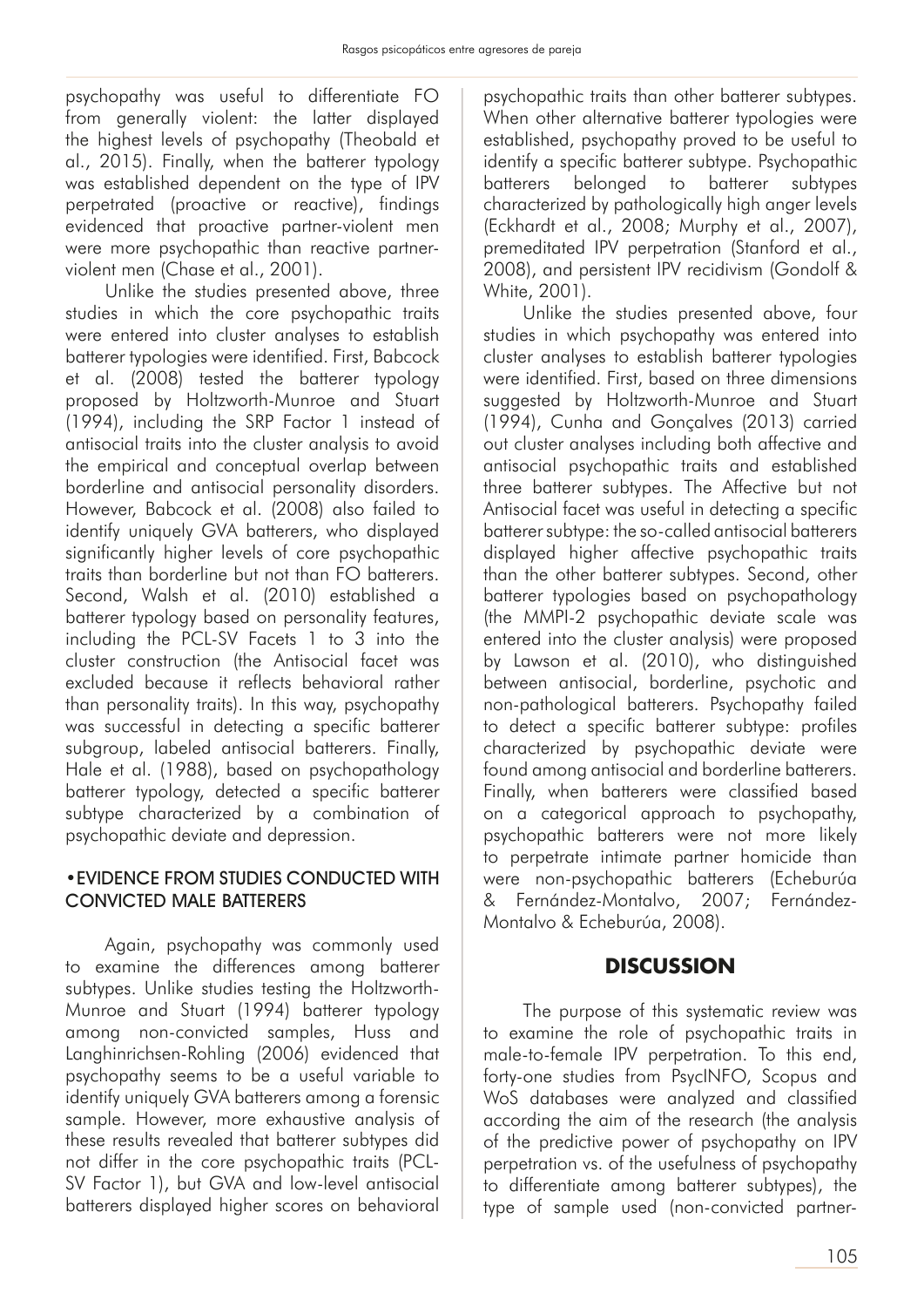violent men vs. convicted male batterers) and the psychopathy measurement approach (including vs. excluding antisocial traits as diagnostic criteria).

Regarding the predictive power of psychopathy on IPV perpetration, the majority of studies supported the role of psychopathy as a robust predictor of male-to-female IPV perpetration. Studies underscoring the predictive power of both global psychopathy (including antisocial traits; Kiire, 2017; Okano et al., 2016) and the core psychopathic features (Bates et al., 2017; Coyne et al., 2010; Mager et al., 2014; Marshall & Holtzworth-Munroe, 2010; Wymbs et al., 2017) on IPV perpetration were identified. However, further research separately analyzing the core personality and the behavioral psychopathic traits is necessary to clarify the potential differential relationship of interpersonal/affective traits with physical and psychological IPV perpetration, suggested in opposite directions by Coyne et al. (2010) and Wymbs et al. (2017). The predictive power of psychopathy was also examined comparing partner-violent men with non-IPV men. Among non-convicted samples, psychopathy did not predict IPV perpetration (partner-violent men displayed as many psychopathic traits as non-IPV men; Babcock et al., 2005, 2008; Holtzworth-Munroe et al., 2000; Walsh et al., 2010). However, IPV men were initially more generally violent than non-IPV men, so these results could be biased by the strong association between psychopathy and violence historically documented in the literature (Hecht et al., 2016; Reidy et al., 2015) and not reflect the specific relationship between psychopathy and violent behavior against a partner. Instead, among convicted samples matched in their violence level (namely, batterers compared with other violent offenders), the results suggested that batterers displayed as many core psychopathic features as the other violent offenders (Hornsveld et al., 2008) but fewer behavioral psychopathic traits than the other violent offenders (Hornsveld et al., 2008; Swogger et al., 2007). These results suggested an image of batterers consistent with the subclinical manifestation of psychopathy already proposed by Cleckley (1941). The adaptive lifestyle that characterizes the successful psychopath (Hall & Benning, 2006) would allow the psychopath batterer to mask his emotional

coldness and lack of empathy and blame, to limit his violent behavior inside the home (Pérez, Rodríguez-Díaz, Herrero, & Fernández-Suárez, 2016), and to be involved in subtle forms of IPV characterized by manipulation and control of their partners (Coyne et al., 2010). Further research matching batterers and non-batterers in their generalized violence level and separately examining each psychopathic trait will be necessary to confirm the hypothesis of batterer as successful psychopathy. If this hypothesis were correct, BIPs aimed at reducing impulsivity and irresponsible behavior might be not effective, and interventions designed to increase empathy would be necessary (Swogger et al., 2007). However, to date, effective treatments aimed at developing empathic responses among psychopaths have not been identified (Roche, Shoss, Pincus, & Ménard, 2011; Swogger et al., 2007). Moreover, further studies measuring psychopathy correctly and statistically controlling antisocial and generalized violence, as Swogger et al. (2007), which would be necessary to confirm the specific predictive power of affective psychopathic traits on IPV perpetration suggested by Cunha and Gonçalves (2013), and Swogger et al. (2007).

Regarding the utility of psychopathic traits in batterer typologies, some researchers used psychopathy to establish batterer typologies, and others used it to differentiate among previously established batterer subtypes. When psychopathy was used to examine the differentiate among batterer subtypes, psychopathic traits failed to differentiate among traditional batterer subtypes proposed by Gottman et al. (1995) and Holtzworth-Munroe and Stuart (1994), among both non-convicted (Babcock et al., 2004; Holtzworth-Munroe et al., 2000, 2003; Meehan et al., 2001) and convicted (Huss & Langhinrichsen-Rohling, 2006) samples. However, when other alternative batterer typologies were established, psychopathy proved to be useful to identify a specific batterer subtype characterized by displaying pathologically high anger levels (Eckhardt et al., 2008; Murphy et al., 2007), perpetrating premeditated (Stanford et al., 2008) and proactive IPV (Chase et al., 2001) and repeatedly reassaulting their partners (Gondolf & White, 2001). The relationship between the core psychopathic traits and difficulty controlling anger, as well as the tendency toward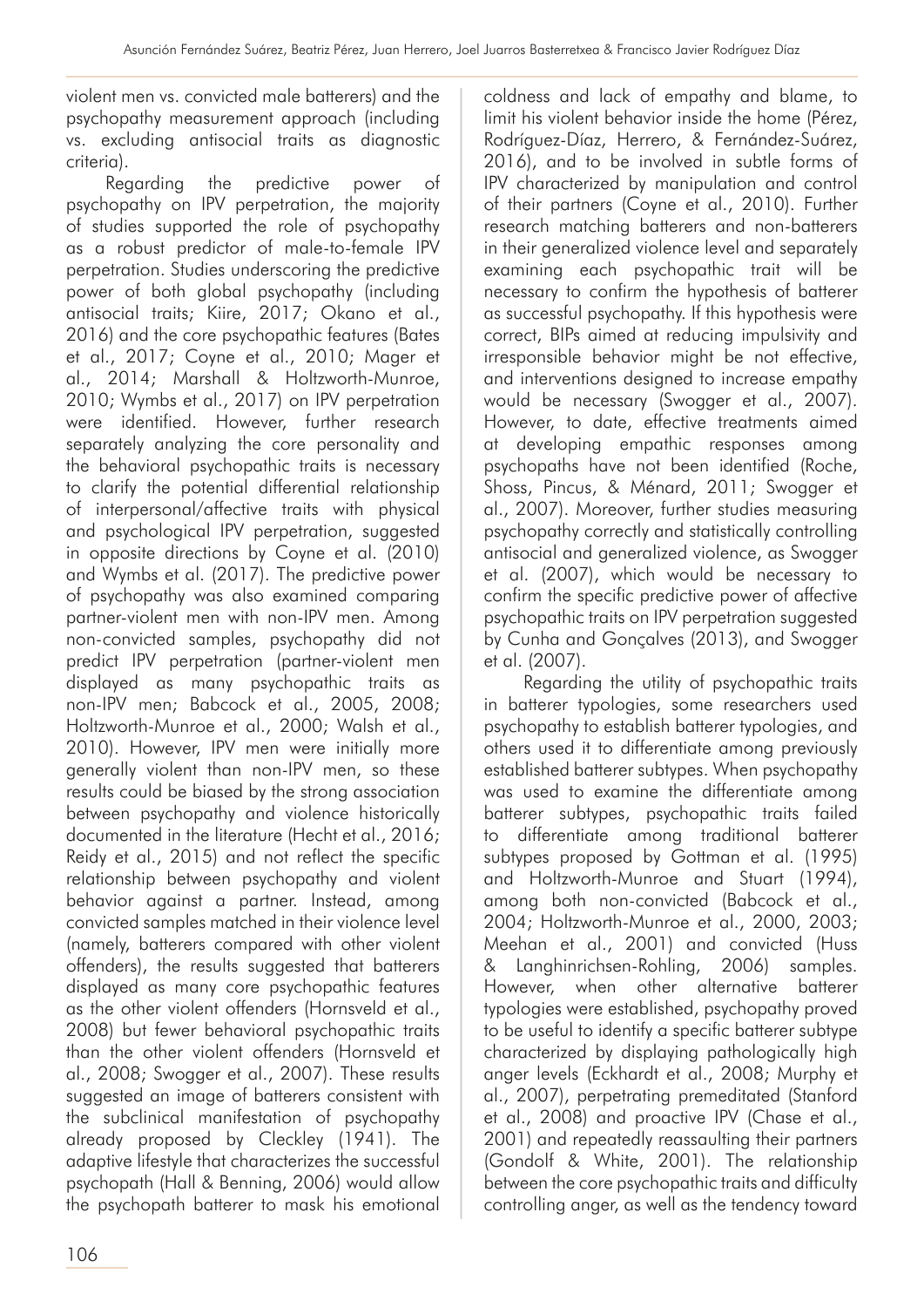premeditated and proactive violence, was consistent with previous literature (Bo, Abu-Akel, Kongerslev, Haahr, & Bateman, 2014; Hecht et al., 2016; Myers & Monaco, 2000). Precisely, these batterer subtypes that displayed higher levels of psychopathy were responsible for the highest levels of psychological and physical IPV (Eckhardt et al., 2008), even across time (Murphy et al., 2007), and were more likely to reject treatment (Stanford et al., 2008) and persistently recidivate to IPV (Eckhardt et al., 2008). So, psychopathy was able, indirectly, to detect the most frequent batterer subtype. Therefore, psychopathy should be especially considered among batterers who display high levels of anger, premeditated and proactive IPV and persistent IPV recidivism. Generalized violence seems to be a key variable to differentiate among batterers in terms of psychopathic traits. As evidenced by Theobald et al. (2015), who revealed that specialist batterers— men who are violent only inside intimate partner relationships—achieved significantly lower scores on psychopathy than generalist batterers—men who are also violent outside intimate partner relationships. The image of the batterer as successful psychopath suggested above could be more coherent with specialist batterers than with generalist batterers (similar to other violent offenders, as seen in Theobald et al., 2015). Although Theobald et al. (2015) did not confirm the hypothesis about the specialist batterer with higher affective traits than the generalist batterer, it is possible that the erroneous psychopathy measurement by Theobald et al. (2015), conducted without the face-to-face interview, has underestimated affective psychopathic traits. Thus, further batterer typology studies based on generalization of violence, as in Herrero, Torres, Fernández-Suárez, and Rodríguez-Díaz (2016) or Theobald et al. (2015), are recommended.

Finally, although psychopathy was able to detect the most frequent batterer subtype, psychopathy did not differ between batterer typologies based on severity of IPV perpetration among both non-convicted (Babcock et al., 2005) and convicted samples (Echeburúa & Fernández-Montalvo, 2007; Fernández-Montalvo & Echeburúa, 2008). Studies comparing nonlethal with lethal IPV perpetrators would help to examine the predictive power of psychopathy on severity IPV.

### •LIMITATIONS

Contradictory findings detected across this paper could be due to methodological differences between reviewed studies. First, the conceptual confusion around the psychopathy construct was also reflected in IPV field research: 85% of reviewed studies included antisocial traits as diagnostic criteria to assess psychopathy; however, recent researchers have begun to exclude items related to antisociality/criminality from psychopathy assessment tools or to statistically control the influence of antisocial features in their analyses. The inclusion of diagnostic criteria related to prior violence, like in PCL-R and its derivative scales, could contaminate the relationship between psychopathy and violence (Salvador, Pérez, Fernández, Bringas, & Rodríguez-Díaz, 2015; Skeem, Poythress, Edens, Lilienfeld, & Cale, 2003). As recommended by contemporary authors (Evans & Tully, 2016; Skeem et al., 2003), future research should use psychopathy assessment tools that have excluded criminal/ antisocial behavior as diagnostic criteria or should statistically control antisocial traits. Moreover, although PCL-R and PCL-SV application requires the combination of information from interviews and file records, only 26% of reviewed studies (Huss and Langhinrichsen-Rohling, 2006; Mager et al., 2014; Swogger et al., 2007, 2012) followed these recommendations. Research in which PCL-R and PCL-SV are scored without both sources of information runs the risk of losing information about the individual's interpersonal style (Hare, 2016) or being rated based on manipulated information from perpetrators' selfreports. Thus, the review of collateral information in conjunction with the semi-structured interview is recommended for future studies measuring psychopathy through the PCL-R and the PCL-SV. Additionally, few studies used a categorical approach of psychopathy, probably due to the low prevalence of psychopathy among community sample (Hare, 2003). It has prevented a comparative analyses between findings from the categorical and dimensional approaches. Future research should be addressed the differences between such approaches of psychopathy assessment and their implications.

Second, different criteria to categorize men as IPV perpetrators among community samples were used. IPV researchers should agree on how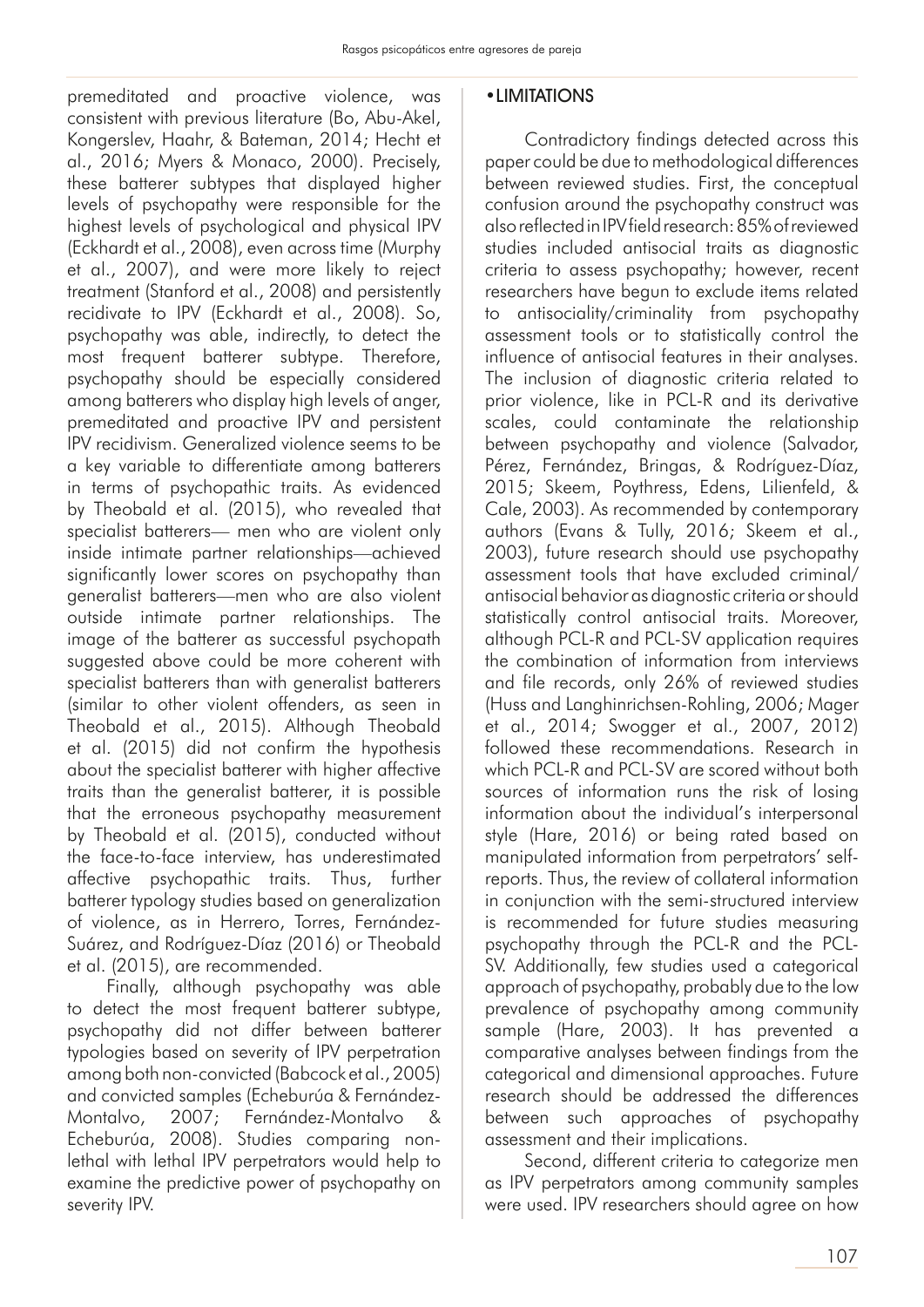many IPV acts are necessary to consider men as partner-violent. "Zero tolerance" ideology (Sawyer, Coles, Williams, & Williams, 2015), according to which no IPV act is acceptable (regardless of its frequency and severity), is recommended to identify partner-violent men among non-convicted samples.

Third, batterers and non-batterers were not equivalent regarding their generalized violence levels, so the results could actually reflect the association between psychopathy and general violence but not specific IPV. The inclusion of a control group that exhibits the same levels of generalized violence as batterers or the statistical control of generalized violence is recommended among both convicted and non-convicted samples.

Finally, the risk of bias of studies included in this review has not been evaluated. Future research should be assess the quality and risk of bias of studies included, as recommended by Moher et al. (2009) and Perestelo-Pérez (2013). However, bibliographical records included in databases used in this systematic review are reviewed by experts who ensure its high level of quality. Also, hand-searching was practiced in order to minimize bias (Vassar et al., 2016).

### •IMPLICATIONS

This systematic review suggests several implications for future research and clinical practice. First, male batterers are not a homogeneous group in terms of their psychopathic traits. Generalized violence seems to be a key variable to differentiate among batterers in terms of psychopathic traits: unlike the historically documented GVA/generalist batterer (with high levels of both personality and behavioral psychopathic traits), another batterer subtype who display high score on personality but not on behavioral psychopathic traits was suggested (specialist/FO batterer). While generalist batterers could be consistent with traditional psychopaths (psychopathic group proposed by Hare. 2016), specialist batterers could be consistent with successful psychopaths (callousconning group proposed by Hare, 2016). In turn, while generalist batterers could benefit from conventional BIPs, specialist batterers might require specific BIPs targeted to the personality but not to behavioral psychopathic traits. An

accurate differential diagnostic among batterers (non-psychopath, successful psychopath, and traditional psychopath) would help when designing effective, specific BIPs according their psychopathic traits. Second, psychopathy seems to be a useful variable to predict the frequency of IPV (and persistent recidivism) but not to predict IPV severity. Further research is necessary to highlight the role of psychopathic traits in IPV risk assessment.

#### •Acknowledgements

This work was supported by the Spanish Ministry of Economy and Competitiveness (MINECO-17-PSI2016-77484-P), the Foundation for the Promotion of Applied Scientific Research and Technology in Asturias (Severo Ochoa scholarships BP13- 134 and BP14-153), and the Spanish Ministry of Education, Culture and Sport (pre-doctoral contract at the Teacher Training University FPU 13/04310).

### • Conflict of interest

The authors declare no conflict of interest.

# **REFERENCES**

References marked with an asterisk indicate studies included in the systematic review.

- Aaron, S. M., & Beaulaurier, R. L. (2016). The need for new emphasis on batterers intervention programs. *Trauma, Violence, & Abuse, 18,* 425-432. [https://doi.](https://doi.org/10.1177/1524838015622440) [org/10.1177/1524838015622440](https://doi.org/10.1177/1524838015622440)
- Andershed, H., Kerr, M., Stattin, H., & Levander, S. (2002). Psychopathic traits in non-referred youths: A new assessment tool. In E. Blauw & L. Sheridan (Eds.), *Psychopaths: Current international perspectives* (pp. 131-158). The Hague: Elservier.
- Arias, E., Arce, R., & Vilariño, M. (2013). Batterer intervention programmes: A metaanalytic review of effectiveness. *Psychosocial Intervention, 22,* 153-160. [https://doi.](https://doi.org/10.5093/in2013a18) [org/10.5093/in2013a18](https://doi.org/10.5093/in2013a18)
- Babcock, J. C., Green, C. E., & Robie, C. (2004). Does batterers' treatment work? A metaanalytic review of domestic violence treatment. *Clinical Psychology Review, 23*, 1023-1053. <https://doi.org/10.1016/j.cpr.2002.07.001>
- \*Babcock, J. C., Green, C. E., & Webb, S. A. (2008). Decoding deficits of different types of batterers during presentation of facial affect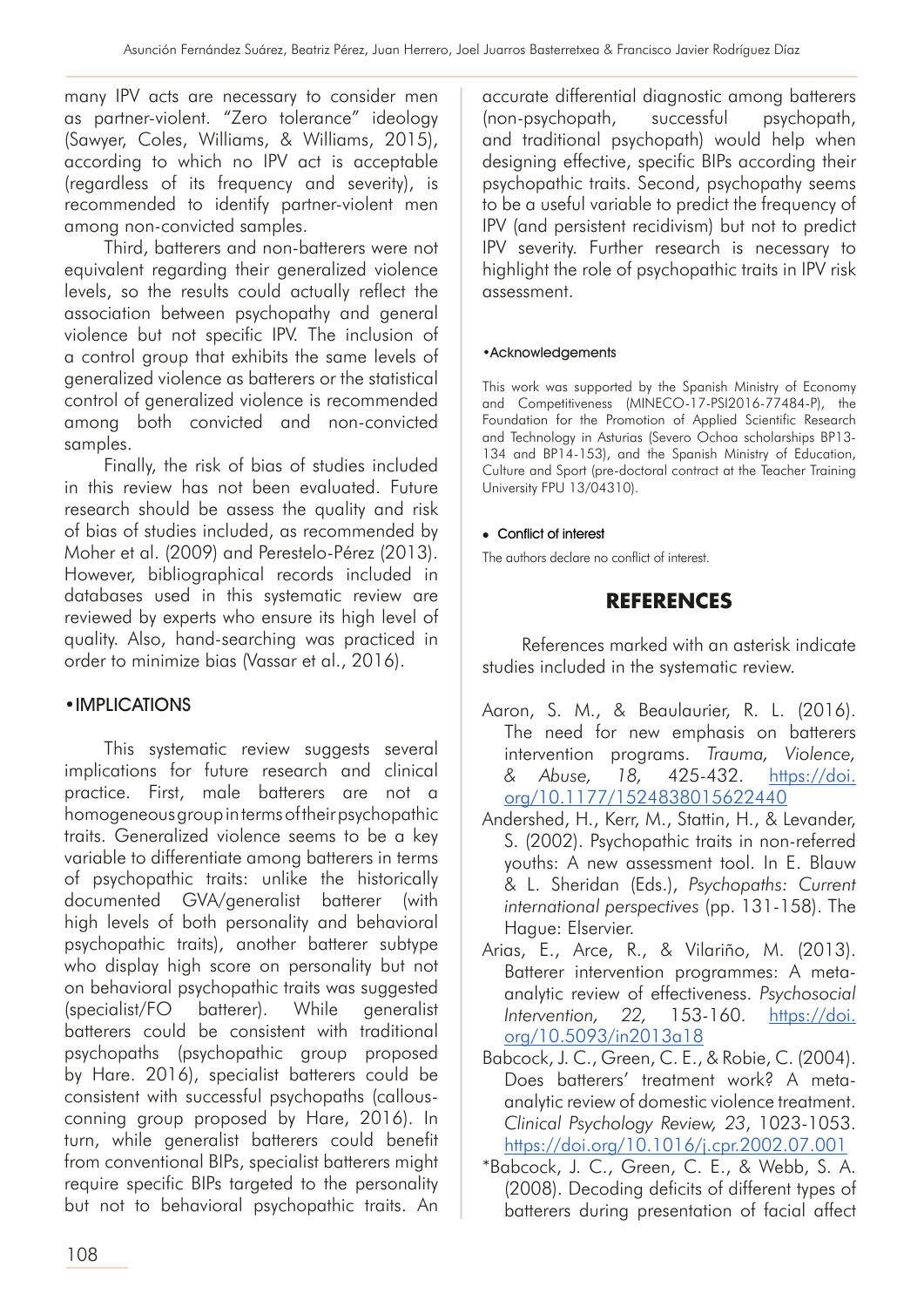slides. *Journal of Family Violence, 23,* 295- 302. [https://doi.org/10.1007/s10896-008-](https://doi.org/10.1007/s10896-008-9151-1) [9151-1](https://doi.org/10.1007/s10896-008-9151-1)

- \*Babcock, J. C., Green, C. E., Webb, S. A., & Graham, K. H. (2004). A second failure to replicate the Gottman et al. (1995) typology of men who abuse intimate partners…and possible reasons why. *Journal of Family Psychology, 18,* 396-400. [https://doi.](https://doi.org/10.1037/0893-3200.18.2.396) [org/10.1037/0893-3200.18.2.396](https://doi.org/10.1037/0893-3200.18.2.396)
- \*Babcock, J. C., Green, C. E., Webb, S. A., & Yerington, T. P. (2005). Psychophysiological profiles of batterers: Autonomic emotional reactivity as it predicts the antisocial spectrum of behavior among intimate partner abusers. *Journal of Abnormal Psychology, 114*, 444-455. [https://doi.org/10.1037/0021-](https://doi.org/10.1037/0021-843X.114.3.444) [843X.114.3.444](https://doi.org/10.1037/0021-843X.114.3.444)
- \*Bates, E. A., Archer, J., & Graham-Kevan, N. (2017). Do the same risk and protective factors influence aggression toward partners and same-sex others? *Aggressive Behavior, 43*, 163-175. [https://doi.org/10.1002/](https://doi.org/10.1002/ab.21672) [ab.21672](https://doi.org/10.1002/ab.21672)
- \*Belfrage, H., & Rying, M. (2004). Characteristics of spousal homicide perpetrators: A study of all cases of spousal homicide in Sweden 1990- 1999. *Criminal Behaviour and Mental Health, 14*, 121-133. [https://doi.org/10.1002/](https://doi.org/10.1002/cbm.577) [cbm.577](https://doi.org/10.1002/cbm.577)
- Bo, S., Abu-Akel, A., Kongerslev, M., Haahr, U. H., & Bateman, A. (2014). Mentalizing mediates the relationship between psychopathy and type of aggression in schizophrenia. *Journal of Nervous and Mental Disease, 202*, 55-63. [https://doi.org/10.1097/](https://doi.org/10.1097/NMD.0000000000000067) [NMD.0000000000000067](https://doi.org/10.1097/NMD.0000000000000067)
- Burt, G. N., Olver, M. E., & Wong, S. C. P. (2016). Investigating characteristics of the nonrecidivating psychopathic offender. *Criminal Justice and Behavior, 43*, 1741-1760. [https://doi.](https://doi.org/10.1177/0093854816661215) [org/10.1177/0093854816661215](https://doi.org/10.1177/0093854816661215)
- Carbajosa, P., Boira, S., & Tomás-Aragonés, L. (2013). Difficulties, skills and therapy strategies in interventions with court-ordered batterers in Spain. *Aggression and Violent Behavior, 18*, 118-124. [https://doi.org/10.1016/j.](https://doi.org/10.1016/j.avb.2012.11.005) [avb.2012.11.005](https://doi.org/10.1016/j.avb.2012.11.005)
- Carbajosa, P., Catalá-Miñana, A., Lila, M., & Gracia, E. (2017). Differences in treatment adherence, programa completion, and

recidivism among batterer subtypes. *The European Journal of Psychology Applied to Legal Context, 9*, 93-101. [https://doi.](https://doi.org/10.1016/j.ejpal.2017.04.001) [org/10.1016/j.ejpal.2017.04.001](https://doi.org/10.1016/j.ejpal.2017.04.001)

- \*Chase, K. A., O'Leary, D., & Heyman, R. E. (2001). Categorizing partner-violent men within the reactive-proactive typology model. *Journal of Consulting and Clinical Psychology, 69,* 567-572. [https://doi.](https://doi.org/10.1037//0022-006X.69.3.567) [org/10.1037//0022-006X.69.3.567](https://doi.org/10.1037//0022-006X.69.3.567)
- Cleckley, H. (1941). *The mask of sanity* (1st ed.). St. Louis: C. V. Mosby Company
- Cooke, D. J., Michie, C., & Skeem, J. (2007). Understanding the structure of the Psychopathy Checklist - Revised: An exploration of methodological confusion. *British Journal of Psychiatry, 190,* s39-s50. [https://doi.](https://doi.org/10.1192/bjp.190.5.s39) [org/10.1192/bjp.190.5.s39](https://doi.org/10.1192/bjp.190.5.s39)
- \*Coyne, S. M., Nelson, D. A., Graham-Kevan, N., Keister, E., & Grant, D. M. (2010). Mean on the screen: Psychopathy, relationship aggression, and aggression in the media. *Personality and Individual Differences, 48*, 288-293. [https://](https://doi.org/10.1016/j.paid.2009.10.018) [doi.org/10.1016/j.paid.2009.10.018](https://doi.org/10.1016/j.paid.2009.10.018)
- \*Cunha, O., & Gonçalves, R. A. (2013). Intimate partner violence offenders: Generating a databased typology of batterers and implications for treatment. *The European Journal of Psychology Applied to Legal Context, 5*, 131- 139.<https://doi.org/10.5093/ejpalc2013a2>
- Dargis, M. A., Mattern, A. C., & Newman, J. P. (2017). Set-congruent priming stimuli normalize the information processing of psychopathic offenders. *Journal of Psychopathology and Behavioral Assessment, 39*, 209-219. [https://doi.org/10.1007/](https://doi.org/10.1007/s10862-017-9587-9) [s10862-017-9587-9](https://doi.org/10.1007/s10862-017-9587-9)
- Dil, S., & Kazmi, F. (2016). Psychopathic inclination among incarcerated youth of Hazara Division Pakistan. *SAGE Open, 6*. [https://doi.](https://doi.org/10.1177/2158244016671558) [org/10.1177/2158244016671558](https://doi.org/10.1177/2158244016671558)
- \*Echeburúa, E., & Fernández-Montalvo, J. (2007). Male batterers with and without psychopathy: An exploratory study in Spanish prisons. *International Journal of Offender Therapy and Comparative Criminology, 51,* 254-263. [https://doi.](https://doi.org/10.1177/0306624X06291460) [org/10.1177/0306624X06291460](https://doi.org/10.1177/0306624X06291460)
- \*Eckhardt, C. I., Samper, R. E., & Murphy, C. M. (2008). Anger disturbances among perpetrators of intimate partner violence. Clinical characteristics and outcomes of court-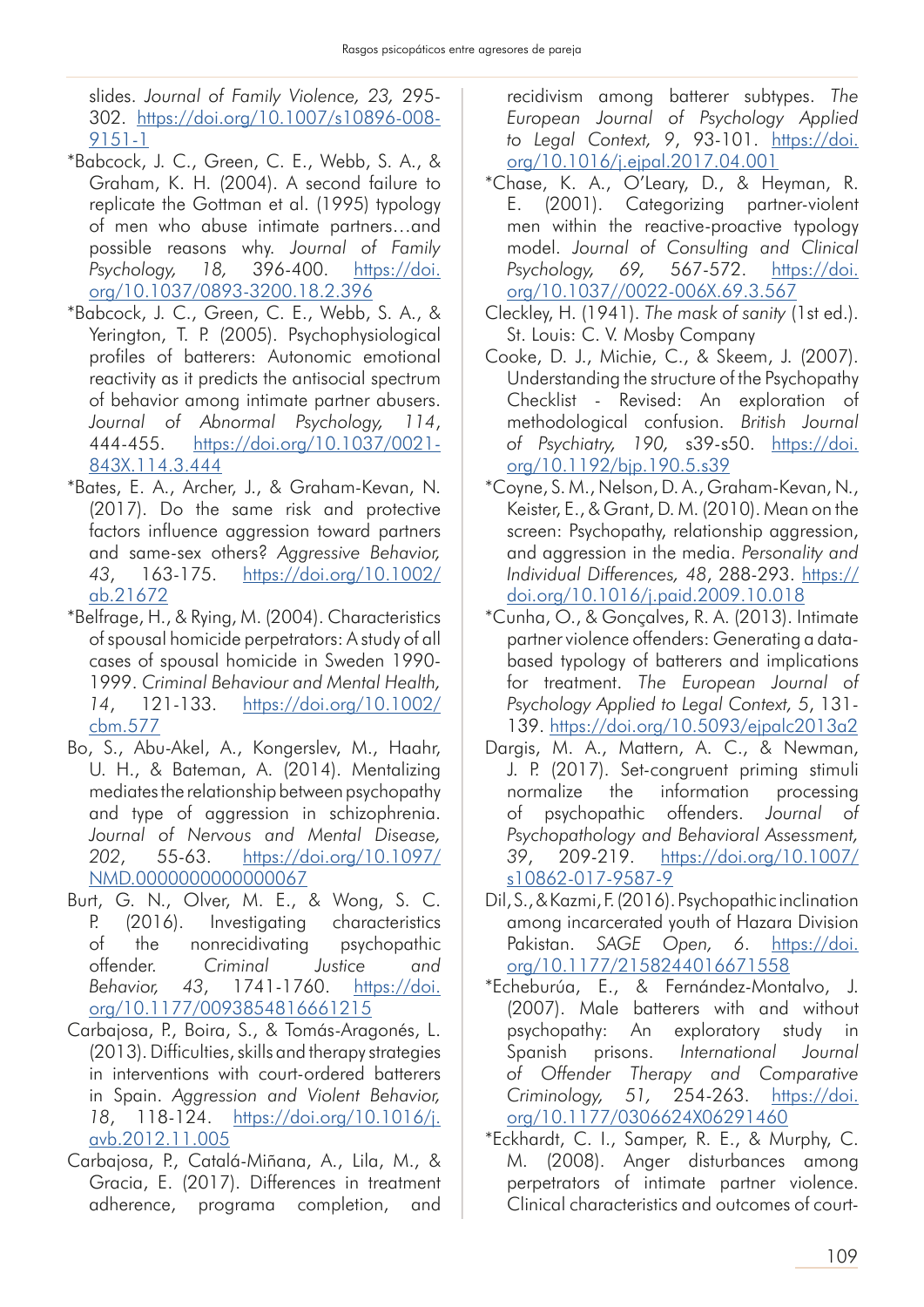mandated treatment. *Journal of Interpersonal Violence, 23,* 1600-1617. [https://doi.](https://doi.org/10.1177/0886260508314322) [org/10.1177/0886260508314322](https://doi.org/10.1177/0886260508314322)

- Evans, L., & Tully, R. J. (2016). The Triarchic Psychopathy Measure (TriPM): Alternative to the PCL-R? *Aggression and Violent Behavior, 27*, 79-86. [https://doi.org/10.1016/j.](https://doi.org/10.1016/j.avb.2016.03.004) [avb.2016.03.004](https://doi.org/10.1016/j.avb.2016.03.004)
- Feder, L., & Wilson, D. B. (2005). A metaanalytic review of court-mandated batterer intervention programs: Can courts affect abusers' behavior? *Journal of Experimental Criminology, 1*, 239-262. [https://doi.](https://doi.org/10.1007/s11292-005-1179-0) [org/10.1007/s11292-005-1179-0](https://doi.org/10.1007/s11292-005-1179-0)
- Felthous, A. R. (2015). The appropriateness of treating psychopathic disorders. *CNS Spectrums, 20,* 182-189. [https://doi.](https://doi.org/10.1017/S1092852915000243) [org/10.1017/S1092852915000243](https://doi.org/10.1017/S1092852915000243)
- \*Fernández-Montalvo, J., & Echeburúa, E. (2008). Trastornos de personalidad y psicopatía en hombres condenados por violencia grave contra la pareja. *Psicothema, 20*(2), 193- 196. Retrieved from [http://sociales.redalyc.](http://sociales.redalyc.org/articulo.oa?id=72720203) [org/articulo.oa?id=72720203](http://sociales.redalyc.org/articulo.oa?id=72720203)
- \*Flournoy, P. S., & Wilson, G. L. (1991). Assessment of MMPI profiles of male batterers. *Violence and Victims, 6*(4), 309-320.
- \*Gondolf, E. W., & White, R. J. (2001). Batterer program participants who repeatedly reassault. Psychopathic tendencies and other disorders. *Journal of Interpersonal Violence, 16*, 361-380. [https://doi.](https://doi.org/10.1177/088626001016004006) [org/10.1177/088626001016004006](https://doi.org/10.1177/088626001016004006)
- Gottman, J. M., Jacobson, N. S., Rushe, R. H., Shortt, J. W., Babcock, J. C., LaTaillade, J. J., & Waltz, J. (1995). The relationship between heart rate reactivity, emotionally aggressive behavior, and general violence in batterers. *Journal of Family Psychology, 9*, 227–248. [https://doi.org/10.1037//0893-](https://doi.org/10.1037//0893-3200.9.3.227) [3200.9.3.227](https://doi.org/10.1037//0893-3200.9.3.227)
- \*Hale, G., Zimostrad, S., Duckworth, J., & Nicholas, D. (1988). Abusive partners: MMPI profiles of male batterers. *Journal of Mental Health Counseling, 10*(4), 214-224.
- Hall, J. R., & Benning, S. D. (2006). The "Successful" psychopath: Adaptive and subclinical manifestation of psyhopathy in the general population. In C. J. Patrick (Ed.), *Handbook of psychopathy* (pp. 459 – 480). New York, NY: The Guildford Press.

Hare, R. D. (2003). *Manual for the Revised* 

*Psychopathy Checklist* (2a ed.). Toronto, ON, Canada: Multi-Health Systems.

- Hare, R. D. (2016). Psychopathy, the PCL-R, and criminal justice: Some new findings and current issues. *Canadian Psychology, 57*, 21- 34. <https://doi.org/10.1037/cap0000041>
- \*Harris, G. T., Hilton, N. Z., & Rice, M. E. (2011). Explaining the frequency of intimate parner violence by male perpetrators. Do attitude, relationship, and neighborhood variables add to antisociality? *Criminal Justice and Behavior, 38*, 309-331. [https://doi.](https://doi.org/10.1177/0093854810397449) [org/10.1177/0093854810397449](https://doi.org/10.1177/0093854810397449)
- Hart. S. D., Cox, D. N., & Hare, R. D. (1995). *Manual for the Psychopathy Checklist: Screening version (PCL:SV)*. Toronto, ON: Multi-Health Systems.
- Hecht, L. K., Berg, J. M., Lilienfeld, S. O., & Latzman, R. D. (2016). Parsing the heterogeneity of psychopathy and aggression: Differential associations across dimensions and gender. *Personality Disorders: Theory, Research, and Treatment, 7,* 2-14. [https://](https://doi.org/10.1037/per0000128) [doi.org/10.1037/per0000128](https://doi.org/10.1037/per0000128)
- Herrero, J., Torres, A., Fernández-Suárez, A., & Rodríguez-Díaz, F. J. (2016). Generalist versus specialist: Toward a typology of batterers in prison. *The European Journal of Psychology Applied to Legal Context, 8*, 19-26. [https://](https://doi.org/10.1016/j.ejpal.2015.09.002) [doi.org/10.1016/j.ejpal.2015.09.002](https://doi.org/10.1016/j.ejpal.2015.09.002)
- \*Hilton, N. Z., Harris, G. T., & Rice, M. E. (2001). Predicting violence by serious wife assaulters. *Journal of Interpersonal Violence, 16*, 408-423. [https://doi.](https://doi.org/10.1177/088626001016005002) [org/10.1177/088626001016005002](https://doi.org/10.1177/088626001016005002)
- \*Hilton, N. Z., Harris, G. T., Rice, M. E., Houghton, R. E., & Eke, A. W. (2008). An indepth actuarial assessment for wife assault recidivism: The Domestic Violence Risk Appraisal Guide. *Law and Human Behavior, 32,* 150-163. [https://](https://doi.org/10.1007/s10979-007-9088-6) [doi.org/10.1007/s10979-007-9088-6](https://doi.org/10.1007/s10979-007-9088-6)
- \* Holtzworth-Munroe, A., Meehan, J. C., Herron, K., Rehman, U., & Stuart, G. L. (2000). Testing the Holtzworth-Munroe and Stuart (1994) batterer typology. *Journal of Consulting and Clinical Psychology, 68*, 1000-1019. [https://](https://doi.org/10.1037//0022-006X.68.6.1000) [doi.org/10.1037//0022-006X.68.6.1000](https://doi.org/10.1037//0022-006X.68.6.1000)
- \*Holtzworth-Munroe, A., Meehan, J. C., Herron, K., Rehman, U., & Stuart, G. L. (2003). Do subtypes of maritally violent men continue to differ over time? *Journal of Consulting and Clinical Psychology, 71*, 728-740. [https://](https://doi.org/10.1037/0022-006X.71.4.728)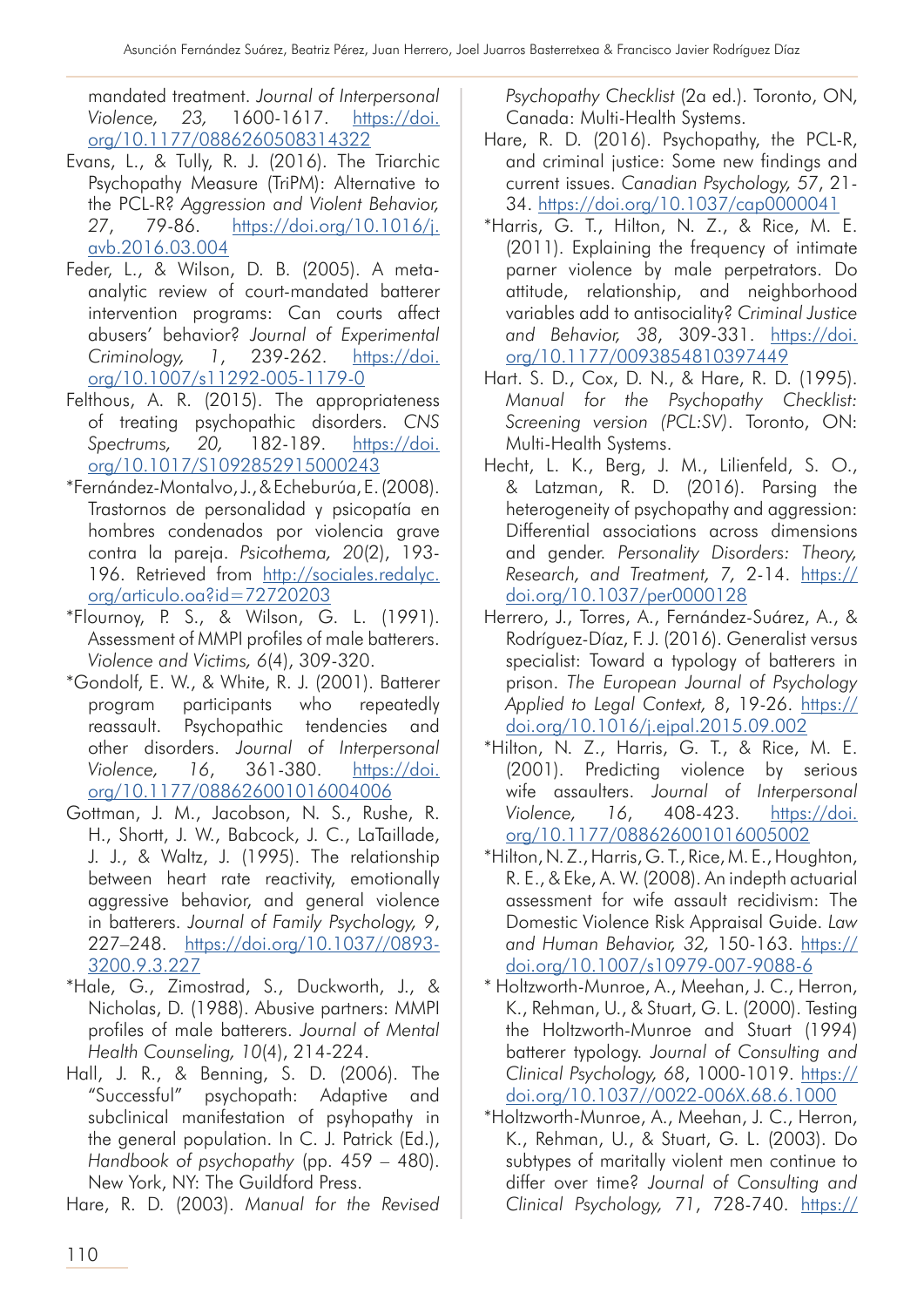[doi.org/10.1037/0022-006X.71.4.728](https://doi.org/10.1037/0022-006X.71.4.728)

- Holtzworth-Munroe, A., & Stuart, G. L. (1994). Typologies of male batterers: Three subtypes and the differences among them. *Psychological Bulletin, 116*, 476-497. [https://](https://doi.org/10.1037/0033-2909.116.3.476) [doi.org/10.1037/0033-2909.116.3.476](https://doi.org/10.1037/0033-2909.116.3.476)
- \*Hornsveld, R. H. J., Bezuijen, S., Leenaars, E. E. M., & Kraaimaat, F. W. (2008). Domestically and generally violent forensic psychiatric outpatients: Personality traits and behavior. *Journal of Interpersonal Violence, 23*, 1380-1393. [https://doi.](https://doi.org/10.1177/0886260508314303) [org/10.1177/0886260508314303](https://doi.org/10.1177/0886260508314303)
- Huss, M. T., Covell, C. N., & Langhinrichsen-Rohling, J. (2006). Clinical implications for the assessment and treatment of antisocial and psychopathic domestic violence perpetrators. *Journal of Aggression, Maltreatment & Trauma, 13*, 59-85. [https://doi.org/10.1300/](https://doi.org/10.1300/J146v13n01_04) [J146v13n01\\_04](https://doi.org/10.1300/J146v13n01_04)
- Huss, M. T., & Langhinrichsen-Rohling, J. (2000). Identification of the psychopathic batterer: The clinical, legal, and policy implications. *Aggression and Violent Behavior, 5*, 403– 422. [https://doi.org/10.1016/S1359-](https://doi.org/10.1016/S1359-1789(98)00038-X) [1789\(98\)00038-X](https://doi.org/10.1016/S1359-1789(98)00038-X)
- \*Huss, M. T., & Langhinrichsen-Rohling, J. (2006). Assessing the generalization of psychopathy in a clinical sample of domestic violence perpetrators. *Law and Human Behavior, 30*, 571-586. [https://doi.org/10.1007/s10979-](https://doi.org/10.1007/s10979-006-9052-x) [006-9052-x](https://doi.org/10.1007/s10979-006-9052-x)
- \*Iyican, S., Sommer, J. M., Kini, S., & Babcock, J. C. (2015). Collateral report of psychopathy: Convergent and divergent validity of the Psychopathic Personality Inventory-Short Form. *Journal of Forensic Psychiatry and Psychology, 26*, 476-492. [https://doi.org/10.1080/147](https://doi.org/10.1080/14789949.2015.1018926) [89949.2015.1018926](https://doi.org/10.1080/14789949.2015.1018926)
- Jacobson, N. S., & Gottman, J. M. (1998). *When men batter women: New insights into ending abusive relationships*. New York: Simon & Schuster.
- \*Juodis, M., Starzomski, A., Porter, S., & Woodworth, M. (2014a). A comparison of domestic and non-domestic homicides: Further evidence for distinct dynamics and heterogeneity of domestic homicide perpetrators. *Journal of Family Violence, 29*, 299-313. [https://doi.org/10.1007/s10896-](https://doi.org/10.1007/s10896-014-9583-8) [014-9583-8](https://doi.org/10.1007/s10896-014-9583-8)

Juodis, M., Starzomski, A., Porter, S., &

Woodworth, M. (2014b). What can be done about high-risk perpetrators of domestic violence? *Journal of Family Violence, 29*, 381-390. [https://doi.org/10.1007/s10896-](https://doi.org/10.1007/s10896-014-9597-2) [014-9597-2](https://doi.org/10.1007/s10896-014-9597-2)

- \*Kalichman, S. C. (1988). MMPI profiles of women and men convicted of domestic homicide. *Journal of Clinical Psychology, 44*(6), 847-853.
- \*Kiire, S. (2017). Psychopathy rather than Machiavellianism or narcissism facilitates intimate partner violence via fast life strategy. *Personality and Individual Differences, 104*, 401-406. [https://doi.org/10.1016/j.](https://doi.org/10.1016/j.paid.2016.08.043) [paid.2016.08.043](https://doi.org/10.1016/j.paid.2016.08.043)
- \*Lawson, D. M., Brossart, D. F., & Shefferman, L. W. (2010). Assessing gender role of partnerviolent men using the Minnesota Multiphasic Personality Inventory-2 (MMPI-2): Comparing abuser types. *Professional Psychology: Research and Practice, 41*, 260-266. [https://](https://doi.org/10.1037/a0019589
) [doi.org/10.1037/a0019589](https://doi.org/10.1037/a0019589
)
- Lilienfeld, S. O., & Hess, T. H. (2001). Psychopathic personality traits and somatization: Sex differences and the mediating role of negative emotionality. *Journal of Psychopathology and Behavioral Assessment, 23*, 11-24. [https://](https://doi.org/10.1023/A:1011035306061) [doi.org/10.1023/A:1011035306061](https://doi.org/10.1023/A:1011035306061)
- Lilienfeld, S. O., & Widows, M. R. (2005). *Psychopathic Personality Inventory-Revised: Professional manual*. Lutz, FL: Psychological Assessment Resources.
- \*Mager, K. L., Bresin, K., & Verona, E. (2014). Gender, psychopathy factors, and intimate partner violence. *Personality Disorders: Theory, Research, and Treatment, 5,* 257- 267.<https://doi.org/10.1037/per0000072>
- \*Marshall, A. D., & Holtzworth-Munroe, A. (2010). Recognition of wives' emotional expressions: A mechanism in the relationship between psychopathology and intimate partner violence perpetration. *Journal of Family Psychology, 24*, 21-30. [https://doi.](https://doi.org/10.1037/a0017952) [org/10.1037/a0017952](https://doi.org/10.1037/a0017952)
- \*Meehan, J. C., Holtzworth-Munroe, A., & Herron, K. (2001). Maritally violent men's heart rate reactivity to marital interactions: A failure to replicate the Gottman et al. (1995) typology. *Journal of Family Psychology, 15*, 394-408. [https://doi.org/10.1037//0893-](https://doi.org/10.1037//0893-3200.15.3.394) [3200.15.3.394](https://doi.org/10.1037//0893-3200.15.3.394)

Miller, J. D., Lamkin, J., Maples-Keller, J. L., &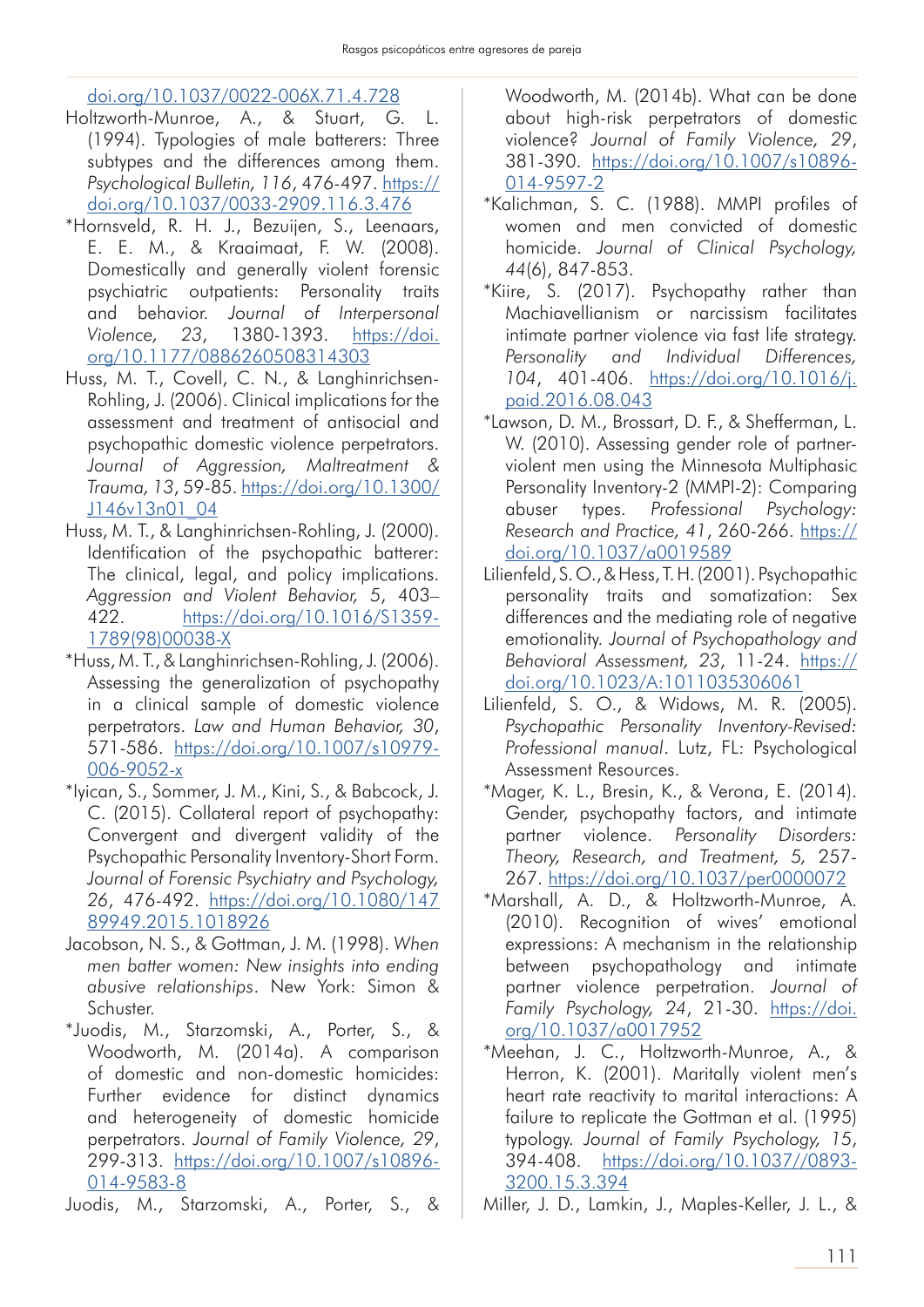Lynam, D. R. (2016). Viewing the triarchic model of psychopathy through general personality and expert-based lenses. *Personality Disorders: Theory, Research, and Treatment, 7*, 247-258. [https://doi.](https://doi.org/10.1037/per0000155) [org/10.1037/per0000155](https://doi.org/10.1037/per0000155)

- Moher, D., Liberati, A., Tetzlaff, J., Altman, D. G., & The PRISMA Group (2009). Preferred reporting items for systematic reviews and meta-analyses: The PRISMA statement. *Annals of Internal Medicine, 151*, 264-269. [https://doi.org/10.7326/0003-4819-151-](https://doi.org/10.7326/0003-4819-151-4-200908180-00135) [4-200908180-00135](https://doi.org/10.7326/0003-4819-151-4-200908180-00135)
- Moreira, D., Almeida, F., Pinto, M., & Fávero, M. (2014). Psychopathy: A comprehensive review of its assessment and intervention. *Aggression and Violent Behavior, 19*, 191-195. [https://](https://doi.org/10.1016/j.avb.2014.04.008) [doi.org/10.1016/j.avb.2014.04.008](https://doi.org/10.1016/j.avb.2014.04.008)
- \*Murphy, C. M., Taft, C. T., & Eckhardt, C. I. (2007). Anger problem profiles among partner violent men: Differences in clinical presentation and treatment outcome. *Journal of Counseling Psychology, 54*, 189-200. [https://](https://doi.org/10.1037/0022-0167.54.2.189) [doi.org/10.1037/0022-0167.54.2.189](https://doi.org/10.1037/0022-0167.54.2.189)
- Myers, W. C., & Monaco, L. (2000). Anger experience, styles of anger expression, sadistic personality disorder, and psychopathy in juvenile sexual homicide offenders. *Journal of Forensic Sciences, 45,* 698-701. [https://doi.](https://doi.org/10.1520/JFS14753J) [org/10.1520/JFS14753J](https://doi.org/10.1520/JFS14753J)
- Neal, T. M., & Sellbom, M. (2012). Examining the factor structure of the Hare Self-Report Psychopathy Scale. *Journal of Personality Assessment, 94,* 244-253. [https://doi.org/1](https://doi.org/10.1080/00223891.2011.648294) [0.1080/00223891.2011.648294](https://doi.org/10.1080/00223891.2011.648294)
- \*Okano, M., Langille, J., & Walsh, Z. (2016). Psychopathy, alcohol use, and intimate partner violence: Evidence from two samples. *Law and Human Behavior, 40*, 517-523. [https://](https://doi.org/10.1037/lhb0000192) [doi.org/10.1037/lhb0000192](https://doi.org/10.1037/lhb0000192)
- \*Panuzio, J., O'Farrell, T., Marshall, A. D., Murphy, C. M., Murphy, M., & Taft, C. T. (2006). Intimate partner aggression reporting concordance and correlates of agreement among men with alcohol use disorders and their female partners. *Assessment, 13,* 266-279. [https://](https://doi.org/10.1177/1073191106287792) [doi.org/10.1177/1073191106287792](https://doi.org/10.1177/1073191106287792)
- Paulhus, D., Neumann, C. S., & Hare, R. D. (2016). *The SRP-4: Self-Report Psychopathy Scale-Fourth Edition.* Toronto, ON: Multi-Health Systems

Perestelo-Pérez, L. (2013). Standards on how

to develop and report systematic reviews in Psychology and Health. *International Journal of Clinical and Health Psychology, 13*, 49-57. [https://doi.org/10.1016/S1697-](https://doi.org/10.1016/S1697-2600(13)70007-3) [2600\(13\)70007-3](https://doi.org/10.1016/S1697-2600(13)70007-3)

- Pérez, B., Herrero, J., Velasco, J., & Rodríguez-Díaz, F. J. (2015). A contrastive analysis of the factorial structure of the PCL-R: Which model fits best the data? *The European Journal of Psychology Applied to Legal Context, 7*, 23-30. [https://doi.org/10.1016/j.](https://doi.org/10.1016/j.ejpal.2014.10.001) [ejpal.2014.10.001](https://doi.org/10.1016/j.ejpal.2014.10.001)
- Pérez, B., Rodríguez-Díaz, F. J., Herrero, J., & Fernández-Suárez, A. (2016). A profile of institutionalized psychopaths without a history of criminal behavior before incarceration. *Terapia Psicológica, 34*, 81-91. [https://doi.](https://doi.org/10.4067/S0718-48082016000200001) [org/10.4067/S0718-48082016000200001](https://doi.org/10.4067/S0718-48082016000200001)
- Reidy, D. E., Kearns, M. C., & DeGue, S. (2013). Reducing psychopathic violence: A review of the treatment literature. *Aggression and Violent Behavior, 18*, 527-538. [https://doi.](https://doi.org/10.1016/j.avb.2013.07.008) [org/10.1016/j.avb.2013.07.008](https://doi.org/10.1016/j.avb.2013.07.008)
- Reidy, D. E., Kearns, M. C., DeGue, S., Lilienfeld, S. O., Massetti, G., & Kiehl, K. A. (2015). Why psychopathy matters: Implications for public health and violence prevention. *Aggression and Violent Behavior, 24,* 214-225. [https://](https://doi.org/10.1016/j.avb.2015.05.018) [doi.org/10.1016/j.avb.2015.05.018](https://doi.org/10.1016/j.avb.2015.05.018)
- Richards, D. (2008). Handsearching still a valuable element of the systematic review. *Evidence-Based Dentistry, 9*, 85. [https://doi.](https://doi.org/10.1038/sj.ebd.6400602) [org/10.1038/sj.ebd.6400602](https://doi.org/10.1038/sj.ebd.6400602)
- Richards, H. J., Gacono, C. B., Cunliffe, T. B., Kivisto, A. J., Smith, J. M., & Bodholdt, R. (2016). Assessing psychopathy in adults: The Hare Psychopathy Checklist-Revised and Psychopathy Checklist Screening Version. In C. B. Gacono (Ed.), *The clinical and forensic assessment of psychopathy. A practitioner's guide (2 ed.)* (pp.137-166). New York: Routledge.
- Roche, M. J., Shoss, N. E., Pincus, A. L., & Ménard, K. S. (2011). Psychopathy moderates the relationship between time in treatment and levels of empathy in incarcerated male sexual offenders. *Sexual Abuse: A Journal of Research and Treatment, 23*, 171-192. [https://doi.](https://doi.org/10.1177/1079063211403161) [org/10.1177/1079063211403161](https://doi.org/10.1177/1079063211403161)
- \*Rock, R. C., Sellbom, M., Ben-Porath, Y. S., & Salekin, R. T. (2013). Concurrent and predictive validity of psychopathy in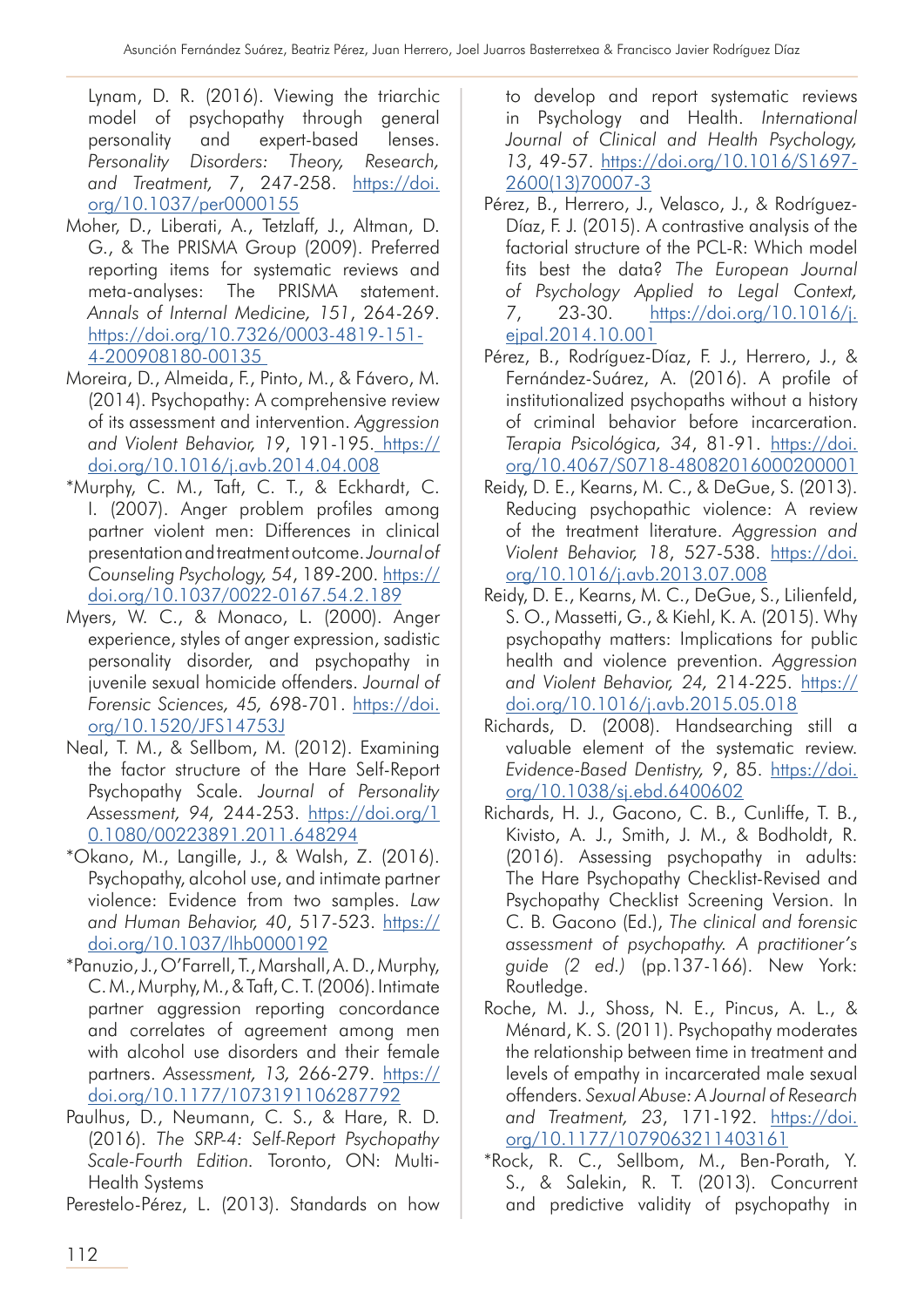a batterers' intervention sample. *Law and Human Behavior, 37*, 145-154. [https://doi.](https://doi.org/10.1037/lhb0000006) [org/10.1037/lhb0000006](https://doi.org/10.1037/lhb0000006)

- Salekin, R. T. (2002). Psychopathy and therapeutic pessimism. Clinical lore or clinical reality? *Clinical Psychology Review, 22,* 79-112. [https://doi.org/10.1016/S0272-](https://doi.org/10.1016/S0272-7358(01)00083-6) [7358\(01\)00083-6](https://doi.org/10.1016/S0272-7358(01)00083-6)
- Salekin, R. T., Worley, C., & Grimes, R. D. (2010). Treatment of psychopathy: A review and brief introduction to the Mental Model Approach for psychopathy. *Behavioral Sciences and the Law, 28,* 235-266. [https://doi.org/10.1002/](https://doi.org/10.1002/bsl.928
) [bsl.928](https://doi.org/10.1002/bsl.928
)
- Salvador, B., Arce, R., Rodríguez-Díaz, F. J., & Seijo, D. (2017). Psychometric assessment of psychopathy: A meta-analytical review. *Revista Latinoamericana de Psicología, 49*, 36-47. <https://doi.org/10.1016/j.rlp.2015.09.015>
- Salvador, B., Pérez, B., Fernández, L., Bringas, C., & Rodríguez-Díaz, F. J. (2015). La psicopatía: Una revisión bibliográfica y bibliométrica. *Arquivos Brasileiros de Psicología, 67*(2), 105-121. Retrieved from [http://www.redalyc.](http://www.redalyc.org/articulo.oa?id=229042579009) [org/articulo.oa?id=229042579009](http://www.redalyc.org/articulo.oa?id=229042579009)
- Sawyer, S., Coles, J., Williams, A., & Williams, B. (2015). Preventing and reducing the impacts of intimate partner violence: Opportunities for Australian ambulance service. *Emergency Medicine Australasia, 27*, 307-311. [https://](https://doi.org/10.1111/1742-6723.12406) [doi.org/10.1111/1742-6723.12406](https://doi.org/10.1111/1742-6723.12406)
- Scott, R. (2014). Psychopathy An evolving and controversial construct. *Psychiatry, Psychology, and Law, 21*, 687-715. [https://doi.org/10.10](https://doi.org/10.1080/13218719.2014.911056) [80/13218719.2014.911056](https://doi.org/10.1080/13218719.2014.911056)
- Sitney, M. H., Caldwell, B. M., & Caldwell, M. F. (2016). The longitudinal relationship between African American status, psychopathic traits, and violent recidivism in juvenile offenders. *Criminal Justice and Behavior, 43,* 1190-1203. [https://doi.](https://doi.org/10.1177/0093854816645619) [org/10.1177/0093854816645619](https://doi.org/10.1177/0093854816645619)
- Sjödin, A-K., Wallinius, M., Billstedt, E., Hofvander, B., & Nilsson, T. (2017). Dating violence compared to other types of violence: Similar offenders but different victims. T*he European Journal of Psychology Applied to Legal Context, 9,* 83-91. [https://doi.](https://doi.org/10.1016/j.ejpal.2017.03.001) [org/10.1016/j.ejpal.2017.03.001](https://doi.org/10.1016/j.ejpal.2017.03.001)
- Skeem, J., & Cooke, D. (2010). Is criminal behavior a central component of psychopathy? Conceptual directions for resolving the

debate. *Psychological Assessment, 22*, 433- 445. <https://doi.org/10.1037/a0008512>

- Skeem, J. L., Poythress, N., Edens, J. F., Lilienfeld, S. O., & Cale, E. M. (2003). Psychopathic personality or personalities? Exploring potential variants of psychopathy and their implications for risk assessment. *Aggression and Violent Behavior, 8,* 513-546. [https://](https://doi.org/10.1016/S1359-1789(02)00098-8) [doi.org/10.1016/S1359-1789\(02\)00098-8](https://doi.org/10.1016/S1359-1789(02)00098-8)
- \*Stanford, M. S., Houston, R. J., & Baldridge, R. M. (2008). Comparison of impulsive and premeditated perpetrators of intimate partner violence. *Behavioral Sciences and the Law, 26*, 709-722. <https://doi.org/10.1002/bsl.808>
- Sturup, J., Karlberg, D., Fredriksson, B., Lihoff, T., & Kristiansson, M. (2016). Risk assessments and recidivism among a population-based group of Swedish offenders sentenced to life in prison. *Criminal Behaviour and Mental Health, 26,* 124-135. [https://doi.org/10.1002/](https://doi.org/10.1002/cbm.1941) [cbm.1941](https://doi.org/10.1002/cbm.1941)
- \*Swogger, M. T., Walsh, Z., & Kosson, D. S. (2007). Domestic violence and psychopathic traits: Distinguishing the antisocial batterer from other antisocial offenders. *Aggressive Behavior, 33,* 1-8. [https://doi.org/10.1002/](https://doi.org/10.1002/ab.20185) [ab.20185](https://doi.org/10.1002/ab.20185)
- \*Swogger, M. T., Walsh, Z., Kosson, D. S., Cashman-Brown, S., & Caine, E. D. (2012). Self-reported childhood physical abuse and perpetration of intimate partner violence: The moderating role of psychopathic traits. *Criminal Justice and Behavior, 39,* 910-922. [https://](https://doi.org/10.1177/0093854812438160) [doi.org/10.1177/0093854812438160](https://doi.org/10.1177/0093854812438160)
- \*Taft, C. T., Murphy, C. M., Musser, P. H., & Remington, N. A. (2004). Personality, interpersonal, and motivational predictors of the working alliance in group cognitivebehavioral therapy for partner violent men. *Journal of Consulting and Clinical Psychology, 72*, 349-354. [https://doi.](https://doi.org/10.1037/0022-006X.72.2.349) [org/10.1037/0022-006X.72.2.349](https://doi.org/10.1037/0022-006X.72.2.349)
- \*Theobald, D., Farrington, D. P., Coid, J. W., & Piquero, A. R. (2015). Are male perpetrators of intimate partner violence different from convicted violent offenders? Examination of psychopathic traits and life success in males from community survey. *Journal of Interpersonal Violence, 31,* 1687-1718. [https://doi.](https://doi.org/10.1177/0886260515569061) [org/10.1177/0886260515569061](https://doi.org/10.1177/0886260515569061)
- \*Thornton, A. J. V., Graham-Kevan, N., & Archer, J. (2016). Intimate partner violence: Are the